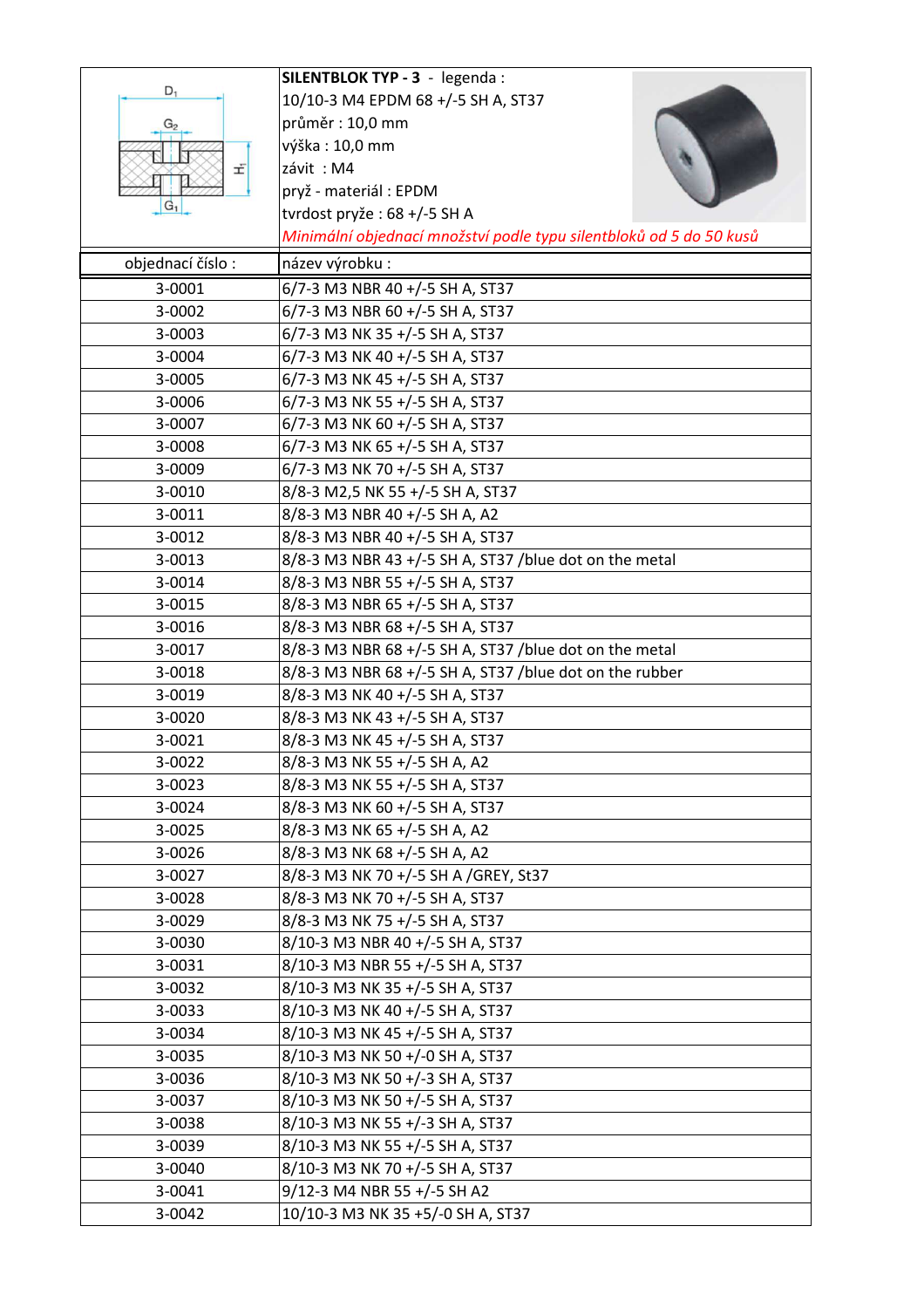| objednací číslo: | název výrobku :                                            |
|------------------|------------------------------------------------------------|
| 3-0043           | 10/10-3 M3 NK 40 +/-5 SH A, ST37                           |
| 3-0044           | 10/10-3 M3 NK 43 +/-5 SH A, ST37                           |
| 3-0045           | 10/10-3 M3 NK 45 +/-5 SH A, ST37                           |
| 3-0046           | 10/10-3 M3 NK 50 +/-5 SH A, ST37                           |
| 3-0047           | 10/10-3 M3 NK 55 +/-5 SH A, ST37                           |
| 3-0048           | 10/10-3 M3 NK 60 +/-5 SH A, ST37                           |
| 3-0049           | 10/10-3 M4 CR 40 +/-5 SH A, ST37                           |
| 3-0050           | 10/10-3 M4 EPDM 55 +/-5 SH A, ST37                         |
| 3-0051           | 10/10-3 M4 EPDM 68 +/-5 SH A, ST37                         |
| 3-0052           | 10/10-3 M4 NBR 40 +/-5 SH A, A2                            |
| 3-0053           | 10/10-3 M4 NBR 43 +/-5 SH A, ST37                          |
| 3-0054           | 10/10-3 M4 NBR 55 +/-5 SH A, ST37                          |
| 3-0055           | 10/10-3 M4 NBR 55 +/-5 SH A, ST37 yellow dot on the rubber |
| 3-0056           | 10/10-3 M4 NBR 65 +/-5 SH A, ST37                          |
| 3-0057           | 10/10-3 M4 NBR 65 +/-5 SH A, ST37 blue dot on the rubber   |
| 3-0058           | 10/10-3 M4 NK 35 +/-5 SH A, ST37                           |
| 3-0059           | 10/10-3 M4 NK 35 +5/-0 SH A, ST37                          |
| 3-0060           | 10/10-3 M4 NK 40 +/-5 SH A, ST37                           |
| 3-0061           | 10/10-3 M4 NK 43 +/-5 SH A, ST37                           |
| 3-0062           | 10/10-3 M4 NK 45 +/-5 SH A, ST37                           |
| 3-0063           | 10/10-3 M4 NK 55 +/-5 SH A, A2                             |
| 3-0064           | 10/10-3 M4 NK 55 +/-5 SH A, ST37                           |
| 3-0065           | 10/10-3 M4 NK 55 +5/-0 SH A, ST37                          |
| 3-0066           | 10/10-3 M4 NK 57 +/-5 SH A, ST37                           |
| 3-0067           | 10/10-3 M4 NK 60 +/-5 SH A, ST37                           |
| 3-0068           | 10/10-3 M4 NK 65 +/-5 SH A, ST37                           |
| 3-0069           | 10/10-3 M4 NK 65 +5/-0 SH A, ST37                          |
| 3-0070           | 10/10-3 M4 NK 68 +/-5 SH A, ST37                           |
| 3-0071           | 10/10-3 M4 NK 70 +/-5 SH A, A2                             |
| 3-0072           | 10/10-3 M4 NK 70 +/-5 SH A, ST37                           |
| 3-0073           | 10/10-3 M4*5 NK 55 +/-5 SH A, ST37                         |
| 3-0074           | 10/10-3 M5 NK 55 +/-5 SH A, ST37                           |
| 3-0075           | 10/12-3 M4 NK 55 +/-5 SH A, ST37                           |
| 3-0076           | 10/15-3 M3 NK 30 +/-5 SH A, ST37                           |
| 3-0077           | 10/15-3 M3 NK 35 +/-5 SH A, ST37                           |
| 3-0078           | 10/15-3 M3 NK 40 +/-5 SH A, ST37                           |
| 3-0079           | 10/15-3 M3 NK 55 +/-5 SH A, ST37                           |
| 3-0080           | 10/15-3 M3 NK 70 +/-5 SH A, ST37                           |
| 3-0081           | 10/15-3 M3(x4 deep/mély) NK 70 +/-5 SH A, ST37             |
| 3-0082           | 10/15-3 M3(x4 deep/mély) NK 70 +5/-0 SH A, ST37            |
| 3-0083           | 10/15-3 M4 CR 45 +/-5 SH A, ST37                           |
| 3-0084           | 10/15-3 M4 CR 55 +/-5 SH A, ST37                           |
| 3-0085           | 10/15-3 M4 EPDM 40 +/-5 SH A, ST37                         |
| 3-0086           | 10/15-3 M4 NBR 55 +/-5 SH A, ST37                          |
| 3-0087           | 10/15-3 M4 NK 35 +/-5 SH A, ST37                           |
| 3-0088           | 10/15-3 M4 NK 40 +/-5 SH A, ST37                           |
| 3-0089           | 10/15-3 M4 NK 43 +/-5 SH A, ST37                           |
| 3-0090           | 10/15-3 M4 NK 45 +/-5 SH A, ST37                           |
| 3-0091           | 10/15-3 M4 NK 55 +/-5 SH A, A2                             |
| 3-0092           | 10/15-3 M4 NK 55 +/-5 SH A, ST37                           |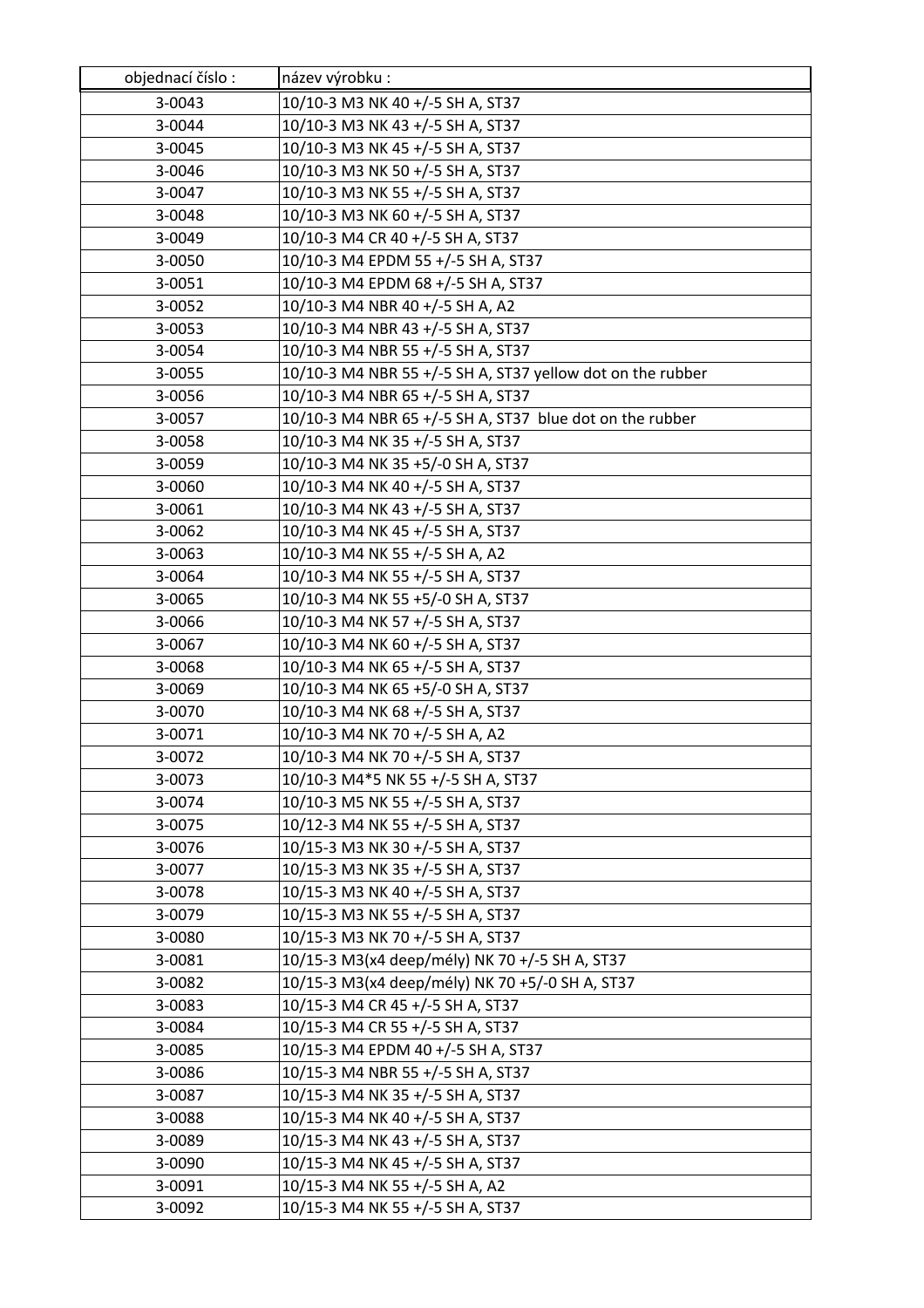| objednací číslo: | název výrobku :                                   |
|------------------|---------------------------------------------------|
| 3-0094           | 10/15-3 M4 NK 68 +/-5 SH A, ST37                  |
| 3-0095           | 10/15-3 M4 NK 70 +/-5 SH A, ST37                  |
| 3-0096           | 10/15-3 M4 NK 80 +/-5 SH A, ST37                  |
| 3-0097           | 10/15-3 M4 NK 80 +/-5 SH A, ST37 /grey            |
| 3-0098           | 10/15-3 M5 NK 40 +/-5 SH A, ST37                  |
| 3-0099           | 10/15-3 M5 NK 55 +/-5 SH A, ST37                  |
| 3-0100           | 10/15-3 M5 NK 80 +/-5 SH A, ST37 /grey            |
| 3-0101           | 10/17-3 M3 NK 45 +/-5 SH A, ST37                  |
| 3-0102           | 10/17-3 M3 NK 55 +/-5 SH A, ST37                  |
| 3-0103           | 10/17-3 M4 NK 55 +/-5 SH A, ST37                  |
| 3-0104           | 10/18-3 M3 NK 55 +/-5 SH A, ST37                  |
| 3-0105           | 10/18-3 M4 NK 40 +/-5 SH A, ST37                  |
| 3-0106           | 10/18-3 M4 NK 45 +/-5 SH A, ST37                  |
| 3-0107           | 10/18-3 M4 NK 55 +/-5 SH A, ST37                  |
| 3-0108           | 10/18-3 M4 NK 60 +/-5 SH A, ST37                  |
| 3-0109           | 10/18-3 M5 NK 55 +/-5 SH A, ST37                  |
| 3-0110           | 10/18-3 M5 NK 70 +/-5 SH A, ST37                  |
| 3-0111           | 10/20-3 M4 NK 55 +/-5 SH A, ST37                  |
| 3-0112           | 10/25-3 M 4 NK 65+/-5 St37                        |
| 3-0113           | 10/25-3 M 4 NK 85+/-5 St37                        |
| 3-0114           | 10/30-3 M4 NK 55 +/-5 SH A, ST37                  |
| 3-0115           | 10/8-3 M3 NK 40 +/-5 SH A, ST37                   |
| 3-0116           | 10/8-3 M3 NK 55 +/-5 SH A, ST37                   |
| 3-0117           | 10/8-3 M4 NK 45 +/-5 SH A, ST37                   |
| 3-0118           | 10/8-3 M4 NK 55 +/-5 SH A, ST37                   |
| 3-0119           | 10/9-3 M4 NK 55 +/-5 SH A, ST37                   |
| 3-0120           | 11/11-3 M4 NK 40 +/-5 SH A, ST37                  |
| 3-0121           | 11/11-3 M4 NK 55 +/-5 SH A, ST37                  |
| 3-0122           | 11/11-3 M4 NK 73 +/-5 SH A, ST37                  |
| 3-0123           | 11/11-3 M4 NK 75 +/-5 SH A, ST37                  |
| 3-0124           | 12/10-3 M3 NBR 55 +/-5 SH, A2                     |
| 3-0125           | 12/10-3 M3 NK 55 +/-5 SH A, ST37                  |
| 3-0126           | 12/10-3 M4 NK 60 +/-5 SH A, ST37                  |
| 3-0127           | 12/15-3 M3 CR 40 +/-5 SH A, ST37                  |
| 3-0128           | 13/26-3 M4 NK 40 +/-5 SH A, ST37                  |
| 3-0129           | 13/26-3 M4 NK 45 +/-5 SH A, ST37                  |
| 3-0130           | 13/26-3 M4 NK 55 +/-5 SH A, A2                    |
| 3-0131           | 13/26-3 M4 NK 55 +/-5 SH A, ST37                  |
| 3-0132           | 13/26-3 M4 NK 60 +/-5 SH A, ST37                  |
| 3-0133           | 13/26-3 M4x5,5 NYITOTT/OPEN NK 70 +/-5 SH A, ST37 |
| 3-0134           | 13/26-3 M4x6 NYITOTT/OPEN NK 55 +/-5 SH A, ST37   |
| 3-0135           | 15/10-3 M3 NK 40 +/-5 SH A, ST37                  |
| 3-0136           | 15/10-3 M3 NK 55 +/-5 SH A, ST37                  |
| 3-0137           | 15/10-3 M4 EPDM 55 +/-5 SH A, ST37                |
| 3-0138           | 15/10-3 M4 NK 40 +/-5 SH A, ST37                  |
| 3-0139           | 15/10-3 M4 NK 55 +/-5 SH A, A2                    |
| 3-0140           | 15/10-3 M4 NK 55 +/-5 SH A, ST37                  |
| 3-0141           | 15/10-3 M5 NK 55 +/-5 SH A, ST37                  |
| 3-0142           | 15/10-3 M5 NYITOTT NK 55 +/-5 SH A, ST37          |
| 3-0143           | 15/12-3 M3 NK 40 +/-5 SH A, ST37                  |
|                  |                                                   |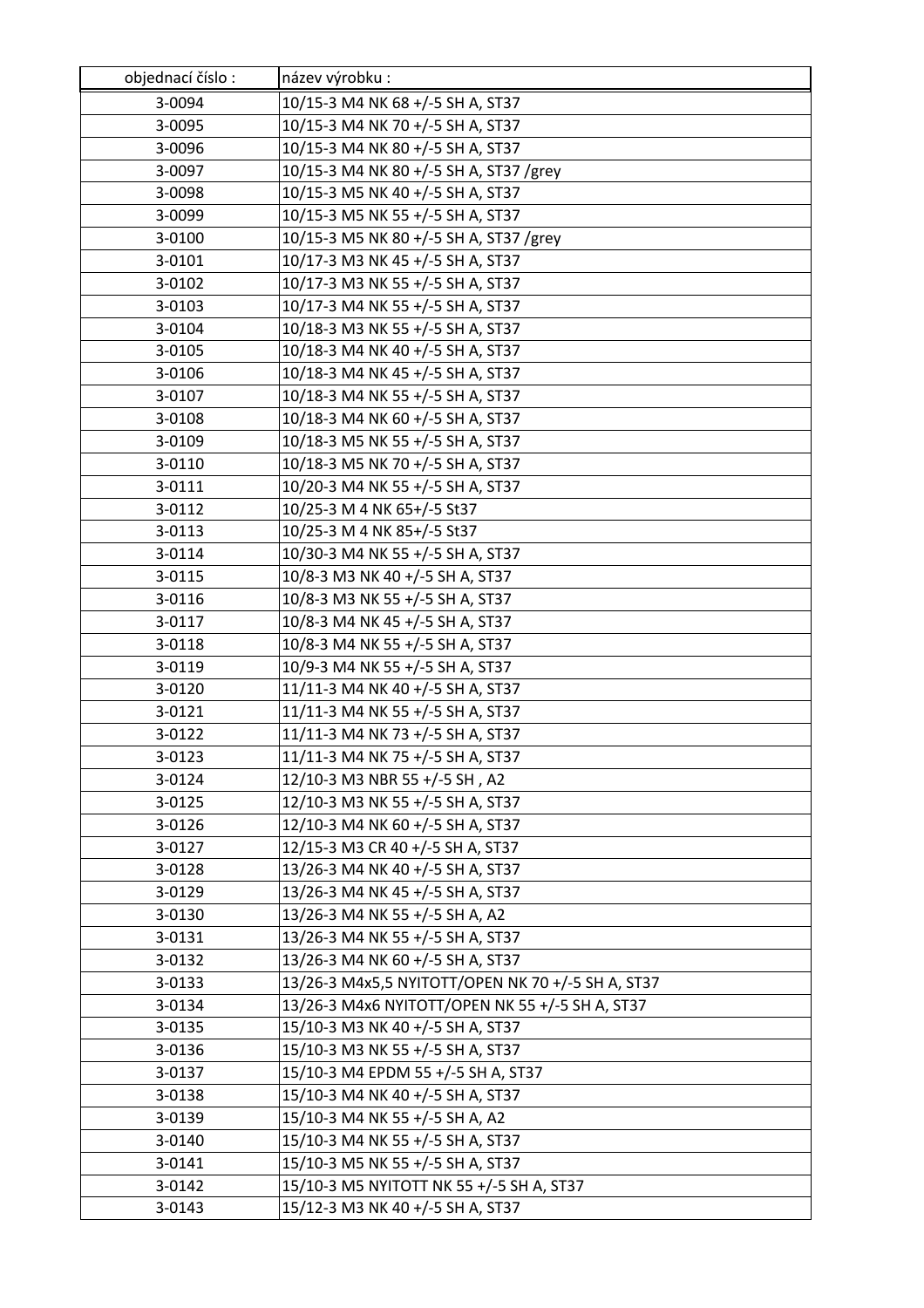| objednací číslo: | název výrobku :                                        |
|------------------|--------------------------------------------------------|
| 3-0144           | 15/12-3 M4 NK 55 +/-5 SH A, ST37                       |
| 3-0145           | 15/12-3 M4 NK 55 +/-5 SH A, ST37 /light grey           |
| 3-0146           | 15/12-3 M4 NK 68 +/-5 SH A, ST37                       |
| 3-0147           | 15/13-3 M3 NK 55 +/-5 SH A, ST37                       |
| 3-0148           | 15/15-3 M3 NBR 45 +/-5 SH A, ST37                      |
| 3-0149           | 15/15-3 M3 NK 40 +/-5 SH A, ST37                       |
| 3-0150           | 15/15-3 M3 NK 55 +/-5 SH A, ST37                       |
| 3-0151           | 15/15-3 M3 NK 60 +/-5 SH A, ST37                       |
| 3-0152           | 15/15-3 M4 NBR 40 +/-5 SH A, ST37                      |
| 3-0153           | 15/15-3 M4 NBR 45 +/-5 SH A, ST37                      |
| 3-0154           | 15/15-3 M4 NBR 55 +/-5 SH A, A2                        |
| 3-0155           | 15/15-3 M4 NBR 55 +/-5 SH A, ST37                      |
| 3-0156           | 15/15-3 M4 NBR 60 +/-5 SH A, ST37                      |
| 3-0157           | 15/15-3 M4 NBR 65 +/-5 SH A, ST37                      |
| 3-0158           | 15/15-3 M4 NBR 70 +/-5 SH A, ST37                      |
| 3-0159           | 15/15-3 M4 NBR 80 +/-5 SH A, ST37                      |
| 3-0160           | 15/15-3 M4 NK 40 +/-5 SH A, ST37                       |
| 3-0161           | 15/15-3 M4 NK 40 +0/-5 SH A, ST37                      |
| 3-0162           | 15/15-3 M4 NK 43 +/-5 SH A, ST37                       |
| 3-0163           | 15/15-3 M4 NK 45 +/-5 SH A, A2                         |
| 3-0164           | 15/15-3 M4 NK 45 +/-5 SH A, ST37                       |
| 3-0165           | 15/15-3 M4 NK 45 +2/-2 SH A, ST37                      |
| 3-0166           | 15/15-3 M4 NK 50 +/-5 SH A, ST37                       |
| 3-0167           | 15/15-3 M4 NK 55 +/-5 SH A /GREY, ST37                 |
| 3-0168           | 15/15-3 M4 NK 55 +/-5 SH A, A2                         |
| 3-0169           | 15/15-3 M4 NK 55 +/-5 SH A, A4                         |
| 3-0170           | 15/15-3 M4 NK 55 +/-5 SH A, ST37                       |
| 3-0171           | 15/15-3 M4 NK 55 +/-5 SH A, ST37 / electr. Insulationg |
| 3-0172           | 15/15-3 M4 NK 55 +/-5 SH A, ST37 B229/open insert      |
| 3-0173           | 15/15-3 M4 NK 57 +/-5 SH A, ST37                       |
| 3-0174           | 15/15-3 M4 NK 60 +/-5 SH A, ST37                       |
| 3-0175           | 15/15-3 M4 NK 65 +/-5 SH A, ST37                       |
| 3-0176           | 15/15-3 M4 NK 68 +/-5 SH A, ST37                       |
| 3-0177           | 15/15-3 M4 NK 68 +5/-0 SH A, ST37                      |
| 3-0178           | 15/15-3 M4 NK 70 +/-5 SH A, ST37                       |
| 3-0179           | 15/15-3 M4 NK 72 +/-5 SH A, ST37                       |
| 3-0180           | 15/15-3 M4 NK 75 +/-5 SH A, ST37                       |
| 3-0181           | 15/15-3 M4 NK 80 +/-5 SH A, ST37                       |
| 3-0182           | 15/15-3 M4*5 NK 55 +/-5 SH A, ST37                     |
| 3-0183           | 15/15-3 M4x3 NK 50 +/-5 SH A, A2                       |
| 3-0184           | 15/15-3 M5 NBR 40 +/-5 SH A, ST37                      |
| 3-0185           | 15/15-3 M5 NBR 55 +/-5 SH A, ST37                      |
| 3-0186           | 15/15-3 M5 NK 40 +/-5 SH A, ST37                       |
| 3-0187           | 15/15-3 M5 NK 43 +/-5 SH A, ST37                       |
| 3-0188           | 15/15-3 M5 NK 45 +/-5 SH A, A2                         |
| 3-0189           | 15/15-3 M5 NK 55 +/-5 SH A, A2                         |
| 3-0190           | 15/15-3 M5 NK 55 +/-5 SH A, Cu                         |
| 3-0191           | 15/15-3 M5 NK 55 +/-5 SH A, ST37                       |
| 3-0192           | 15/15-3 M5 NK 57 +/-5 SH A, ST37                       |
| 3-0193           | 15/15-3 M5 NK 60 +/-5 SH A, ST37                       |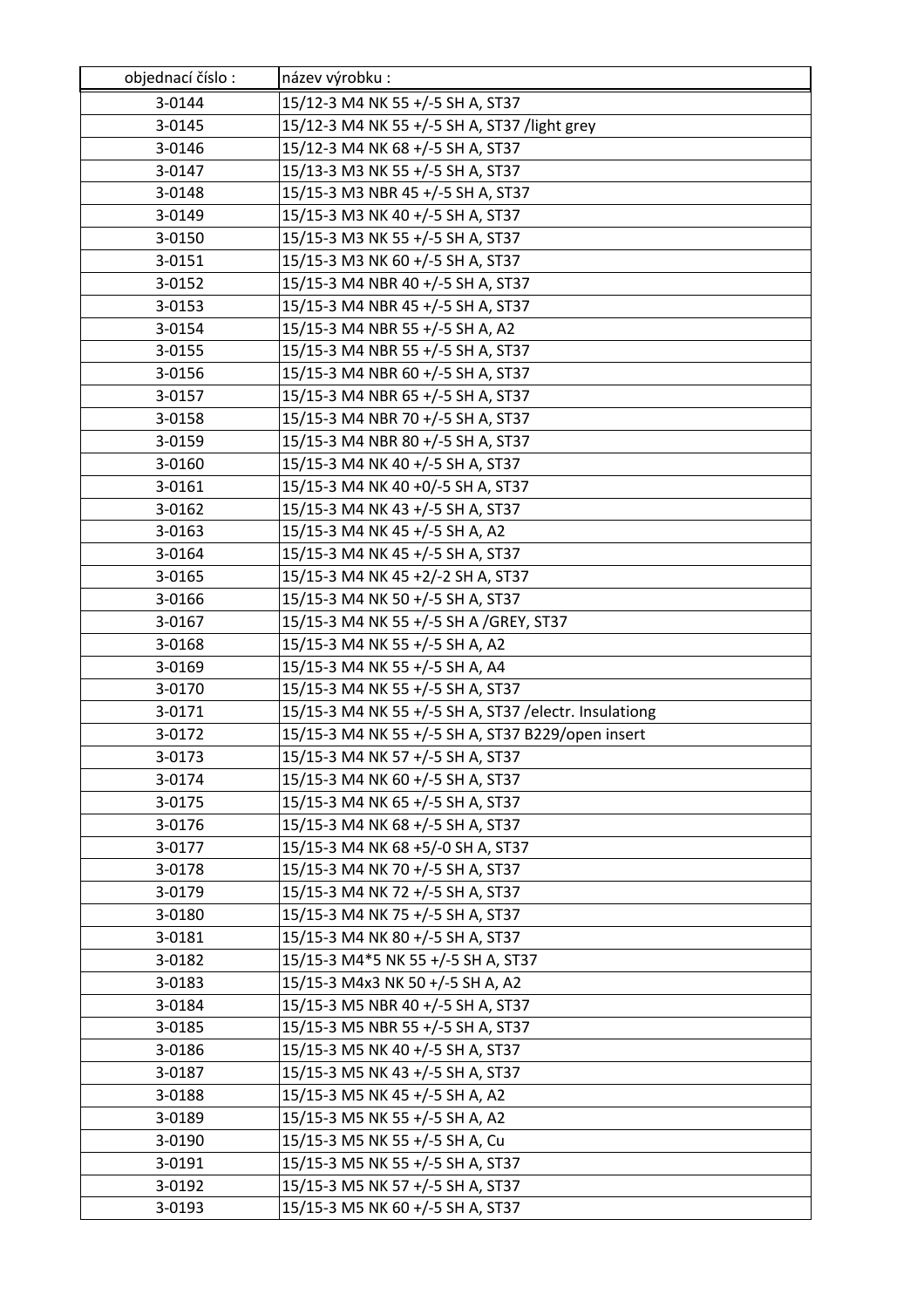| objednací číslo: | název výrobku :                                        |
|------------------|--------------------------------------------------------|
| 3-0194           | 15/15-3 M5 NK 70 +/-5 SH A, ST37                       |
| 3-0195           | 15/15-3 M5 NK 75 +/-5 SH A, A2                         |
| 3-0196           | 15/15-3 M5 NK 75 +/-5 SH A, ST37                       |
| 3-0197           | 15/15-3 M5 NK 80 +/-5 SH A, ST37                       |
| 3-0198           | 15/15-3 M5x6 NYITOTT/open insert NK 75 +/-5 SH A, ST37 |
| 3-0199           | 15/15-3 M6 NK 55 +/-5 SH A, A2                         |
| 3-0200           | 15/15-3 M6 NK 55 +/-5 SH A, ST37                       |
| 3-0201           | 15/20-3 M4 NBR 65 +/-5 SH A, ST37                      |
| 3-0202           | 15/20-3 M4 NK 37 +/-5 SH A, ST37                       |
| 3-0203           | 15/20-3 M4 NK 40 +/-5 SH A, ST37                       |
| 3-0204           | 15/20-3 M4 NK 40 +5/-0 SH A, ST37                      |
| 3-0205           | 15/20-3 M4 NK 43 +/-5 SH A, ST37                       |
| 3-0206           | 15/20-3 M4 NK 45 +/-5 SH A, ST37                       |
| 3-0207           | 15/20-3 M4 NK 47 +/-5 SH A, ST37                       |
| 3-0208           | 15/20-3 M4 NK 50 +/-5 SH A, ST37                       |
| 3-0209           | 15/20-3 M4 NK 55 +/-5 SH A /Grey, St37                 |
| 3-0210           | 15/20-3 M4 NK 55 +/-5 SH A, A2                         |
| 3-0211           | 15/20-3 M4 NK 55 +/-5 SH A, ST37                       |
| 3-0212           | 15/20-3 M4 NK 57 +/-5 SH A, ST37                       |
| 3-0213           | 15/20-3 M4 NK 60 +/-5 SH A, ST37                       |
| 3-0214           | 15/20-3 M4 NK 65 +/-5 SH A, ST37                       |
| 3-0215           | 15/20-3 M4 NK 70 +/-5 SH A, ST37                       |
| 3-0216           | 15/20-3 M4x6 NK 40 +/-5 SH A, ST37                     |
| 3-0217           | 15/20-3 M4x6 NK 40 +5/-0 SH A, ST37                    |
| 3-0218           | 15/20-3 M5 NK 40 +/-5 SH A, ST37                       |
| 3-0219           | 15/20-3 M5 NK 43 +/-5 SH A, ST37                       |
| 3-0220           | 15/20-3 M5 NK 50 +/-5 SH A, ST37                       |
| 3-0221           | 15/20-3 M5 NK 55 +/-5 SH A, ST37                       |
| 3-0222           | 15/20-3 M5 NK 60 +/-5 SH A, ST37                       |
| 3-0223           | 15/20-3 M5 NK 68 +/-5 SH A, ST37                       |
| 3-0224           | 15/20-3 M5 NK 70 +/-5 SH A, ST37                       |
| 3-0225           | 15/20-3 M6 NK 40 +/-5 SH A, ST37                       |
| 3-0226           | 15/20-3 M6 NK 55 +/-5 SH A, ST37                       |
| 3-0227           | 15/20-3 M6 NK 70 +/-5 SH A, ST37                       |
| 3-0228           | 15/25-3 M4 NK 43 +/-5 SH A, ST37                       |
| 3-0229           | 15/25-3 M4 NK 45 +/-5 SH A, ST37                       |
| 3-0230           | 15/25-3 M4 NK 55 +/-5 SH A, ST37                       |
| 3-0231           | 15/25-3 M4 NK 57 +/-5 SH A, ST37                       |
| 3-0232           | 15/25-3 M4 NK 60 +/-5 SH A, ST37                       |
| 3-0233           | 15/25-3 M4 NK 68 +/-5 SH A, ST37                       |
| 3-0234           | 15/25-3 M6 NK 40 +/-5 SH A, ST37                       |
| 3-0235           | 15/25-3 M6 NK 55 +/-5 SH A, ST37                       |
| 3-0236           | 15/30-3 M4 NK 40 +/-5 SH A, ST37                       |
| 3-0237           | 15/30-3 M4 NK 43 +/-5 SH A, ST37                       |
| 3-0238           | 15/30-3 M4 NK 55 +/-5 SH A, ST37                       |
| 3-0239           | 15/30-3 M4 NK 57 +/-5 SH A, ST37                       |
| 3-0240           | 15/30-3 M4 NK 60 +/-5 SH A, ST37                       |
| 3-0241           | 15/30-3 M4 NK 70 +/-5 SH A, ST37                       |
| 3-0242           | 15/30-3 M4x5 Open insert/ NK 43 +/-5 SH A, ST37        |
| 3-0243           | 15/30-3 M5 NK 43 +/-5 SH A, ST37                       |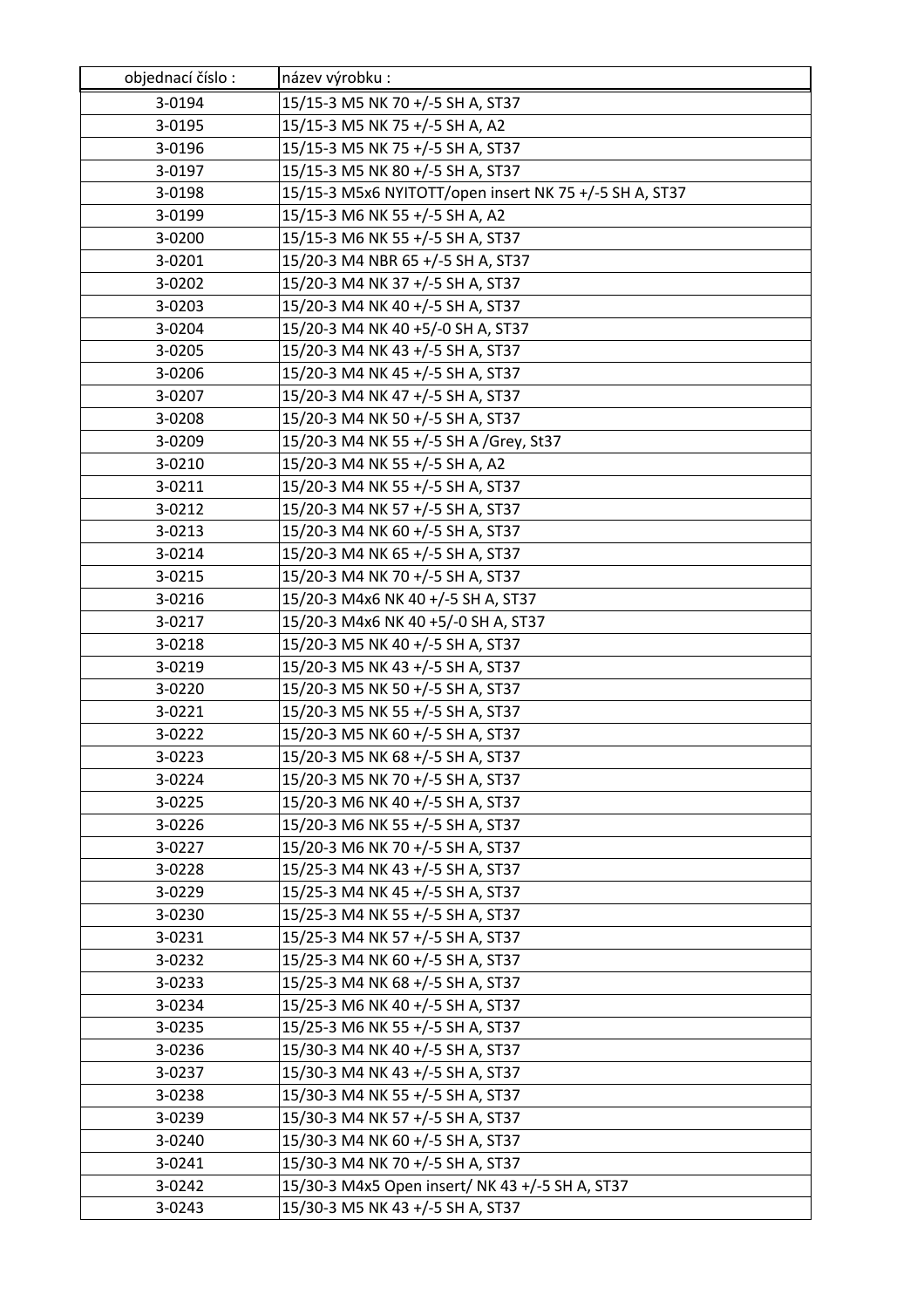| objednací číslo: | název výrobku :                               |
|------------------|-----------------------------------------------|
| 3-0244           | 15/30-3 M5 NK 45 +/-5 SH A, ST37              |
| 3-0245           | 15/30-3 M5 NK 55 +/-5 SH A, ST37              |
| 3-0246           | 15/30-3 M5 NK 60 +/-5 SH A, ST37              |
| 3-0247           | 15/30-3 M6 NK 55 +/-5 SH A, A2                |
| 3-0248           | 15/30-3 M6 NK 55 +/-5 SH A, ST37              |
| 3-0249           | 15/30-3 M6 NK 80 +/-5 SH A, ST37              |
| 3-0250           | 16/18-3 M5 NK 55 +/-5 SH A, ST37              |
| 3-0251           | 16/20-3 M5 NK 55 +/-5 SH A, ST37              |
| 3-0252           | 16/20-3 M5(x3) NK 50 +/-5 SH A, A2            |
| 3-0253           | 20/10-3 M4 NK 55 +/-5 SH A, ST37              |
| 3-0254           | 20/13-3 M6 NK 55 +/-5 SH A, ST37              |
| 3-0255           | 20/15-3 M5 NK 45 +/-5 SH A, ST37              |
| 3-0256           | 20/15-3 M5 NK 55 +/-5 SH A, ST37              |
| 3-0257           | 20/15-3 M5 NK 60 +/-5 SH A, ST37              |
| 3-0258           | 20/15-3 M5 NK 65 +/-5 SH A, ST37              |
| 3-0259           | 20/15-3 M6 CR 40 +/-5 SH A, A2                |
| 3-0260           | 20/15-3 M6 CR 40 +/-5 SH A, A4                |
| 3-0261           | 20/15-3 M6 CR 40 +/-5 SH A, ST37              |
| 3-0262           | 20/15-3 M6 CR 65 +/-5 SH A, A2                |
| 3-0263           | 20/15-3 M6 EPDM 55 +/-5 SH A, A2              |
| 3-0264           | 20/15-3 M6 EPDM 55 +/-5 SH A, ST37            |
| 3-0265           | 20/15-3 M6 NBR 40 +/-5 SH A, ST37             |
| 3-0266           | 20/15-3 M6 NBR 55 +/-5 SH A, A2               |
| 3-0267           | 20/15-3 M6 NBR 55 +/-5 SH A, ST37             |
| 3-0268           | 20/15-3 M6 NK 40 +/-5 SH A, A2                |
| 3-0269           | 20/15-3 M6 NK 40 +/-5 SH A, ST37              |
| 3-0270           | 20/15-3 M6 NK 43 +/-5 SH A, ST37              |
| 3-0271           | 20/15-3 M6 NK 45 +/-5 SH A, A2                |
| 3-0272           | 20/15-3 M6 NK 45 +/-5 SH A, ST37              |
| 3-0273           | 20/15-3 M6 NK 45 +/-5 SH A, ST37 /light grey  |
| 3-0274           | 20/15-3 M6 NK 50 +/-5 SH A, A2                |
| 3-0275           | 20/15-3 M6 NK 50 +/-5 SH A, ST37              |
| 3-0276           | 20/15-3 M6 NK 55 +/-5 SH A, A2                |
| 3-0277           | 20/15-3 M6 NK 55 +/-5 SH A, A4                |
| 3-0278           | 20/15-3 M6 NK 55 +/-5 SH A, ST37              |
| 3-0279           | 20/15-3 M6 NK 57 +/-5 SH A, ST37              |
| 3-0280           | 20/15-3 M6 NK 60 +/-5 SH A, A2                |
| 3-0281           | 20/15-3 M6 NK 60 +/-5 SH A, ST37              |
| 3-0282           | 20/15-3 M6 NK 65 +/-5 SH A, A2                |
| 3-0283           | 20/15-3 M6 NK 65 +/-5 SH A, A4                |
| 3-0284           | 20/15-3 M6 NK 65 +/-5 SH A, ST37              |
| 3-0285           | 20/15-3 M6 NK 68 +/-5 SH A, ST37              |
| 3-0286           | 20/15-3 M6 NK 70 +/-5 SH A, ST37              |
| 3-0287           | 20/15-3 M6 NK 80 +/-5 SH A, A2                |
| 3-0288           | 20/15-3 M6 open insert/ NK 45 +/-5 SH A, ST37 |
| 3-0289           | 20/17-3 M6 NK 55 +/-5 SH A, ST37              |
| 3-0290           | 20/17-3 M6 NK 60 +/-5 SH A, ST37              |
| 3-0291           | 20/18-3 M6 NK 55 +/-5 SH A, ST37              |
| 3-0292           | 20/20-3 M4 NK 55 +/-5 SH A, ST37              |
| 3-0293           | 20/20-3 M5 NBR 55 +/-5 SH A, ST37             |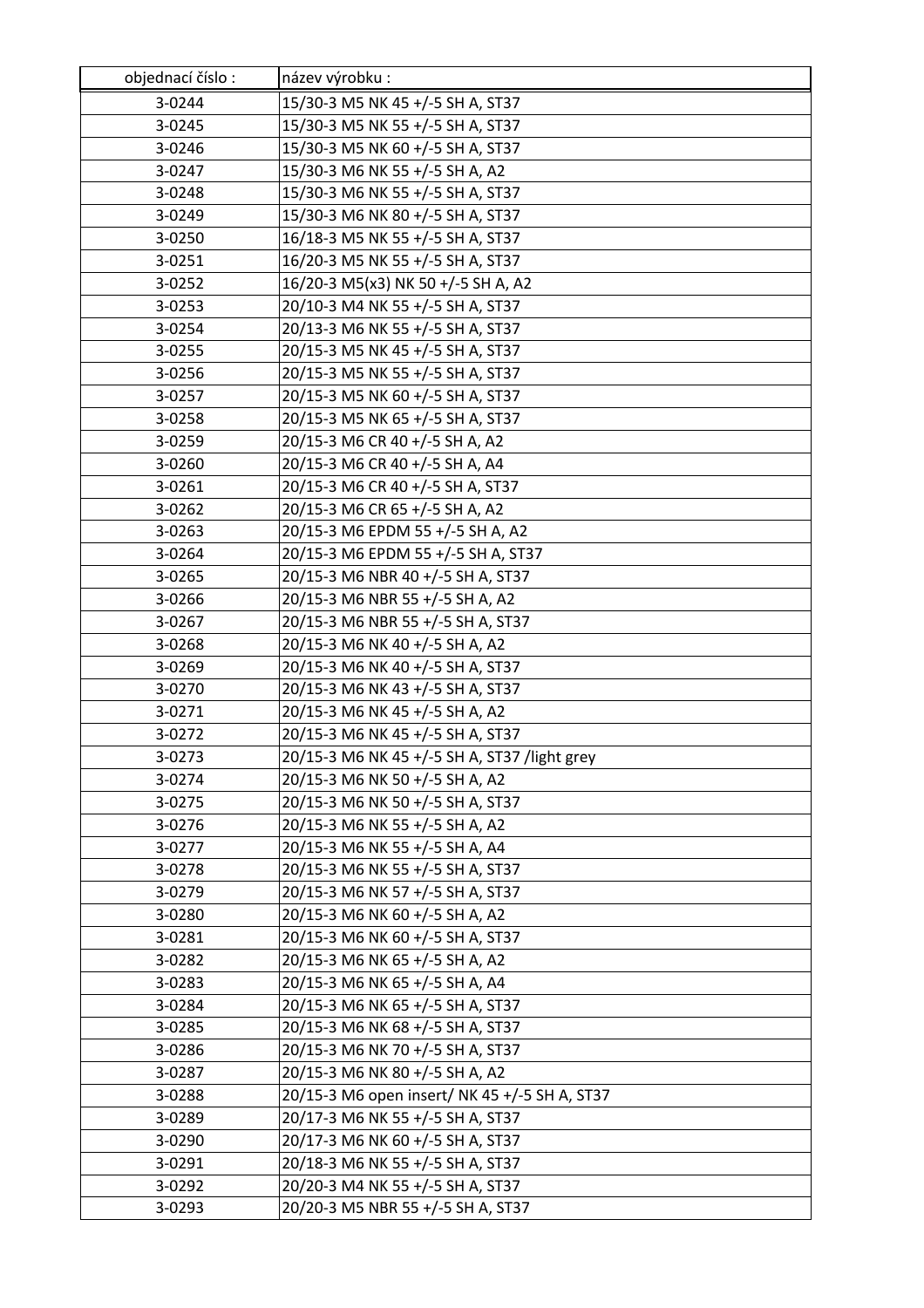| objednací číslo: | název výrobku :                                          |
|------------------|----------------------------------------------------------|
| 3-0294           | 20/20-3 M5 NK 35 +/-5 SH A, ST37                         |
| 3-0295           | 20/20-3 M5 NK 40 +/-5 SH A2                              |
| 3-0296           | 20/20-3 M5 NK 45 +/-5 SH A, ST37                         |
| 3-0297           | 20/20-3 M5 NK 55 +/-5 SH A, ST37                         |
| 3-0298           | 20/20-3 M5 NK 65 +/-5 SH A, ST37                         |
| 3-0299           | 20/20-3 M5 NK 70 +/-5 SH A, ST37                         |
| 3-0300           | 20/20-3 M6 CR 65 +/-5 SH A, A2                           |
| 3-0301           | 20/20-3 M6 CR 65 +/-5 SH A, A4                           |
| 3-0302           | 20/20-3 M6 EPDM 40 +/-5 SH A, ST37                       |
| 3-0303           | 20/20-3 M6 EPDM 55 +/-5 SH A, A4                         |
| 3-0304           | 20/20-3 M6 EPDM 70 +/-5 SH A, ST37                       |
| 3-0305           | 20/20-3 M6 NBR 40 +/-5 SH A, ST37                        |
| 3-0306           | 20/20-3 M6 NBR 43 +/-5 SH A, ST37                        |
| 3-0307           | 20/20-3 M6 NBR 55 +/-5 SH A, A2                          |
| 3-0308           | 20/20-3 M6 NBR 55 +/-5 SH A, ST37                        |
| 3-0309           | 20/20-3 M6 NBR 57 +/-5 SH A, ST37                        |
| 3-0310           | 20/20-3 M6 NBR 65 +/-5 SH A, ST37                        |
| 3-0311           | 20/20-3 M6 NBR 70 +/-5 SH A, ST37                        |
| 3-0312           | 20/20-3 M6 NK 35 +/-5 SH A, ST37                         |
| 3-0313           | 20/20-3 M6 NK 35 +2/-0 SH A, ST37                        |
| 3-0314           | 20/20-3 M6 NK 35 +5/-0 SH A, ST37                        |
| 3-0315           | 20/20-3 M6 NK 40 +/-5 SH A, A2                           |
| 3-0316           | 20/20-3 M6 NK 40 +/-5 SH A, ST37                         |
| 3-0317           | 20/20-3 M6 NK 43 +/-5 SH A, ST37                         |
| 3-0318           | 20/20-3 M6 NK 45 +/-5 SH A, ST37                         |
| 3-0319           | 20/20-3 M6 NK 50 +0/-5 SH A, ST37                        |
| 3-0320           | 20/20-3 M6 NK 50 +5/-5 SH A, ST37                        |
| 3-0321           | 20/20-3 M6 NK 55 +/-5 SH A, A2                           |
| 3-0322           | 20/20-3 M6 NK 55 +/-5 SH A, A4                           |
| 3-0323           | 20/20-3 M6 NK 55 +/-5 SH A, ST37                         |
| 3-0324           | 20/20-3 M6 NK 55 +/-5 SH A, ST37 /grey-electr.insulating |
| 3-0325           | 20/20-3 M6 NK 55 +/-5 SH A2                              |
| 3-0326           | 20/20-3 M6 NK 60 +/-5 SH A, A2                           |
| 3-0327           | 20/20-3 M6 NK 60 +/-5 SH A, ST37                         |
| 3-0328           | 20/20-3 M6 NK 65 +/-5 SH A, ST37                         |
| 3-0329           | 20/20-3 M6 NK 68 +/-5 SH A, ST37                         |
| 3-0330           | 20/20-3 M6 NK 70 +/-5 SH A, ST37                         |
| 3-0331           | 20/20-3 M6 NK 75 +/-5 SH A, ST37                         |
| 3-0332           | 20/20-3 M6 NK 80 +/-5 SH A, ST37                         |
| 3-0333           | 20/20-3 M6 NK 90 +/-5 SH A, ST37                         |
| 3-0334           | 20/20-3 M6x7 NBR 65 +/-5 SH ST37                         |
| 3-0335           | 20/20-3 M6x7 NBR 65 +/-5 SH A, ST37                      |
| 3-0336           | 20/20-3 M6x7 NK 55 +/-5 SH A, ST37                       |
| 3-0337           | 20/20-3 M6x8 NYITOTT NK 55 +/-5 SH A, ST37               |
| 3-0338           | 20/20-3 M6x9 NYITOTT NK 55 +/-5 SH A, ST37               |
| 3-0339           | 20/20-3 M8 NK 35 +/-5 SH A, ST37                         |
| 3-0340           | 20/20-3 M8 NK 40 +/-5 SH A, ST37                         |
| 3-0341           | 20/20-3 M8 NK 43 +/-5 SH A, ST37                         |
| 3-0342           | 20/20-3 M8 NK 45 +/-5 SH A, ST37                         |
| 3-0343           | 20/20-3 M8 NK 55 +/-5 SH A, A2                           |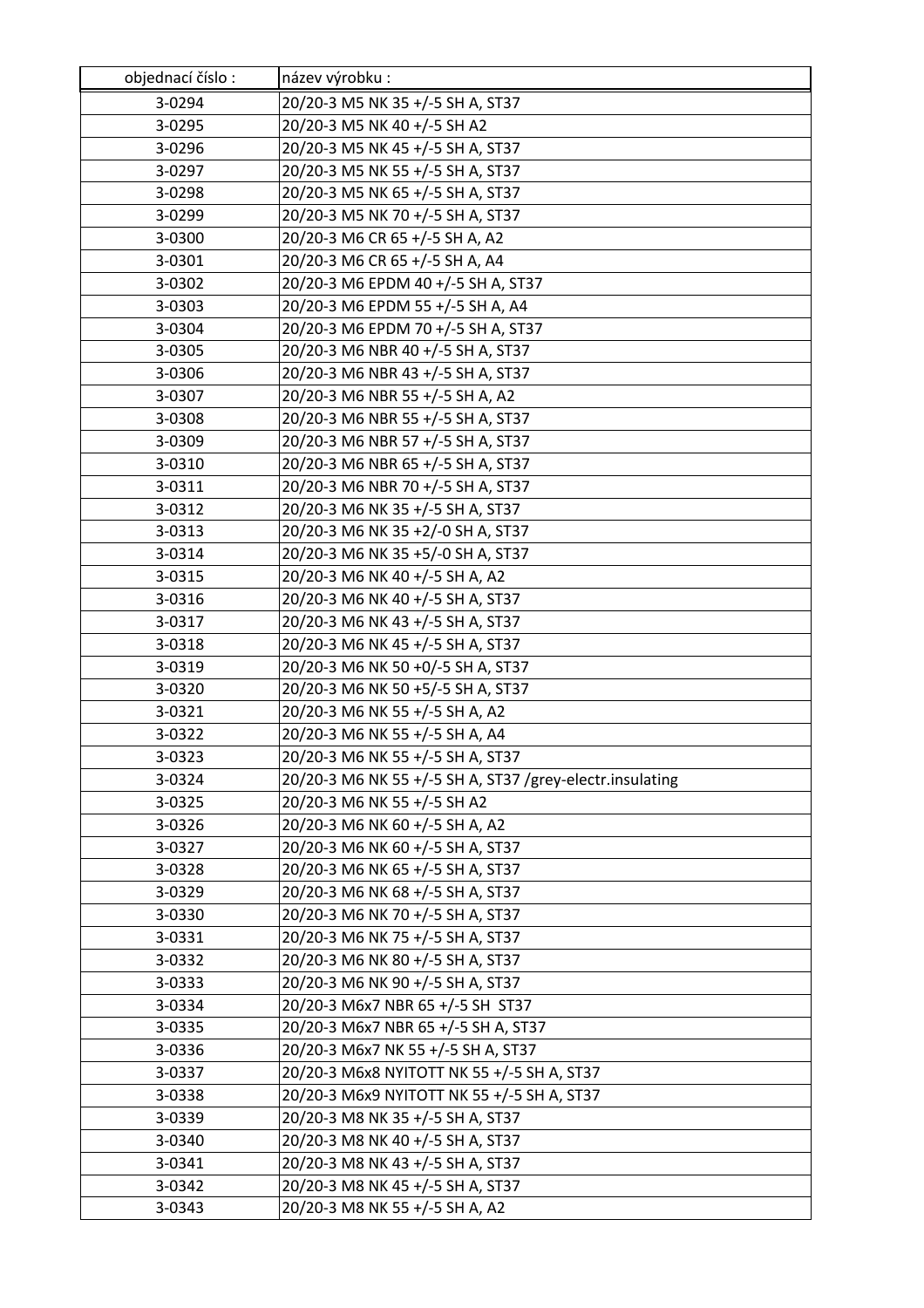| objednací číslo: | název výrobku :                            |
|------------------|--------------------------------------------|
| 3-0344           | 20/20-3 M8 NK 55 +/-5 SH A, ST37           |
| 3-0345           | 20/20-3 M8 NK 60 +/-5 SH A, ST37           |
| 3-0346           | 20/20-3 M8 NK 65 +/-5 SH A, ST37           |
| 3-0347           | 20/20-3 M8 NK 75 +/-5 SH A, ST37           |
| 3-0348           | 20/22-3 M6 NK 45 +/-5 SH A, ST37           |
| 3-0349           | 20/22-3 M6 NK 55 +/-5 SH A, ST37           |
| 3-0350           | 20/23-3 M5 NK 43 +/-5 SH A, ST37           |
| 3-0351           | 20/23-3 M5 NK 55 +/-5 SH A, ST37           |
| 3-0352           | 20/23-3 M5 NK 57 +/-5 SH A, ST37           |
| 3-0353           | 20/23-3 M5 NK 60 +/-5 SH A, ST37           |
| 3-0354           | 20/23-3 M5 NK 60 +0/-5 SH A, ST37          |
| 3-0355           | 20/23-3 M5 NK 68 +/-5 SH A, ST37           |
| 3-0356           | 20/25-3 M 6x10 s=4mnm NK 55 +/-5 St37      |
| 3-0357           | 20/25-3 M 6x10 s=4mnm NK 70 +/-5 St37      |
| 3-0358           | 20/25-3 M4 NK 55 +/-5 SH A, ST37           |
| 3-0359           | 20/25-3 M5 NK 45 +/-5 SH A, A2             |
| 3-0360           | 20/25-3 M5 NK 45 +/-5 SH A, ST37           |
| 3-0361           | 20/25-3 M5 NK 55 +/-5 SH A, ST37           |
| 3-0362           | 20/25-3 M5 NK 60 +/-5 SH A, ST37           |
| 3-0363           | 20/25-3 M5 NK 60 +5/-0 SH A, ST37          |
| 3-0364           | 20/25-3 M5 NK 65 +/-5 SH A, ST37           |
| 3-0365           | 20/25-3 M6 CR 55 +/-5 SH A, A2             |
| 3-0366           | 20/25-3 M6 EPDM 45 +/-5 SH A, A2           |
| 3-0367           | 20/25-3 M6 EPDM 45 +/-5 SH A, A4           |
| 3-0368           | 20/25-3 M6 EPDM 55 +/-5 SH A, A2           |
| 3-0369           | 20/25-3 M6 EPDM 55 +/-5 SH A, A4           |
| 3-0370           | 20/25-3 M6 EPDM 60 +/-5 SH A, ST37         |
| 3-0371           | 20/25-3 M6 HNBR 60 +/-5 SH A, ST37         |
| 3-0372           | 20/25-3 M6 NBR 40 +/-5 SH A, ST37          |
| 3-0373           | 20/25-3 M6 NBR 43 +/-5 SH A, A2            |
| 3-0374           | 20/25-3 M6 NBR 55 +/-5 SH A, ST37          |
| 3-0375           | 20/25-3 M6 NBR 70 +/-5 SH A, ST37          |
| 3-0376           | 20/25-3 M6 NK 35 +/-5 SH A, ST37           |
| 3-0377           | 20/25-3 M6 NK 35 +5/-0 SH A, ST37          |
| 3-0378           | 20/25-3 M6 NK 40 +/-5 SH A, A2             |
| 3-0379           | 20/25-3 M6 NK 40 +/-5 SH A, ST37           |
| 3-0380           | 20/25-3 M6 NK 43 +/-5 SH A, ST37           |
| 3-0381           | 20/25-3 M6 NK 45 +/-5 SH A, A2             |
| 3-0382           | 20/25-3 M6 NK 45 +/-5 SH A, A4             |
| 3-0383           | 20/25-3 M6 NK 45 +/-5 SH A, ST37           |
| 3-0384           | 20/25-3 M6 NK 50 +/-2 SH A, ST37           |
| 3-0385           | 20/25-3 M6 NK 50 +/-5 SH A, ST37           |
| 3-0386           | 20/25-3 M6 NK 55 +/-2 SH A, ST37           |
| 3-0387           | 20/25-3 M6 NK 55 +/-5 SH A, A2             |
| 3-0388           | 20/25-3 M6 NK 55 +/-5 SH A, A4             |
| 3-0389           | 20/25-3 M6 NK 55 +/-5 SH A, A4 /light grey |
| 3-0390           | 20/25-3 M6 NK 55 +/-5 SH A, ST37           |
| 3-0391           | 20/25-3 M6 NK 55 +5/-0 SH A, ST37          |
| 3-0392           | 20/25-3 M6 NK 57 +/-5 SH A, ST37           |
| 3-0393           | 20/25-3 M6 NK 60 +/-5 SH A, ST37           |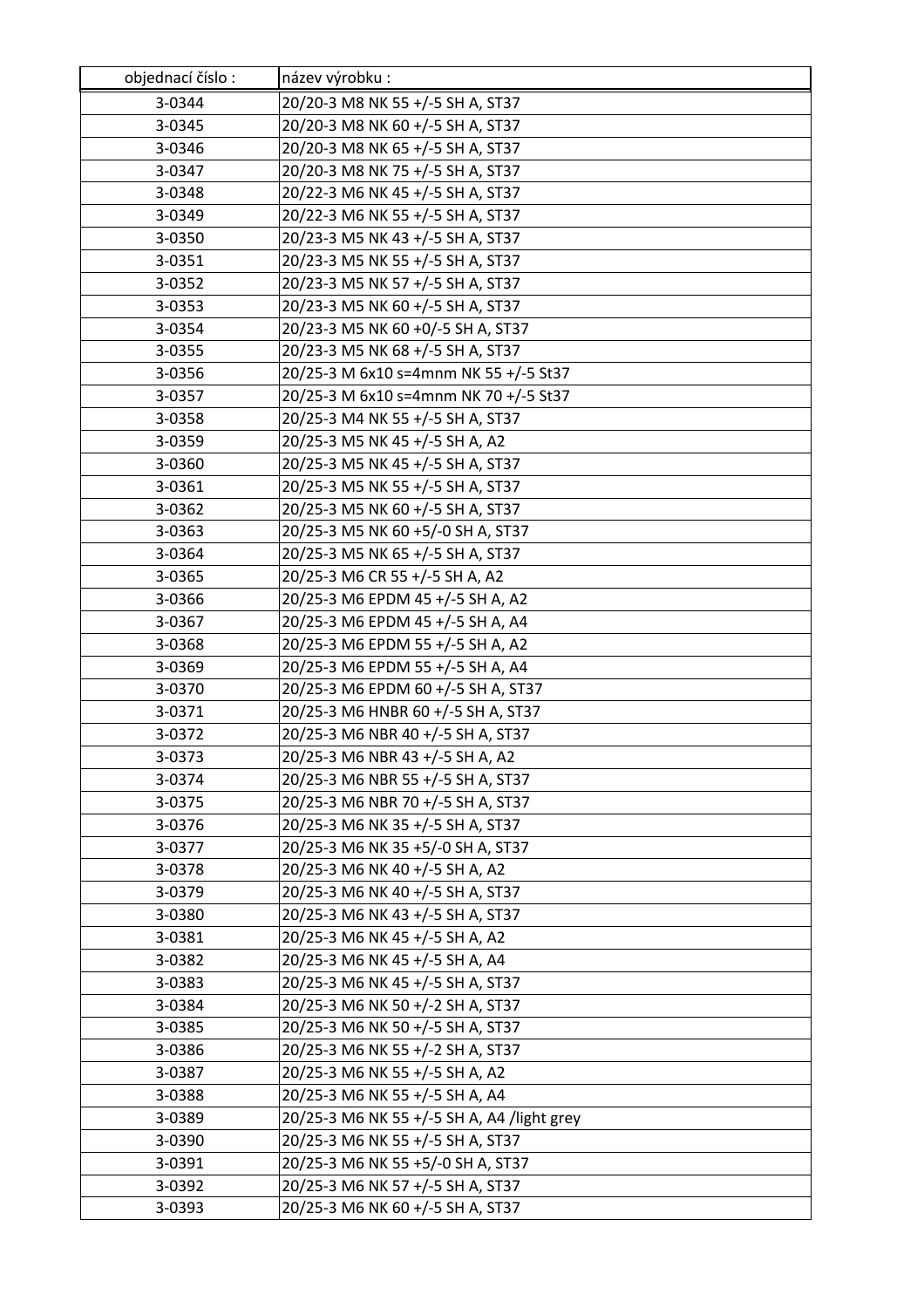| objednací číslo: | název výrobku :                            |
|------------------|--------------------------------------------|
| 3-0394           | 20/25-3 M6 NK 65 +/-5 SH A, ST37           |
| 3-0395           | 20/25-3 M6 NK 68 +/-5 SH A, ST37           |
| 3-0396           | 20/25-3 M6 NK 70 +/-5 SH A, ST37           |
| 3-0397           | 20/25-3 M6 NK 75 +/-5 SH A, ST37           |
| 3-0398           | 20/25-3 M6 NK 80 +/-5 SH A, ST37           |
| 3-0399           | 20/25-3 M6x10 s=4mnm NK 55 +/-5 St37       |
| 3-0400           | 20/25-3 M8 NK 45 +/-5 SH A, ST37           |
| 3-0401           | 20/25-3 M8 NK 55 +/-5 SH A, ST37           |
| 3-0402           | 20/30-3 M5 NK 35 +/-5 SH A, ST37           |
| 3-0403           | 20/30-3 M5 NK 55 +/-5 SH A, ST37           |
| 3-0404           | 20/30-3 M6 NK 35 +/-5 SH A, ST37           |
| 3-0405           | 20/30-3 M6 NK 35 +5/-0 SH A, ST37          |
| 3-0406           | 20/30-3 M6 NK 40 +/-5 SH A, ST37           |
| 3-0407           | 20/30-3 M6 NK 43 +/-5 SH A, ST37           |
| 3-0408           | 20/30-3 M6 NK 45 +/-5 SH A, ST37           |
| 3-0409           | 20/30-3 M6 NK 50 +/-5 SH A, ST37           |
| 3-0410           | 20/30-3 M6 NK 55 +/-5 SH A, A2             |
| 3-0411           | 20/30-3 M6 NK 55 +/-5 SH A, A4             |
| 3-0412           | 20/30-3 M6 NK 55 +/-5 SH A, ST37           |
| 3-0413           | 20/30-3 M6 NK 57 +/-5 SH A, ST37           |
| 3-0414           | 20/30-3 M6 NK 60 +/-5 SH A, ST37           |
| 3-0415           | 20/30-3 M6 NK 63 +/-5 SH A, ST37           |
| 3-0416           | 20/30-3 M6 NK 65 +/-5 SH A, ST37           |
| 3-0417           | 20/30-3 M6 NK 70 +/-5 SH A, A2             |
| 3-0418           | 20/30-3 M6 NK 70 +/-5 SH A, ST37           |
| 3-0419           | 20/30-3 M6*4 NK 50 +/-5 SH A, ST37         |
| 3-0420           | 20/30-3 M6x8 NYITOTT NK 60 +/-5 SH A, ST37 |
| 3-0421           | 20/30-3 M6x9 NYITOTT NK 63 +/-5 SH A, ST37 |
| 3-0422           | 20/30-3 M8 NK 40 +/-5 SH A, ST37           |
| 3-0423           | 20/30-3 M8 NK 55 +/-5 SH A, A2             |
| 3-0424           | 20/30-3 M8 NK 55 +/-5 SH A, ST37           |
| 3-0425           | 20/40-3 M6 NK 55 +/-5 SH A, ST37           |
| 3-0426           | 25/15-3 M6 NK 40 +/-5 SH A, ST37           |
| 3-0427           | 25/15-3 M6 NK 45 +/-5 SH A, ST37           |
| 3-0428           | 25/15-3 M6 NK 55 +/-5 SH A, ST37           |
| 3-0429           | 25/15-3 M6 NK 60 +/-5 SH A, A2             |
| 3-0430           | 25/15-3 M6 NK 60 +/-5 SH A, ST37           |
| 3-0431           | 25/15-3 M6 NK 65 +/-5 SH A, ST37           |
| 3-0432           | 25/15-3 M6 NK 70 +/-5 SH A, ST37           |
| 3-0433           | 25/17-3 M6 NK 55 +/-5 SH A, ST37           |
| 3-0434           | 25/18-3 M6 NK 55 +/-5 SH A, ST37           |
| 3-0435           | 25/18-3 M8 NK 55 +/-5 SH A, ST37           |
| 3-0436           | 25/19-3 M8 NK 60 +/-5 SH A, ST37           |
| 3-0437           | 25/20-3 M5 NK 55 +/-5 SH A, ST37           |
| 3-0438           | 25/20-3 M6 CR 55 +/-5 SH A, A4             |
| 3-0439           | 25/20-3 M6 CR 65 +/-5 SH A, A2             |
| 3-0440           | 25/20-3 M6 CR 65 +/-5 SH A, A4             |
| 3-0441           | 25/20-3 M6 NBR 45 +/-5 SH A, ST37          |
| 3-0442           | 25/20-3 M6 NBR 55 +/-5 SH A, ST37          |
| 3-0443           | 25/20-3 M6 NBR 60 +/-5 SH A, ST37          |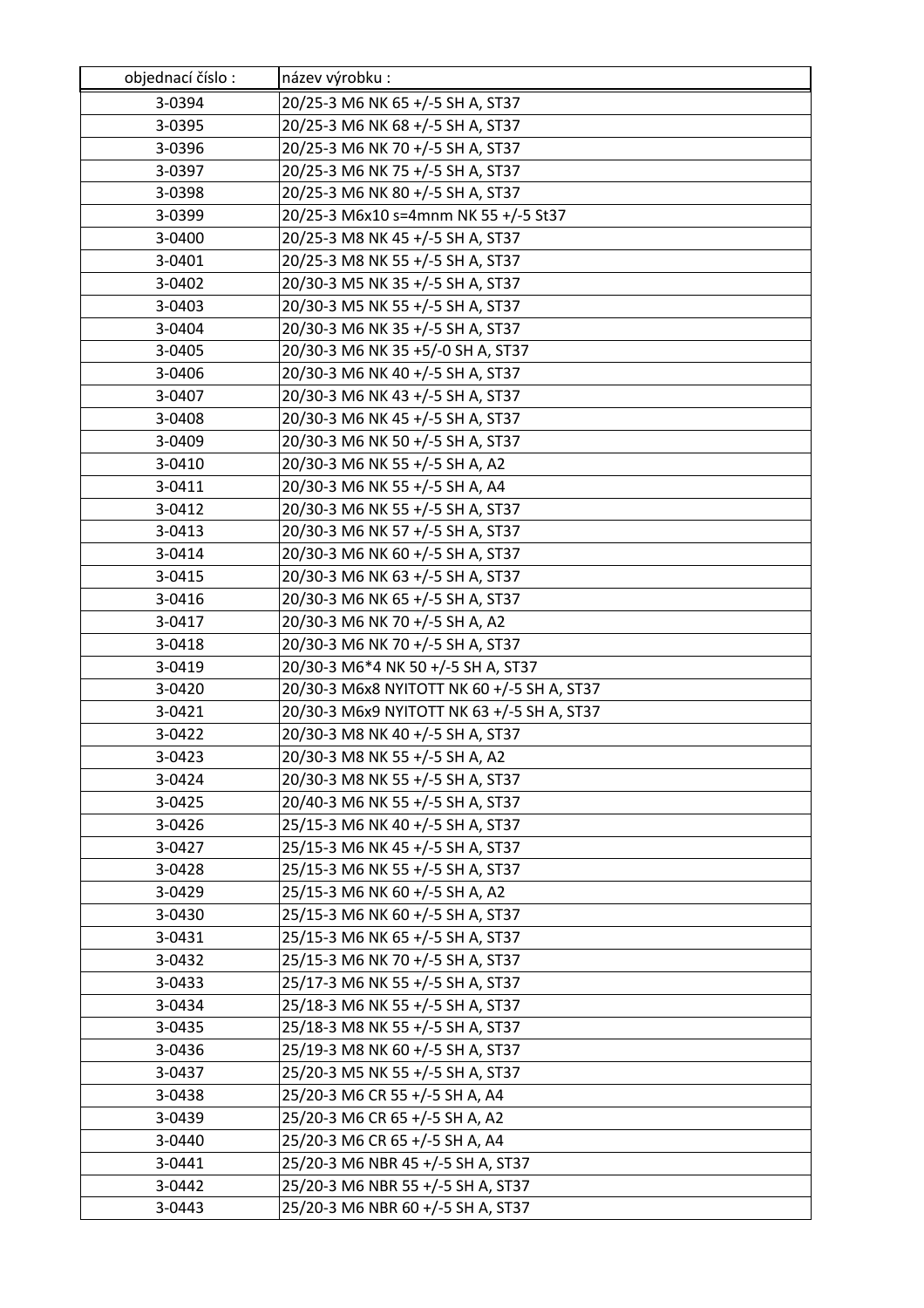| objednací číslo: | název výrobku :                                                 |
|------------------|-----------------------------------------------------------------|
| 3-0444           | 25/20-3 M6 NBR 65 +/-5 SH A, ST37                               |
| 3-0445           | 25/20-3 M6 NK 40 +/-5 SH A, ST37                                |
| 3-0446           | 25/20-3 M6 NK 43 +/-5 SH A, A2                                  |
| 3-0447           | 25/20-3 M6 NK 43 +/-5 SH A, ST37                                |
| 3-0448           | 25/20-3 M6 NK 45 +/-5 SH A, ST37                                |
| 3-0449           | 25/20-3 M6 NK 55 +/-5 SH A, A2                                  |
| 3-0450           | 25/20-3 M6 NK 55 +/-5 SH A, A4                                  |
| 3-0451           | 25/20-3 M6 NK 55 +/-5 SH A, ST37                                |
| 3-0452           | 25/20-3 M6 NK 60 +/-5 SH A, ST37                                |
| 3-0453           | 25/20-3 M6 NK 65 +/-5 SH A, A2                                  |
| 3-0454           | 25/20-3 M6 NK 70 +/-5 SH A, ST37                                |
| 3-0455           | 25/20-3 M6 NK 75 +/-5 SH A, ST37                                |
| 3-0456           | 25/20-3 M6 SIL 70 +/-5 SH /black ST37                           |
| 3-0457           | 25/20-3 M8 NK 55 +/-5 SH A, ST37                                |
| 3-0458           | 25/20-3 M8 NK 57 +/-5 SH A, ST37                                |
| 3-0459           | 25/20-3 M8 NK 60 +/-5 SH A, ST37                                |
| 3-0460           | 25/20-3 M8 NK 70 +/-5 SH A, ST37                                |
| 3-0461           | 25/22-3 M8 NK 55 +/-5 SH A, ST37                                |
| 3-0462           | 25/25-3 M6 NBR 55 +5/-5 SH A, ST37                              |
| 3-0463           | 25/25-3 M6 NBR 60 +/-5 SH A, ST37                               |
| 3-0464           | 25/25-3 M6 NBR 75 +0/-5 SH A, ST37                              |
| 3-0465           | 25/25-3 M6 NK 35 +/-5 SH A, ST37                                |
| 3-0466           | 25/25-3 M6 NK 40 +/-5 SH A, ST37                                |
| 3-0467           | 25/25-3 M6 NK 43 +/-5 SH A, ST37                                |
| 3-0468           | 25/25-3 M6 NK 45 +/-5 SH A, ST37                                |
| 3-0469           | 25/25-3 M6 NK 55 +/-5 SH A, A2                                  |
| 3-0470           | 25/25-3 M6 NK 55 +/-5 SH A, A4                                  |
| 3-0471           | 25/25-3 M6 NK 55 +/-5 SH A, ST37                                |
| 3-0472           | 25/25-3 M6 NK 60 +/-5 SH A, ST37                                |
| 3-0473           | 25/25-3 M6 NK 65 +/-5 SH A, ST37                                |
| 3-0474           | 25/25-3 M6 NK 68 +/-5 SH A, ST37                                |
| 3-0475           | 25/25-3 M6 NK 70 +/-5 SH A, ST37                                |
| 3-0476           | 25/25-3 M8 NK 40 +/-5 SH A, A2                                  |
| 3-0477           | 25/25-3 M8 NK 40 +/-5 SH A, ST37                                |
| 3-0478           | 25/25-3 M8 NK 45 +/-5 SH A, ST37                                |
| 3-0479           | 25/25-3 M8 NK 55 +/-5 SH A /Grey, ST37                          |
| 3-0480           | 25/25-3 M8 NK 55 +/-5 SH A, A2                                  |
| 3-0481           | 25/25-3 M8 NK 55 +/-5 SH A, ST37                                |
| 3-0482           | 25/25-3 M8/M5 NK 40 +/-5 SH A, ST37                             |
| 3-0483           | 25/27-3 M6 NK 55 +/-5 SH A, ST37                                |
| 3-0484           | 25/27-3 M8 NK 70 +/-5 SH A, ST37                                |
| 3-0485           | 25/28-3 M6 NK 55 +/-5 SH A, ST37                                |
| 3-0486           | 25/30-3 M5 NK 55 +/-5 SH A, ST37                                |
| 3-0487           | 25/30-3 M6 / M6(x8 deep) NK 40 +/-5 SH A, St37 + color dot blue |
| 3-0488           | 25/30-3 M6 CR 50 +/-5 SH A, ST37                                |
| 3-0489           | 25/30-3 M6 CR 55 +/-5 SH A, A4                                  |
| 3-0490           | 25/30-3 M6 CR 55 +/-5 SH A, ST37                                |
| 3-0491           | 25/30-3 M6 EPDM 45 +/-5 SH A, ST37                              |
| 3-0492           | 25/30-3 M6 NK 40 +/-5 SH A, ST37                                |
| 3-0493           | 25/30-3 M6 NK 40 +0/-5 SH A, ST37                               |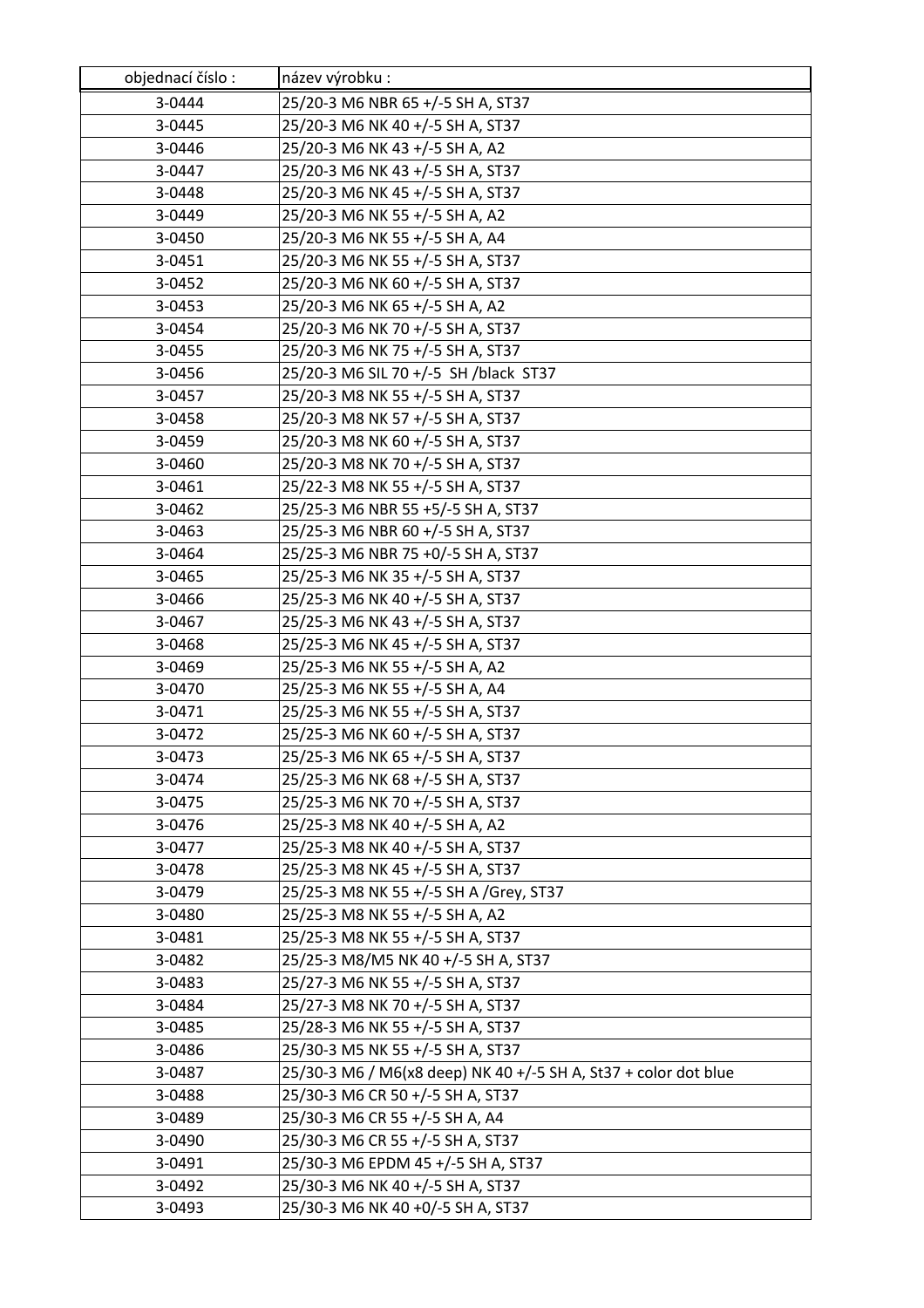| objednací číslo: | název výrobku :                         |
|------------------|-----------------------------------------|
| 3-0494           | 25/30-3 M6 NK 43 +/-5 SH A, ST37        |
| 3-0495           | 25/30-3 M6 NK 43 +3/-3 SH A, ST37       |
| 3-0496           | 25/30-3 M6 NK 55 +/-5 SH A, A2          |
| 3-0497           | 25/30-3 M6 NK 55 +/-5 SH A, ST37        |
| 3-0498           | 25/30-3 M6 NK 57 +/-5 SH A, ST37        |
| 3-0499           | 25/30-3 M6 NK 60 +/-5 SH A, A2          |
| 3-0500           | 25/30-3 M6 NK 60 +/-5 SH A, ST37        |
| 3-0501           | 25/30-3 M6 NK 68 +/-5 SH A, ST37        |
| 3-0502           | 25/30-3 M6 NK 70 +/-5 SH A, ST37        |
| 3-0503           | 25/30-3 M8 NK 40 +/-5 SH A, ST37        |
| 3-0504           | 25/30-3 M8 NK 43 +/-5 SH A, ST37        |
| 3-0505           | 25/30-3 M8 NK 45 +/-5 SH A, ST37        |
| 3-0506           | 25/30-3 M8 NK 55 +/-5 SH A, A2          |
| 3-0507           | 25/30-3 M8 NK 55 +/-5 SH A, ST37        |
| 3-0508           | 25/30-3 M8 NK 57 +/-5 SH A, ST37        |
| 3-0509           | 25/30-3 M8 NK 60 +/-5 SH A, ST37        |
| 3-0510           | 25/30-3 M8 NK 65 +/-5 SH A, ST37        |
| 3-0511           | 25/30-3 M8/M5 NK 40 +/-5 SH A, ST37     |
| 3-0512           | 25/35-3 M6 NK 55 +/-5 SH A, ST37        |
| 3-0513           | 25/35-4 M4x25 NK 75 +/-5 SH A, ST37     |
| 3-0514           | 25/35-4 M6x10 NK 55 +/-5 SH A, ST37     |
| 3-0515           | 25/35-4 M6x18 NK 55 +/-5 SH A, ST37     |
| 3-0516           | 25/35-4 M6x8 NK 55 +/-5 SH A, ST37      |
| 3-0517           | 25/40-3 M6 NK 55 +/-5 SH A, ST37        |
| 3-0518           | 25/40-3 M8 NK 45 +/-5 SH A, A2          |
| 3-0519           | 25/40-3 M8 NK 50 +/-5 SH A, ST37        |
| 3-0520           | 25/40-3 M8 NK 55 +/-5 SH A2             |
| 3-0521           | 25/40-3 M8 NK 55 +/-5 SH A SZÜRKE, St37 |
| 3-0522           | 25/40-3 M8 NK 55 +/-5 SH A, ST37        |
| 3-0523           | 25/40-3 M8 NK 60 +/-5 SH A, ST37        |
| 3-0524           | 25/40-3 M8*6 NK 50 +/-5 SH A, ST37      |
| 3-0525           | 25/50-3 M6 NK 55 +/-5 SH A, ST37        |
| 3-0526           | 26/22-3 M6 NK 55 +/-5 SH A, ST37        |
| 3-0527           | 26/22-3 M6 NK 68 +/-5 SH A, ST37        |
| 3-0528           | 30/15-3 M8 NK 40 +/-5 SH A, A2          |
| 3-0529           | 30/15-3 M8 NK 40 +/-5 SH A, ST37        |
| 3-0530           | 30/15-3 M8 NK 43 +/-5 SH A, ST37        |
| 3-0531           | 30/15-3 M8 NK 45 +/-5 SH A, ST37        |
| 3-0532           | 30/15-3 M8 NK 55 +/-5 SH A, A2          |
| 3-0533           | 30/15-3 M8 NK 55 +/-5 SH A, ST37        |
| 3-0534           | 30/15-3 M8 NK 60 +/-5 SH A, ST37        |
| 3-0535           | 30/15-3 M8 NK 65 +/-5 SH A, ST37        |
| 3-0536           | 30/15-3 M8 NK 75 +/-5 SH A, ST37        |
| 3-0537           | 30/18-3 M5 NK 55 +/-5 SH A, ST37        |
| 3-0538           | 30/20-3 M10 NK 55 +/-5 SH A, ST37       |
| 3-0539           | 30/20-3 M5 NK 55 +0/-5 SH A, ST37       |
| 3-0540           | 30/20-3 M6 NBR 65 +/-5 SH A, ST37       |
| 3-0541           | 30/20-3 M6 NK 45 +/-5 SH A, ST37        |
| 3-0542           | 30/20-3 M6 NK 55 +/-5 SH A, A2          |
| 3-0543           | 30/20-3 M6 NK 55 +/-5 SH A, ST37        |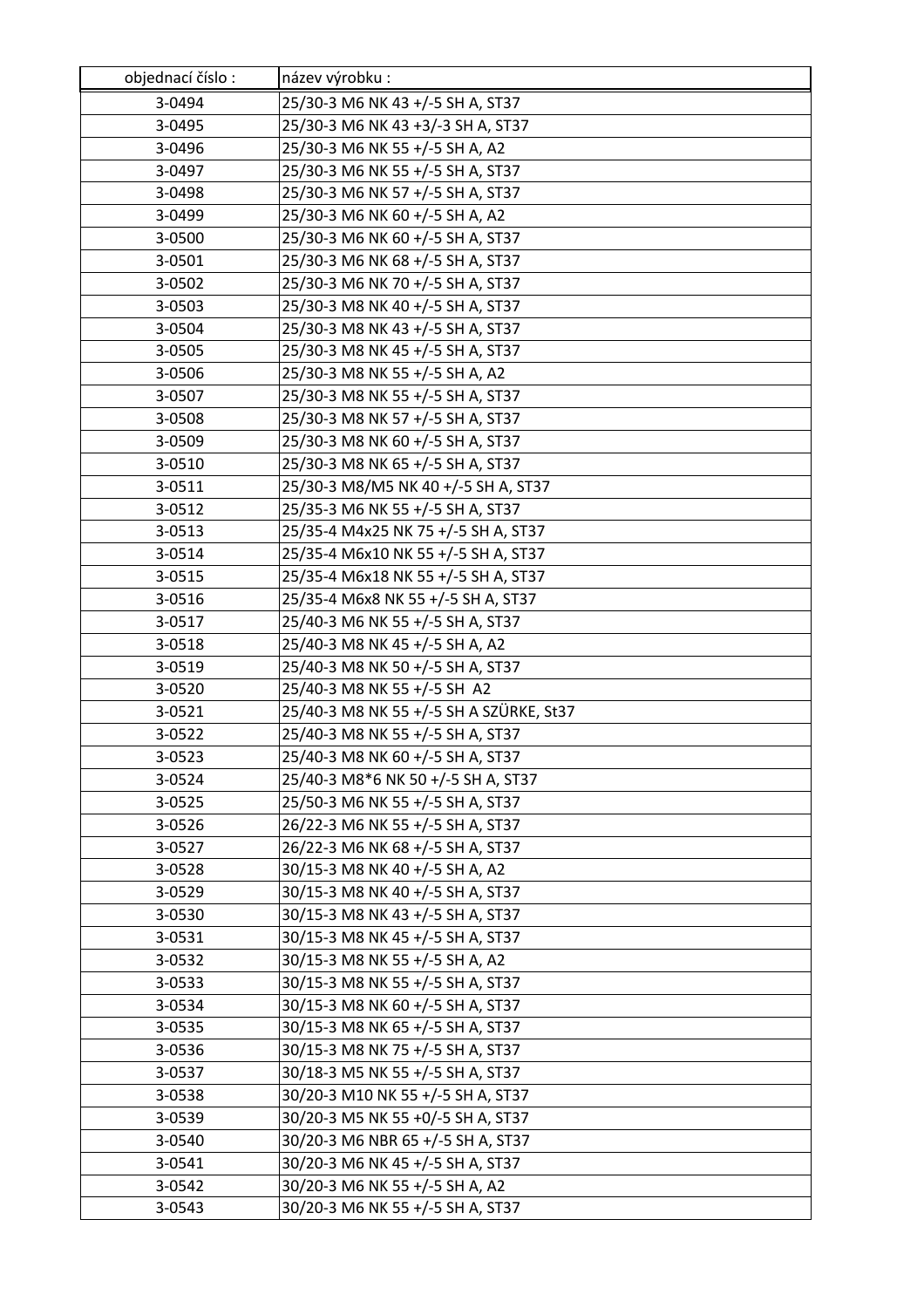| objednací číslo: | název výrobku :                                            |
|------------------|------------------------------------------------------------|
| 3-0544           | 30/20-3 M6 NK 55 +/-5 SH A4                                |
| 3-0545           | 30/20-3 M6 NK 55 +0/-5 SH A, ST37                          |
| 3-0546           | 30/20-3 M6 NK 60 +/-5 SH A, ST37                           |
| 3-0547           | 30/20-3 M6 NK 65 +5/-0 SH A, ST37                          |
| 3-0548           | 30/20-3 M8 8.8 NBR 55 +/-5 SH A, ST37                      |
| 3-0549           | 30/20-3 M8 CR 55 +/-5 SH A, A2                             |
| 3-0550           | 30/20-3 M8 CR 55 +/-5 SH A, ST37                           |
| 3-0551           | 30/20-3 M8 EPDM 55 +/-5 SH A, ST37                         |
| 3-0552           | 30/20-3 M8 EPDM 60 +/-5 SH A, ST37                         |
| 3-0553           | 30/20-3 M8 EPDM 85 +/-5 SH A, ST37                         |
| 3-0554           | 30/20-3 M8 NBR 45 +/-5 SH A, A4                            |
| 3-0555           | 30/20-3 M8 NBR 45 +/-5 SH A, ST37                          |
| 3-0556           | 30/20-3 M8 NBR 55 +/-5 SH A, A2                            |
| 3-0557           | 30/20-3 M8 NBR 55 +/-5 SH A, ST37                          |
| 3-0558           | 30/20-3 M8 NBR 55 +/-5 SH A, ST37 Gewindefestigkeit 8.8    |
| 3-0559           | 30/20-3 M8 NBR 55 +5/-0 SH A, ST37                         |
| 3-0560           | 30/20-3 M8 NBR 65 +/-5 SH A, ST37                          |
| 3-0561           | 30/20-3 M8 NBR 70 +/-5 SH A, ST37                          |
| 3-0562           | 30/20-3 M8 NK 35 +5/-0 SH A, ST37                          |
| 3-0563           | 30/20-3 M8 NK 40 +/-5 SH A, ST37                           |
| 3-0564           | 30/20-3 M8 NK 43 +/-5 SH A, A4                             |
| 3-0565           | 30/20-3 M8 NK 43 +/-5 SH A, ST37                           |
| 3-0566           | 30/20-3 M8 NK 45 +/-5 SH A, ST37                           |
| 3-0567           | 30/20-3 M8 NK 48 +/-5 SH A, ST37                           |
| 3-0568           | 30/20-3 M8 NK 50 +/-5 SH A, ST37                           |
| 3-0569           | 30/20-3 M8 NK 55 +/-5 SH A /GREY, ST37                     |
| 3-0570           | 30/20-3 M8 NK 55 +/-5 SH A, A2                             |
| 3-0571           | 30/20-3 M8 NK 55 +/-5 SH A, A4                             |
| 3-0572           | 30/20-3 M8 NK 55 +/-5 SH A, ST37                           |
| 3-0573           | 30/20-3 M8 NK 55 +0/-5 SH A, ST37                          |
| 3-0574           | 30/20-3 M8 NK 55 +5/-0 SH A, ST37                          |
| 3-0575           | 30/20-3 M8 NK 57 +/-5 SH A, ST37                           |
| 3-0576           | 30/20-3 M8 NK 60 +/-5 SH A, A2                             |
| 3-0577           | 30/20-3 M8 NK 60 +/-5 SH A, ST37                           |
| 3-0578           | 30/20-3 M8 NK 65 +/-5 SH A, A4                             |
| 3-0579           | 30/20-3 M8 NK 65 +/-5 SH A, ST37                           |
| 3-0580           | 30/20-3 M8 NK 68 +/-5 SH A, ST37                           |
| 3-0581           | 30/20-3 M8 NK 70 +/-5 SH A, ST37                           |
| 3-0582           | 30/20-3 M8 NK 75 +/-5 SH A, ST37                           |
| 3-0583           | 30/20-3 M8 NK 80 +/-5 SH A, ST37                           |
| 3-0584           | 30/20-3 open insert/offene IG/M8/M10 NK 43 +/-5 SH A, ST37 |
| 3-0585           | 30/20-3 M8/M10 open insert/ NK 55 +/-5 SH A, ST37          |
| 3-0586           | 30/20-3 M8/M10 open insert/ NK 57 +/-5 SH A, ST37          |
| 3-0587           | 30/20-3 M8x6 NYITOTT NK 55 +/-5 SH A, ST37                 |
| 3-0588           | 30/22-3 M8 NK 50 +/-5 SH A, ST37                           |
| 3-0589           | 30/22-3 M8 NK 55 +/-5 SH A, A2                             |
| 3-0590           | 30/22-3 M8 NK 55 +/-5 SH A, A4                             |
| 3-0591           | 30/22-3 M8 NK 55 +/-5 SH A, ST37                           |
| 3-0592           | 30/22-3 M8 NK 57 +/-5 SH A, ST37                           |
| 3-0593           | 30/22-3 M8 NK 60 +/-5 SH A, ST37                           |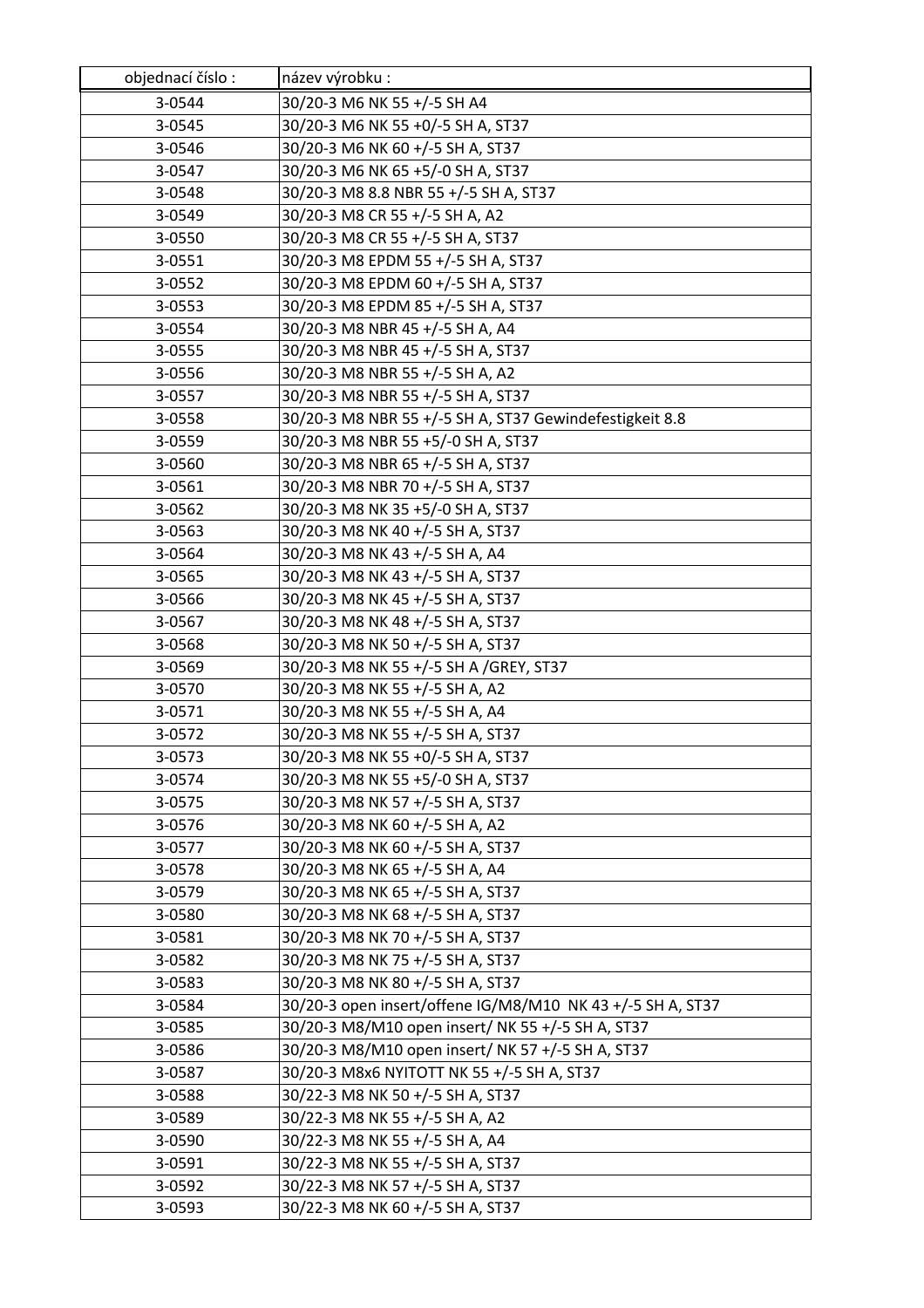| objednací číslo: | název výrobku :                               |
|------------------|-----------------------------------------------|
| 3-0594           | 30/25-3 M10 NK 55 +/-5 SH A, ST37             |
| 3-0595           | 30/25-3 M10 NK 57 +/-5 SH A, ST37             |
| 3-0596           | 30/25-3 M6 NK 55 +/-5 SH A, ST37              |
| 3-0597           | 30/25-3 M6 NK 65 +/-5 SH A, ST37              |
| 3-0598           | 30/25-3 M8 CR 40 +/-5 SH A, A2                |
| 3-0599           | 30/25-3 M8 CR 40 +/-5 SH A, A4                |
| 3-0600           | 30/25-3 M8 CR 40 +/-5 SH A, ST37              |
| 3-0601           | 30/25-3 M8 NBR 55 +/-5 SH A2                  |
| 3-0602           | 30/25-3 M8 NBR 55 +/-5 SH A, ST37             |
| 3-0603           | 30/25-3 M8 NBR 60 +/-5 SH A, ST37             |
| 3-0604           | 30/25-3 M8 NK 35 +/-5 SH A, ST37              |
| 3-0605           | 30/25-3 M8 NK 35 +/-5 SH A, ST37 green        |
| 3-0606           | 30/25-3 M8 NK 35 +5/-0 SH A, ST37             |
| 3-0607           | 30/25-3 M8 NK 36 +/-5 SH A, ST37              |
| 3-0608           | 30/25-3 M8 NK 37 +/-5 SH A, ST37              |
| 3-0609           | 30/25-3 M8 NK 40 +/-5 SH A, A2                |
| 3-0610           | 30/25-3 M8 NK 40 +/-5 SH A, ST37              |
| 3-0611           | 30/25-3 M8 NK 40 +/-5 SH A4                   |
| 3-0612           | 30/25-3 M8 NK 40 +0/-5 SH A, ST37             |
| 3-0613           | 30/25-3 M8 NK 43 +/-5 SH A, ST37              |
| 3-0614           | 30/25-3 M8 NK 45 +/-5 SH A, A2                |
| 3-0615           | 30/25-3 M8 NK 45 +/-5 SH A, ST37              |
| 3-0616           | 30/25-3 M8 NK 45 +/-5 SH A, ST37 /light grey/ |
| 3-0617           | 30/25-3 M8 NK 50 +/-5 SH A, ST37              |
| 3-0618           | 30/25-3 M8 NK 55 +/-5 SH A /RED, ST37         |
| 3-0619           | 30/25-3 M8 NK 55 +/-5 SH A, A2                |
| 3-0620           | 30/25-3 M8 NK 55 +/-5 SH A, ST37              |
| 3-0621           | 30/25-3 M8 NK 57 +/-5 SH A, ST37              |
| 3-0622           | 30/25-3 M8 NK 60 +/-5 SH A, ST37              |
| 3-0623           | 30/25-3 M8 NK 65 +/-5 SH A, ST37              |
| 3-0624           | 30/25-3 M8 NK 65 +5/-0 SH A, ST37             |
| 3-0625           | 30/25-3 M8 NK 68 +/-5 SH A, ST37              |
| 3-0626           | 30/25-3 M8 NK 70 +/-5 SH A, ST37              |
| 3-0627           | 30/25-3 M8 NK 75 +/-5 SH A, ST37              |
| 3-0628           | 30/25-3 M8 NK 80 +/-5 SH A, ST37              |
| 3-0629           | 30/25-3 M8*8,5 NK 40 +0/-5 SH A, ST37         |
| 3-0630           | 30/28-3 M8 NK 35+5/-0 SH A, ST37              |
| 3-0631           | 30/28-3 M8 NK 43 +/-5 SH A, ST37              |
| 3-0632           | 30/28-3 M8 NK 43 +/-5 SH A, ST37              |
| 3-0633           | 30/30-3 M10 NBR 55 +/-5 SH A, ST37            |
| 3-0634           | 30/30-3 M10 NK 55 +/-5 SH A, ST37             |
| 3-0635           | 30/30-3 M10 NK 55 +/-5 SH A, ST37 /grey       |
| 3-0636           | 30/30-3 M10 NK 55 +/-5 SH A2                  |
| 3-0637           | 30/30-3 M10 NK 65 +/-5 SH A, ST37             |
| 3-0638           | 30/30-3 M10 NK 70 +/-5 SH A, ST37             |
| 3-0639           | 30/30-3 M6 NBR 55 +/-5 SH A, A2               |
| 3-0640           | 30/30-3 M6 NK 40 +/-5 SH A, ST37              |
| 3-0641           | 30/30-3 M6 NK 55 +/-5 SH A, A2                |
| 3-0642           | 30/30-3 M6 NK 55 +/-5 SH A, ST37              |
| 3-0643           | 30/30-3 M6 NK 60 +/-5 SH A, ST37              |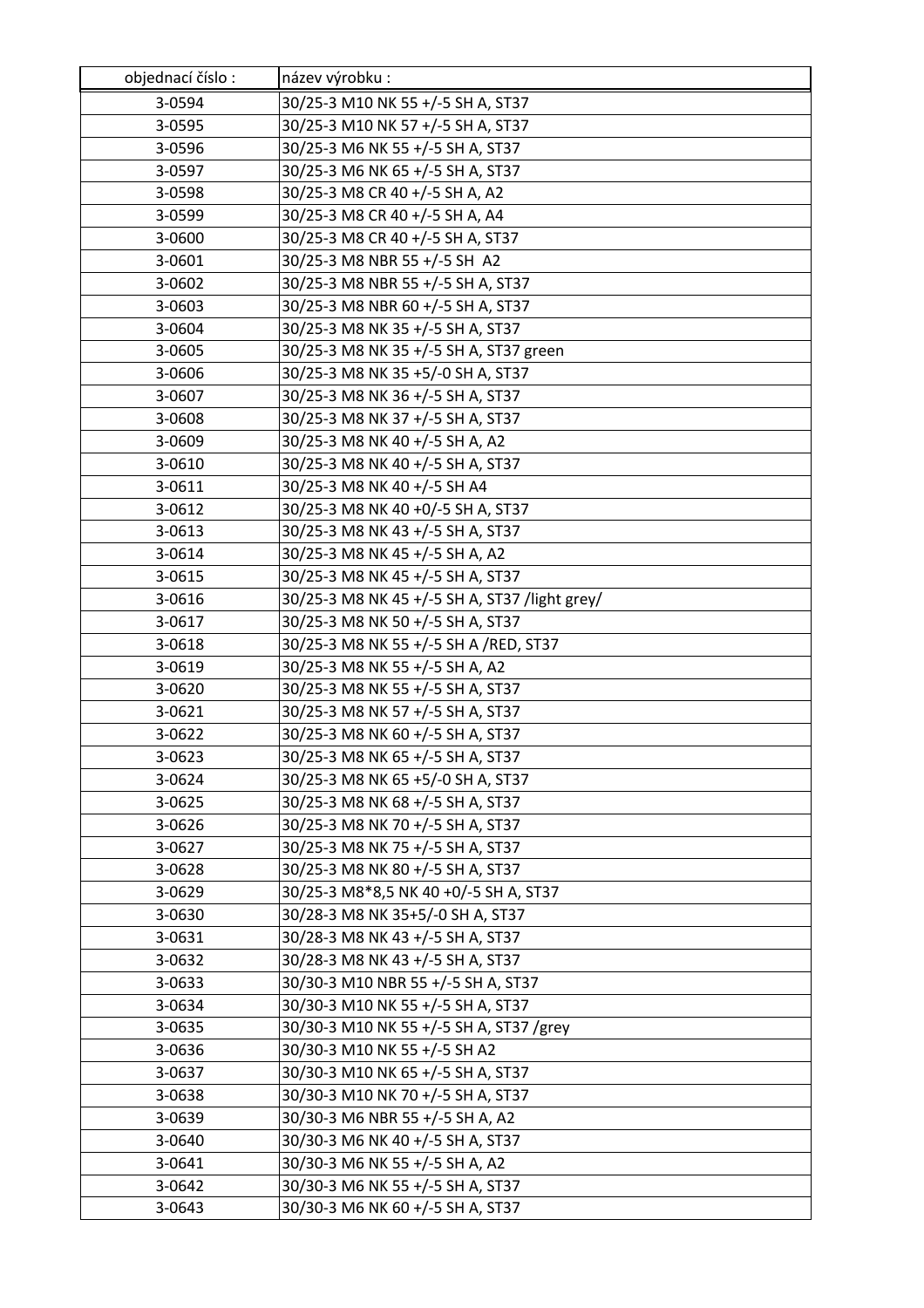| objednací číslo: | název výrobku :                                        |
|------------------|--------------------------------------------------------|
| 3-0644           | 30/30-3 M8 CR 40 +/-5 SH A, A2                         |
| 3-0645           | 30/30-3 M8 CR 55 +/-5 SH A, A2                         |
| 3-0646           | 30/30-3 M8 CR 55 +/-5 SH A, ST37                       |
| 3-0647           | 30/30-3 M8 EPDM 55 +/-5 SH A, ST37                     |
| 3-0648           | 30/30-3 M8 EPDM 65 +/-5 SH A, ST37                     |
| 3-0649           | 30/30-3 M8 EPDM 70 +/-5 SH A, ST37                     |
| 3-0650           | 30/30-3 M8 NBR 35 +5/-0 SH A, ST37                     |
| 3-0651           | 30/30-3 M8 NBR 40 +/-5 SH A, ST37                      |
| 3-0652           | 30/30-3 M8 NBR 55 +/-5 SH A, A4                        |
| 3-0653           | 30/30-3 M8 NBR 55 +/-5 SH A, ST37                      |
| 3-0654           | 30/30-3 M8 NBR 55 +5/-0 SH A, ST37                     |
| 3-0655           | 30/30-3 M8 NBR 65 +/-5 SH A, ST37                      |
| 3-0656           | 30/30-3 M8 NK 35 +/-5 SH A, ST37                       |
| 3-0657           | 30/30-3 M8 NK 40 +/-5 SH A, A2                         |
| 3-0658           | 30/30-3 M8 NK 40 +/-5 SH A, A4                         |
| 3-0659           | 30/30-3 M8 NK 40 +/-5 SH A, ST37                       |
| 3-0660           | 30/30-3 M8 NK 43 +/-5 SH A, A2                         |
| 3-0661           | 30/30-3 M8 NK 43 +/-5 SH A, A4                         |
| 3-0662           | 30/30-3 M8 NK 43 +/-5 SH A, ST37                       |
| 3-0663           | 30/30-3 M8 NK 45 +/-5 SH A, ST37                       |
| 3-0664           | 30/30-3 M8 NK 50 +/-3 SH A, ST37                       |
| 3-0665           | 30/30-3 M8 NK 50 +/-5 SH A, A2                         |
| 3-0666           | 30/30-3 M8 NK 50 +/-5 SH A, ST37                       |
| 3-0667           | 30/30-3 M8 NK 55 +/-5 SH A SZÜRKE, A2                  |
| 3-0668           | 30/30-3 M8 NK 55 +/-5 SH A, A2                         |
| 3-0669           | 30/30-3 M8 NK 55 +/-5 SH A, A4                         |
| 3-0670           | 30/30-3 M8 NK 55 +/-5 SH A, ST37                       |
| 3-0671           | 30/30-3 M8 NK 55 +/-5 SH A, ST37                       |
| 3-0672           | 30/30-3 M8 NK 55 +/-5 SH A, ST37 /grey                 |
| 3-0673           | 30/30-3 M8 NK 55 +/-5 SH A, ST37 /open insert          |
| 3-0674           | 30/30-3 M8 NK 55 +5/-0 SH A, A2                        |
| 3-0675           | 30/30-3 M8 NK 55 +5/-0 SH A, ST37                      |
| 3-0676           | 30/30-3 M8 NK 57 +/-5 SH A, ST37                       |
| 3-0677           | 30/30-3 M8 NK 60 +/-5 SH A, A2                         |
| 3-0678           | 30/30-3 M8 NK 60 +/-5 SH A, ST37                       |
| 3-0679           | 30/30-3 M8 NK 65 +/-5 SH A, A2                         |
| 3-0680           | 30/30-3 M8 NK 65 +/-5 SH A, ST37                       |
| 3-0681           | 30/30-3 M8 NK 68 +/-5 SH A, ST37                       |
| 3-0682           | 30/30-3 M8 NK 70 +/-5 SH A, A2                         |
| 3-0683           | 30/30-3 M8 NK 70 +/-5 SH A, A4                         |
| 3-0684           | 30/30-3 M8 NK 70 +/-5 SH A, ST37                       |
| 3-0685           | 30/30-3 M8 NK 75 +/-5 SH A, ST37                       |
| 3-0686           | 30/30-3 M8 NK 80 +/-5 SH A, ST37                       |
| 3-0687           | 30/30-3 M8 NK 90 +/-5 SH A, ST37                       |
| 3-0688           | 30/30-3 M8 offene IG/open insert NK 55 +/-5 SH A, ST37 |
| 3-0689           | 30/30-3 M8 SIL 55 +/-5 SH A, A2                        |
| 3-0690           | 30/30-3 M8 SIL 55 +/-5 SH A, ST37 blue                 |
| 3-0691           | 30/30-3 M8 VITON 55 +/-5 SH A, ST37                    |
| 3-0692           | 30/30-3 M8x12 offene IG/ NK 55 +/-5 SH A, ST37         |
| 3-0693           | 30/36-3 M8 NK 40 +/-5 SH A, ST37                       |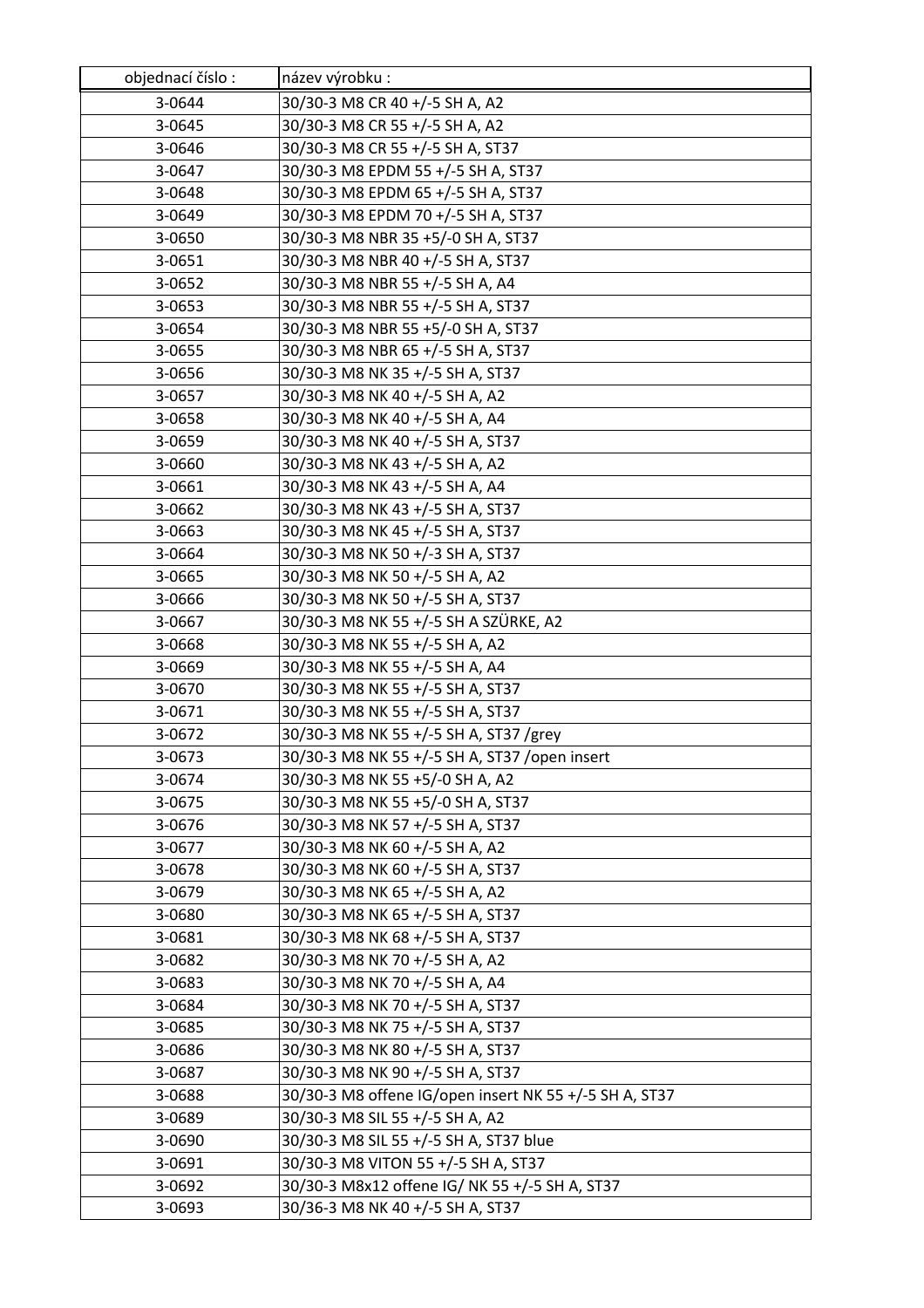| objednací číslo: | název výrobku :                         |
|------------------|-----------------------------------------|
| 3-0694           | 30/36-3 M8 NK 45 +/-5 SH A, ST37        |
| 3-0695           | 30/36-3 M8 NK 55 +/-5 SH A, ST37        |
| 3-0696           | 30/36-3 M8 NK 60 +/-5 SH A, ST37        |
| 3-0697           | 30/40-3 M10 NK 65 +/-5 SH A, ST37       |
| 3-0698           | 30/40-3 M10 NK 75 +/-5 SH A, ST37       |
| 3-0699           | 30/40-3 M6 NK 55 +/-5 SH A, ST37        |
| 3-0700           | 30/40-3 M8 EPDM 65 +/-5 SH A, ST37      |
| 3-0701           | 30/40-3 M8 NBR 55 +/-5 SH A, ST37       |
| 3-0702           | 30/40-3 M8 NK 30 +/-5 SH A, ST37        |
| 3-0703           | 30/40-3 M8 NK 35 +/-5 SH A, ST37        |
| 3-0704           | 30/40-3 M8 NK 40 +/-5 SH A, A2          |
| 3-0705           | 30/40-3 M8 NK 40 +/-5 SH A, ST37        |
| 3-0706           | 30/40-3 M8 NK 43 +/-5 SH A, A4          |
| 3-0707           | 30/40-3 M8 NK 43 +/-5 SH A, ST37        |
| 3-0708           | 30/40-3 M8 NK 45 +/-5 SH A, ST37        |
| 3-0709           | 30/40-3 M8 NK 50 +/-5 SH A, ST37        |
| 3-0710           | 30/40-3 M8 NK 55 +/-5 SH A /GREY, ST37  |
| 3-0711           | 30/40-3 M8 NK 55 +/-5 SH A, A2          |
| 3-0712           | 30/40-3 M8 NK 55 +/-5 SH A, ST37        |
| 3-0713           | 30/40-3 M8 NK 55 +/-5 SH A2 /light grey |
| 3-0714           | 30/40-3 M8 NK 57 +/-5 SH A, ST37        |
| 3-0715           | 30/40-3 M8 NK 60 +/-5 SH A, A2          |
| 3-0716           | 30/40-3 M8 NK 60 +/-5 SH A, ST37        |
| 3-0717           | 30/40-3 M8 NK 65 +/-5 SH A, ST37        |
| 3-0718           | 30/40-3 M8 NK 68 +/-5 SH A, ST37        |
| 3-0719           | 30/40-3 M8 NK 70 +/-5 SH A, ST37        |
| 3-0720           | 30/40-3 M8x10 NK 60 +/-5 SH A, ST37     |
| 3-0721           | 30/40-3 M8x6 NK 50 +/-5 SH A, ST37      |
| 3-0722           | 30/45-3 M10 NK 55 +/-5 SH A, A2         |
| 3-0723           | 30/45-3 M10 NK 55 +/-5 SH A, St37       |
| 3-0724           | 30/50-3 M5 NK 55 +/-5 SH A, ST37        |
| 3-0725           | 30/50-3 M8 CR 40 +/-5 SH A, A4          |
| 3-0726           | 30/50-3 M8 NK 55 +/-5 SH A, ST37        |
| 3-0727           | 32/24-3 M6 NK 45 +/-5 SH A, ST37        |
| 3-0728           | 35/20-3 M6 NK 55 +/-5 SH A2             |
| 3-0729           | 35/30-3 M6 NK 55 +/-5 SH A, ST37        |
| 3-0730           | 35/40-3 M6 NK 35 +/-5 SH A, ST37        |
| 3-0731           | 35/45-3 M12 NK 55 +/-5 SH A, ST37       |
| 3-0732           | 40/15-3 M8 NK 55 +/-5 SH A, A2          |
| 3-0733           | 40/15-3 M8 NK 55 +/-5 SH A, ST37        |
| 3-0734           | 40/15-3 M8 NK 60 +/-5 SH A, ST37        |
| 3-0735           | 40/20-3 M10*8 NK 55 +/-5 SH A, ST37     |
| 3-0736           | 40/20-3 M6 NK 55 +/-5 SH A, ST37        |
| 3-0737           | 40/20-3 M8 EPDM 75 +/-5 SH A, A2        |
| 3-0738           | 40/20-3 M8 NBR 40 +/-5 SH A, ST37       |
| 3-0739           | 40/20-3 M8 NBR 50 +/-5 SH A, ST37       |
| 3-0740           | 40/20-3 M8 NBR 55 +/-5 SH A, ST37       |
| 3-0741           | 40/20-3 M8 NK 40 +/-5 SH A, ST37        |
| 3-0742           | 40/20-3 M8 NK 43 +/-5 SH A, A2          |
| 3-0743           | 40/20-3 M8 NK 45 +/-5 SH A, ST37        |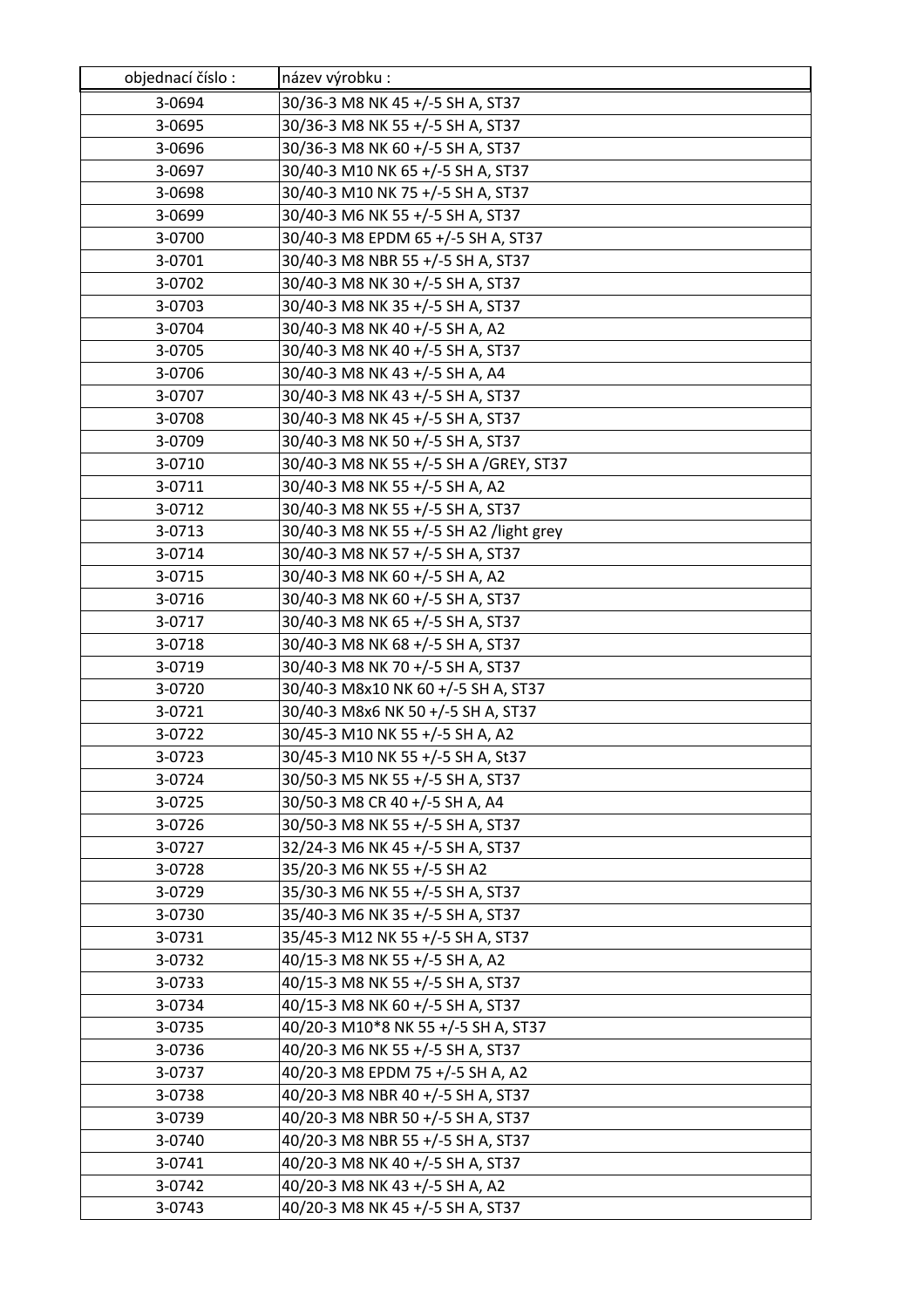| objednací číslo: | název výrobku :                        |
|------------------|----------------------------------------|
| 3-0744           | 40/20-3 M8 NK 55 +/-5 SH A, A2         |
| 3-0745           | 40/20-3 M8 NK 55 +/-5 SH A, ST37       |
| 3-0746           | 40/20-3 M8 NK 60 +/-5 SH A, ST37       |
| 3-0747           | 40/20-3 M8 NK 70 +/-5 SH A, ST37       |
| 3-0748           | 40/20-3 M8 NK 80 +/-5 SH A, ST37       |
| 3-0749           | 40/25-3 M10 NK 45 +/-5 SH A, A2        |
| 3-0750           | 40/25-3 M10 NK 45 +/-5 SH A2           |
| 3-0751           | 40/25-3 M10 NK 55 +/-5 SH A, ST37      |
| 3-0752           | 40/25-3 M8 NBR 55 +/-5 SH A, A2        |
| 3-0753           | 40/25-3 M8 NK 43 +/-5 SH A, ST37       |
| 3-0754           | 40/25-3 M8 NK 45 +/-5 SH A, A2         |
| 3-0755           | 40/25-3 M8 NK 45 +/-5 SH A, ST37       |
| 3-0756           | 40/25-3 M8 NK 55 +/-5 SH A, A2         |
| 3-0757           | 40/25-3 M8 NK 55 +/-5 SH A, ST37       |
| 3-0758           | 40/25-3 M8 NK 60 +/-5 SH A, A2         |
| 3-0759           | 40/25-3 M8 NK 60 +/-5 SH A, ST37       |
| 3-0760           | 40/25-3 M8 NK 65 +/-5 SH A, ST37       |
| 3-0761           | 40/25-3 M8 NK 70 +/-5 SH A, ST37       |
| 3-0762           | 40/25-3 M8 NK 75 +/-5 SH A, ST37       |
| 3-0763           | 40/25-3 M8 NK 80 +/-5 SH A, A2         |
| 3-0764           | 40/25-3 M8 SIL 60 +/-5 SH A, ST37      |
| 3-0765           | 40/28-3 M10 Cr 55 +/-5 SH A, ST37      |
| 3-0766           | 40/28-3 M10 NK 55 +/-5 SH A, ST37      |
| 3-0767           | 40/28-3 M10 NK 60 +/-5 SH A, ST37      |
| 3-0768           | 40/28-3 M8 NK 43 +/-5 SH A, ST37       |
| 3-0769           | 40/28-3 M8 NK 55 +/-5 SH A, ST37       |
| 3-0770           | 40/35-3 M10 NK 45 +/-5 SH A, ST37      |
| 3-0771           | 40/35-3 M10 NK 55 +/-5 SH A, ST37      |
| 3-0772           | 40/35-3 M10 NK 68+/-5 SH A, ST37       |
| 3-0773           | 40/35-3 M8 NK 30 +/-5 SH A, ST37       |
| 3-0774           | 40/35-3 M8 NK 35 +/-5 SH A, ST37       |
| 3-0775           | 40/35-3 M8 NK 40 +/-5 SH A, ST37       |
| 3-0776           | 40/35-3 M8 NK 45 +/-5 SH A, ST37       |
| 3-0777           | 40/35-3 M8 NK 55 +/-5 SH A, ST37       |
| 3-0778           | 40/35-3 M8 NK 57 +/-5 SH A, ST37       |
| 3-0779           | 40/35-3 M8 NK 70 +/-5 SH A, ST37       |
| 3-0780           | 40/40-3 M10 NBR 45 +/-5 SH A /GREY, A2 |
| 3-0781           | 40/40-3 M10 NK 40 +/-5 SH A, ST37      |
| 3-0782           | 40/40-3 M10 NK 43 +/-5 SH A, A2        |
| 3-0783           | 40/40-3 M10 NK 43 +/-5 SH A, ST37      |
| 3-0784           | 40/40-3 M10 NK 45 +/-5 SH A, ST37      |
| 3-0785           | 40/40-3 M10 NK 50 +/-5 SH A, ST37      |
| 3-0786           | 40/40-3 M10 NK 55 +/-5 SH A, A2        |
| 3-0787           | 40/40-3 M10 NK 55 +/-5 SH A, ST37      |
| 3-0788           | 40/40-3 M10 NK 60 +/-5 SH A, ST37      |
| 3-0789           | 40/40-3 M10 NK 65 +/-5 SH A, ST37      |
| 3-0790           | 40/40-3 M10 NK 70 +/-5 SH A, ST37      |
| 3-0791           | 40/40-3 M10 NK 80 +/-5 SH A, ST37      |
| 3-0792           | 40/40-3 M10 NK 80 +/-5 SH A4           |
| 3-0793           | 40/40-3 M10 NK 85 +/-5 SH A, ST37      |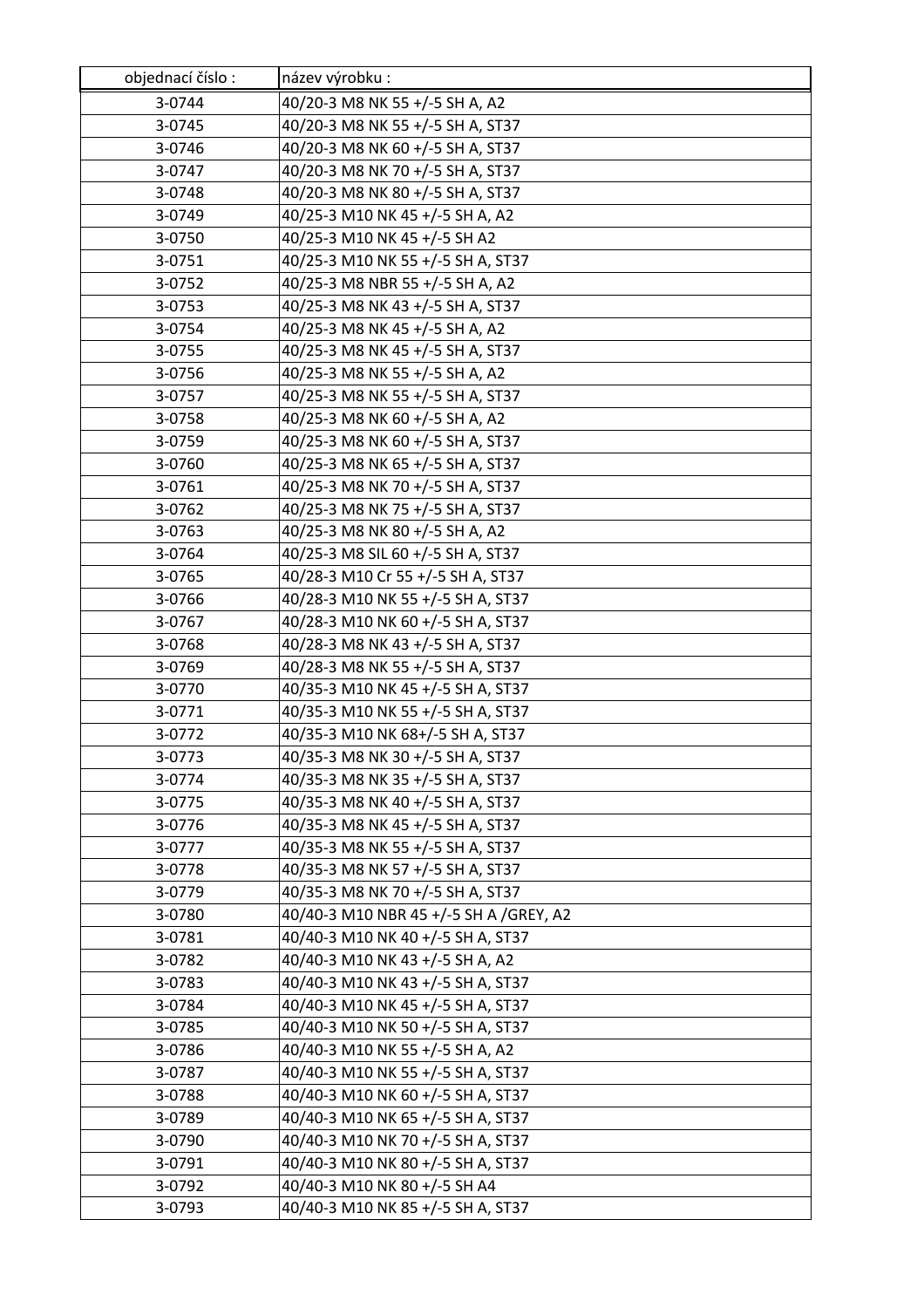| objednací číslo: | název výrobku :                                 |
|------------------|-------------------------------------------------|
| 3-0794           | 40/40-3 M12 NK 55 +/-5 SH A, ST37               |
| 3-0795           | 40/40-3 M5 HSZ NK 70 +/-5 SH A, ST37            |
| 3-0796           | 40/40-3 M5 NK 55 +/-5 SH A, ST37                |
| 3-0797           | 40/40-3 M6 NK 40 +/-5 SH A, ST37                |
| 3-0798           | 40/40-3 M6 NK 55 +/-5 SH A, ST37                |
| 3-0799           | 40/40-3 M6 NK 75 +/-5 SH A, ST37                |
| 3-0800           | 40/40-3 M8 CR 55 +/-5 SH A, A2                  |
| 3-0801           | 40/40-3 M8 CR 55 +/-5 SH A, ST37                |
| 3-0802           | 40/40-3 M8 EPDM 55 +/-5 SH A, A2                |
| 3-0803           | 40/40-3 M8 EPDM 55 +/-5 SH A, ST37              |
| 3-0804           | 40/40-3 M8 NBR 40 +/-5 SH A, ST37               |
| 3-0805           | 40/40-3 M8 NBR 45 +/-5 SH A, ST37               |
| 3-0806           | 40/40-3 M8 NBR 55 +/-5 SH A, ST37               |
| 3-0807           | 40/40-3 M8 NBR 68 +/-5 SH A, ST37               |
| 3-0808           | 40/40-3 M8 NBR 75 +/-5 SH A, ST37               |
| 3-0809           | 40/40-3 M8 NK 30 +/-5 SH A, ST37                |
| 3-0810           | 40/40-3 M8 NK 35 +/-5 SH A, ST37                |
| 3-0811           | 40/40-3 M8 NK 40 +/-5 SH A, A2                  |
| 3-0812           | 40/40-3 M8 NK 40 +/-5 SH A, A4                  |
| 3-0813           | 40/40-3 M8 NK 40 +/-5 SH A, ST37                |
| 3-0814           | 40/40-3 M8 NK 43 +/-5 SH A, ST37                |
| 3-0815           | 40/40-3 M8 NK 45 +/-5 SH A, A2                  |
| 3-0816           | 40/40-3 M8 NK 45 +/-5 SH A, ST37                |
| 3-0817           | 40/40-3 M8 NK 55 +/-5 SH A, A2                  |
| 3-0818           | 40/40-3 M8 NK 55 +/-5 SH A, A4                  |
| 3-0819           | 40/40-3 M8 NK 55 +/-5 SH A, ST37                |
| 3-0820           | 40/40-3 M8 NK 60 +/-5 SH A /GREY, St37          |
| 3-0821           | 40/40-3 M8 NK 60 +/-5 SH A, ST37                |
| 3-0822           | 40/40-3 M8 NK 65 +/-5 SH A, A4                  |
| 3-0823           | 40/40-3 M8 NK 65 +/-5 SH A, ST37                |
| 3-0824           | 40/40-3 M8 NK 68 +/-5 SH A, ST37                |
| 3-0825           | 40/40-3 M8 NK 70 +/-5 SH A, ST37                |
| 3-0826           | 40/40-3 M8 NK 70 +/-5 SH A, ST37 Elektr.leitend |
| 3-0827           | 40/40-3 M8 NK 75 +/-5 SH A, ST37                |
| 3-0828           | 40/40-3 M8 NK 80 +/-5 SH A, ST37                |
| 3-0829           | 40/40-3 M8 NK 85 +/-5 SH A, ST37                |
| 3-0830           | 40/40-3 M8 NK 85 +5/-0 SH A, ST37               |
| 3-0831           | 40/40-3 M8*14 NK 80 +/-5 SH A, A2               |
| 3-0832           | 40/40-3 M8x5 LV:5 NK 60 +/-5 SH A, ST37         |
| 3-0833           | 40/40-4 M10x15 NBR 55 +/-5 SH A, ST37           |
| 3-0834           | 40/40-4 M10x15 NK 80 +/-5 SH A, ST37            |
| 3-0835           | 40/40-4 M10x20 EPDM 55 +/-5 SH A /GREY, St37    |
| 3-0836           | 40/40-4 M10x20 NK 40 +/-5 SH A, ST37            |
| 3-0837           | 40/40-4 M10x20 NK 45 +/-5 SH A, ST37            |
| 3-0838           | 40/40-4 M10x20 NK 55 +/-5 SH A /GREY, St37      |
| 3-0839           | 40/40-4 M10x20 NK 55 +/-5 SH A, ST37            |
| 3-0840           | 40/40-4 M10x20 NK 65 +/-5 SH A, ST37            |
| 3-0841           | 40/40-4 M10x23 NK 55 +/-5 SH A, ST37            |
| 3-0842           | 40/40-4 M10x25 NK 55 +/-5 SH A, ST37            |
| 3-0843           | 40/40-4 M10x25 NK 60 +/-5 SH A, ST37            |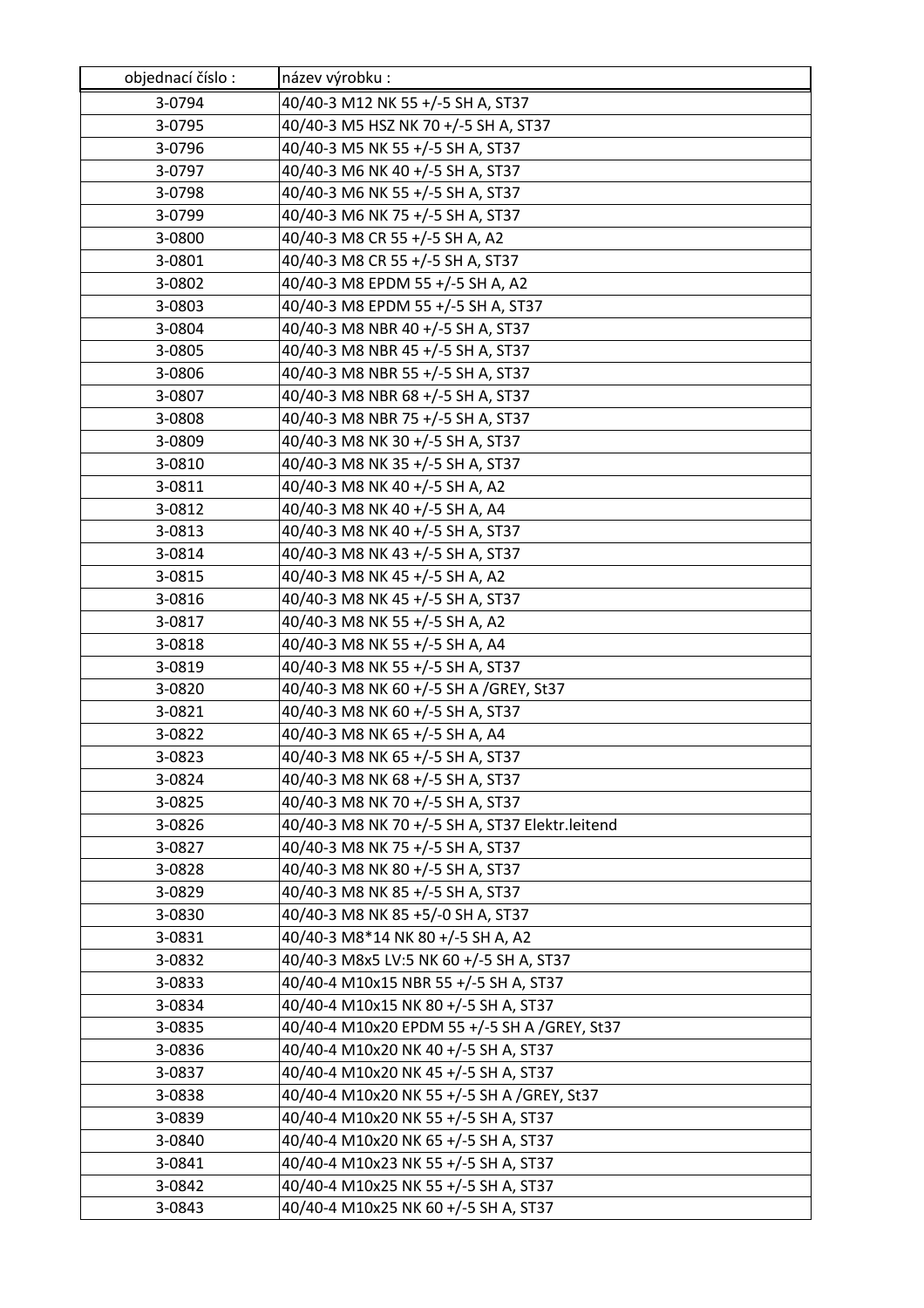| objednací číslo: | název výrobku :                                             |
|------------------|-------------------------------------------------------------|
| 3-0844           | 40/40-4 M10x28 NK 40 +/-5 SH A, ST37                        |
| 3-0845           | 40/40-4 M10x28 NK 45 +/-5 SH A, ST37                        |
| 3-0846           | 40/40-4 M10x28 NK 50 +/-5 SH A, ST37                        |
| 3-0847           | 40/40-4 M10x28 NK 55 +/-5 SH A, ST37                        |
| 3-0848           | 40/40-4 M10x28 NK 60 +/-5 SH A, ST37                        |
| 3-0849           | 40/40-4 M10x28 NK 70 +/-5 SH A, ST37                        |
| 3-0850           | 40/40-4 M10x30 NK 55 +/-5 SH A, ST37                        |
| 3-0851           | 40/40-4 M10x33 NK 60 +/-5 SH A, ST37                        |
| 3-0852           | 40/40-4 M10x38 NK 55 +/-5 SH A, ST37                        |
| 3-0853           | 40/40-4 M12x23 NK 55 +/-5 SH A, ST37 /light grey            |
| 3-0854           | 40/40-4 M12x28 NK 55 +/-5 SH A, A2 /light grey              |
| 3-0855           | 40/40-4 M12x28 NK 55 SZÜRKE +/-5 SH A, A2                   |
| 3-0856           | 40/40-4 M12x37 NK 55 +/-5 SH A, ST37 /light grey            |
| 3-0857           | 40/40-4 M12x38 NK 55 +/-5 SH A, ST37                        |
| 3-0858           | 40/40-4 M6x18 NK 55 +/-5 SH A, ST37                         |
| 3-0859           | 40/40-4 M6x18 NK 55 +/-5 SH A2 /light grey                  |
| 3-0860           | 40/40-4 M6x23 NK 40 +/-5 SH A, ST37                         |
| 3-0861           | 40/40-4 M6x23 NK 55 +/-5 SH A, ST37                         |
| 3-0862           | 40/40-4 M6x40 NK 55 +/-5 SH A, ST37                         |
| 3-0863           | 40/40-4 M6x68 NK 60 +/-5 SH A, ST37                         |
| 3-0864           | 40/40-4 M8x12 NK 55 +/-5 SH A, ST37                         |
| 3-0865           | 40/40-4 M8x15 NK 40 +/-5 SH A, ST37                         |
| 3-0866           | 40/40-4 M8x15 NK 55 +/-5 SH A, ST37                         |
| 3-0867           | 40/40-4 M8x15 NK 70 +/-5 SH A, ST37                         |
| 3-0868           | 40/40-4 M8x15 NK 80 +/-5 SH A, ST37                         |
| 3-0869           | 40/40-4 M8x20 EPDM 55 +/-5 SH A, ST37 /light grey           |
| 3-0870           | 40/40-4 M8x20 NK 55 +/-5 SH A2 /light grey                  |
| 3-0871           | 40/40-4 M8x20 NK 55 +/-5 SH A, A2                           |
| 3-0872           | 40/40-4 M8x20 NK 55 +/-5 SH A, ST37                         |
| 3-0873           | 40/40-4 M8x20 NK 60 +/-5 SH A, ST37                         |
| 3-0874           | 40/40-4 M8x23 EPDM 50 +/-5 SH A, ST37                       |
| 3-0875           | 40/40-4 M8x23 NBR 43 +/-5 SH A, ST37                        |
| 3-0876           | 40/40-4 M8x23 NBR 55 +/-5 SH A, ST37                        |
| 3-0877           | 40/40-4 M8x23 NBR 65 +/-5 SH A, ST37                        |
| 3-0878           | 40/40-4 M8x23 NBR 70 +/-5 SH A, ST37                        |
| 3-0879           | 40/40-4 M8x23 NK 35 +/-5 SH A, ST37                         |
| 3-0880           | 40/40-4 M8x23 NK 40 +/-5 SH A, ST37                         |
| 3-0881           | 40/40-4 M8x23 NK 43 +/-5 SH A, ST37                         |
| 3-0882           | 40/40-4 M8x23 NK 45 +/-5 SH A, A2                           |
| 3-0883           | 40/40-4 M8x23 NK 45 +/-5 SH A, ST37                         |
| 3-0884           | 40/40-4 M8x23 NK 50 +/-5 SH A, ST37                         |
| 3-0885           | 40/40-4 M8x23 NK 55 +/-5 SH A2 /light grey                  |
| 3-0886           | 40/40-4 M8x23 NK 55 +/-5 SH A, A2                           |
| 3-0887           | 40/40-4 M8x23 NK 55 +/-5 SH A, A4                           |
| 3-0888           | 40/40-4 M8x23 NK 55 +/-5 SH A, ST37                         |
| 3-0889           | 40/40-4 M8x23 NK 55 +/-5 SH A2 vil.szürke/h.grau/light grey |
| 3-0890           | 40/40-4 M8x23 NK 55 SZÜRKE/GREY/GRAU +/-5 SH A, ST37        |
| 3-0891           | 40/40-4 M8x23 NK 60 +/-5 SH A, ST37                         |
| 3-0892           | 40/40-4 M8x23 NK 68 +/-5 SH A BEIGE, A2                     |
| 3-0893           | 40/40-4 M8x23 NK 70 +/-5 SH A, ST37                         |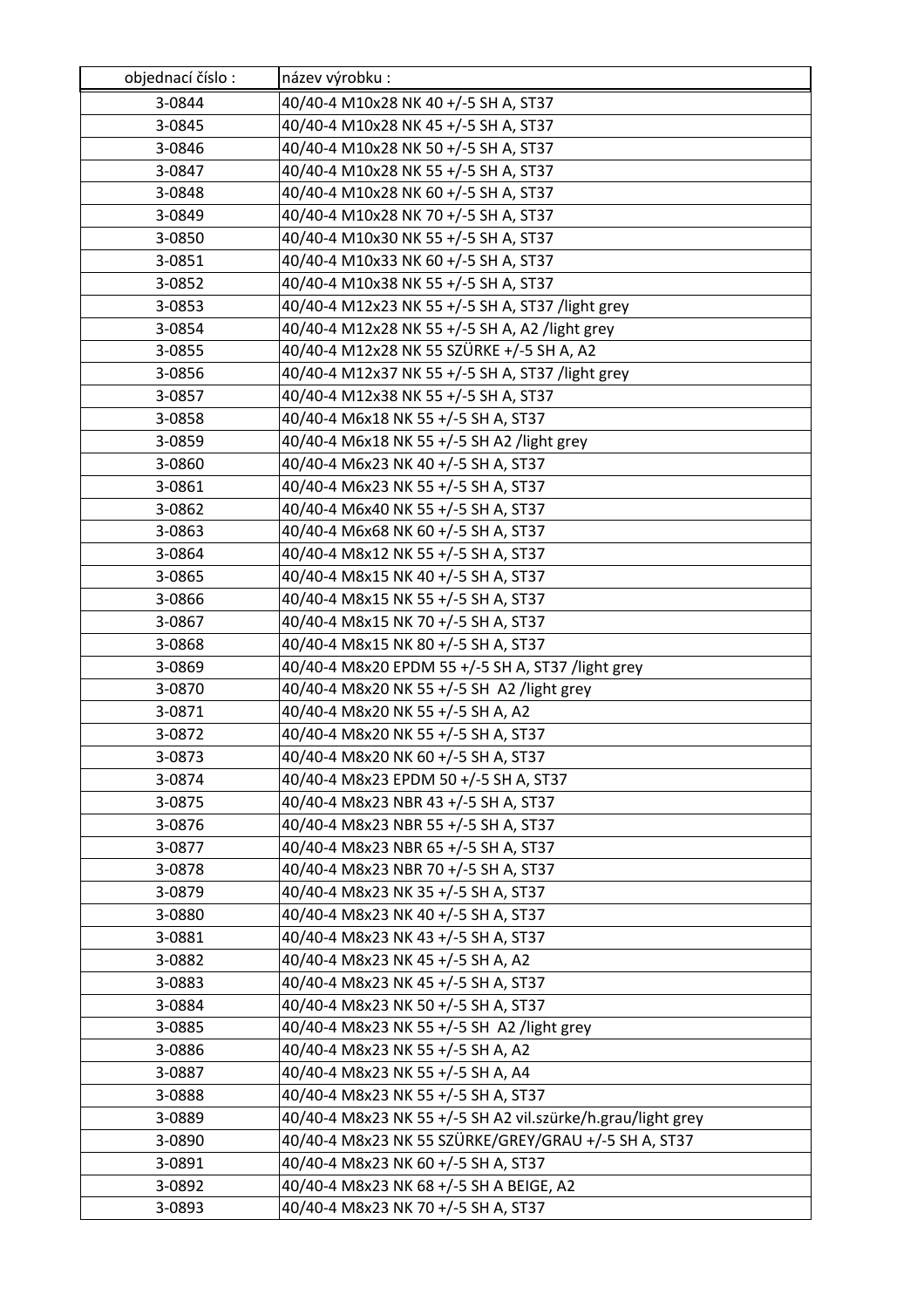| objednací číslo: | název výrobku:                                  |
|------------------|-------------------------------------------------|
| 3-0894           | 40/40-4 M8x23 NK 80 +/-5 SH A, ST37             |
| 3-0895           | 40/40-4 M8x25 NK 40 +/-5 SH A, ST37             |
| 3-0896           | 40/40-4 M8x25 NK 50 +/-5 SH A, ST37             |
| 3-0897           | 40/40-4 M8x25 NK 55 +/-5 SH A, ST37             |
| 3-0898           | 40/40-4 M8x28 NK 40 +/-5 SH A, ST37             |
| 3-0899           | 40/40-4 M8x28 NK 55 +/-5 SH A, ST37             |
| 3-0900           | 40/40-4 M8x28 NK 55 +/-5 SH A, ST37 /light grey |
| 3-0901           | 40/40-4 M8x28 NK 60 +/-5 SH A, ST37             |
| 3-0902           | 40/40-4 M8x28 NK 70 +/-5 SH A, ST37             |
| 3-0903           | 40/40-4 M8x28 NK 80 +/-5 SH A, ST37             |
| 3-0904           | 40/40-4 M8x33 NK 55 +/-5 SH A, ST37             |
| 3-0905           | 40/45-3 M10 NK 55 +/-5 SH A, ST37               |
| 3-0906           | 40/45-3 M10 NK 57 +/-5 SH A, A2                 |
| 3-0907           | 40/45-3 M10 NK 60 +/-5 SH A, ST37               |
| 3-0908           | 40/45-3 M8 NK 55 +/-5 SH A, ST37                |
| 3-0909           | 40/45-3 M8 NK 57 +/-5 SH A, A2                  |
| 3-0910           | 40/45-3 M8 NK 60 +/-5 SH A, ST37                |
| 3-0911           | 40/45-3 M8 NK 85 +/-5 SH A, ST37                |
| 3-0912           | 40/45-3 M8x10 NK 55 +/-5 SH A MT, ST37          |
| 3-0913           | 40/50-3 M10 NBR 55 +/-5 SH A, ST37              |
| 3-0914           | 40/50-3 M10 NK 60 +/-5 SH A, ST37               |
| 3-0915           | 40/50-3 M8 NK 40 +/-5 SH A, A2                  |
| 3-0916           | 40/50-3 M8 NK 45 +/-5 SH A, ST37                |
| 3-0917           | 40/50-3 M8 NK 55 +/-5 SH A, A2                  |
| 3-0918           | 40/50-3 M8 NK 55 +/-5 SH A, ST37                |
| 3-0919           | 40/50-3 M8 NK 60 +/-5 SH A, ST37                |
| 3-0920           | 40/55-3 M8 NK 45 +/-5 SH A, ST37                |
| 3-0921           | 40/55-3 M8 NK 55 +/-5 SH A, ST37                |
| 3-0922           | 40/60-3 M6 NK 60 +/-5 SH A, ST37                |
| 3-0923           | 40/60-3 M8 NK 45 +/-5 SH A, ST37                |
| 3-0924           | 40/60-3 M8 NK 55 +/-5 SH A, ST37                |
| 3-0925           | 40/60-3 M8 NK 70 +/-5 SH A, ST37                |
| 3-0926           | 40/60-4 M10x23 NK 55 +/-5 SH A, ST37            |
| 3-0927           | 40/80-5 M10 EPDM 70 St37 (40/40-3 + 4)          |
| 3-0928           | 40/80-5 M10 NK 55 St37 (40/40-3 + 4)            |
| 3-0929           | 43/45-3 M8 NK 43 +/-5 SH A, ST37                |
| 3-0930           | 43/45-3 M8 NK 55 +/-5 SH A, ST37                |
| 3-0931           | 45/50-3 M12 NK 55 +/-5 SH A, ST37               |
| 3-0932           | 50/20-3 M10 NK 55 +/-5 SH A, ST37               |
| 3-0933           | 50/20-3 M10 NK 60 +/-5 SH A, ST37               |
| 3-0934           | 50/20-3 M10 NK 65 +/-5 SH A, ST37               |
| 3-0935           | 50/20-3 M10 NK 75 +/-5 SH A, ST37               |
| 3-0936           | 50/20-3 M10 OPEN IG/ NK 55 +/-5 SH A, ST37      |
| 3-0937           | 50/20-3 M10 open IG/ NK 60 +/-5 SH A, ST37      |
| 3-0938           | 50/20-3 M10x7 NK 55 +/-5 SH A, ST37             |
| 3-0939           | 50/20-3 M8 NBR 55 +/-5 SH A, ST37               |
| 3-0940           | 50/20-3 M8 NK 55 +/-5 SH A, ST37                |
| 3-0941           | 50/25-3 M10 NBR 55 +5/-0 SH A, ST37             |
| 3-0942           | 50/25-3 M10 NK 45 +/-5 SH A, ST37               |
| 3-0943           | 50/25-3 M10 NK 50 +/-5 SH A, ST37               |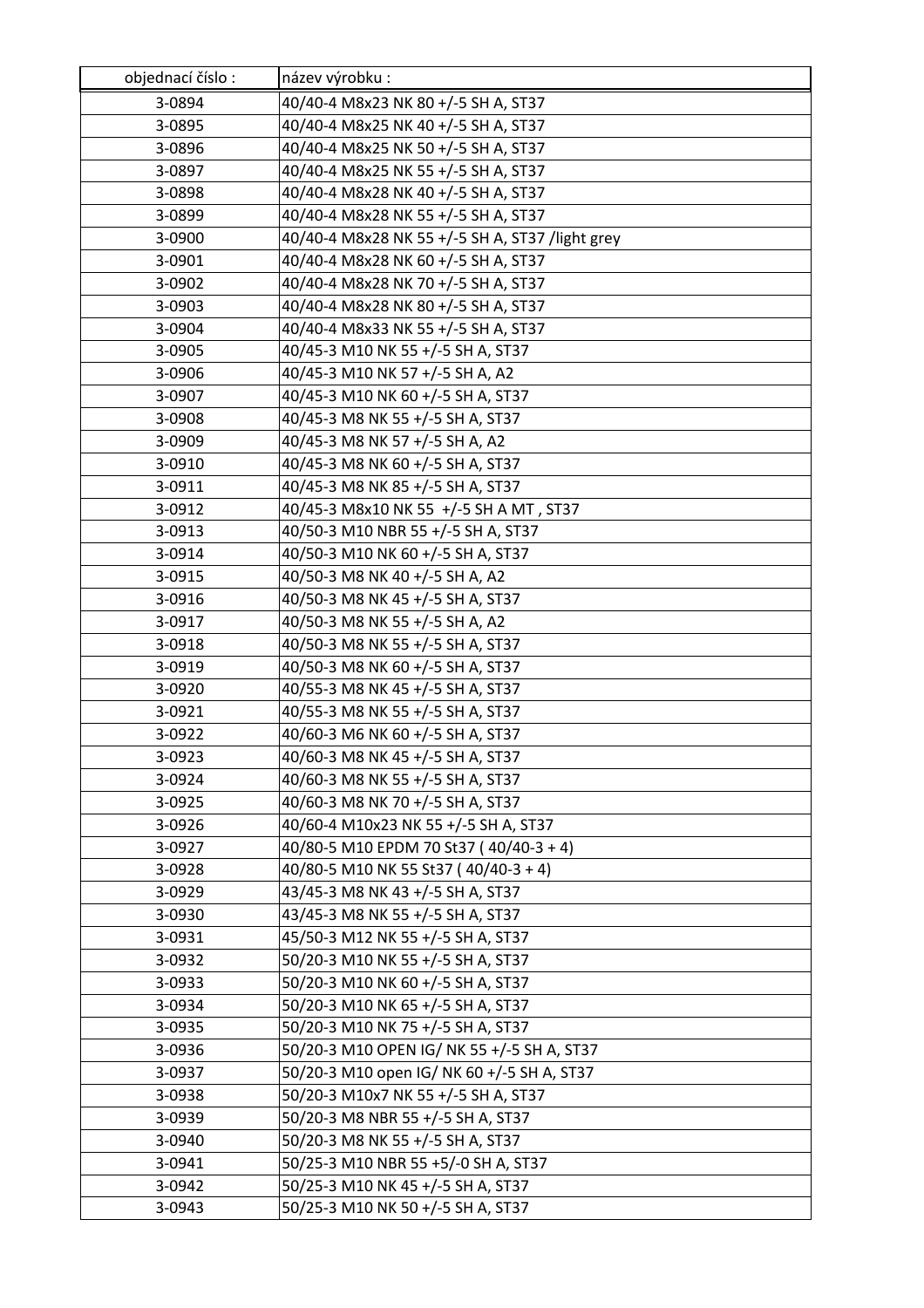| objednací číslo: | název výrobku :                                    |
|------------------|----------------------------------------------------|
| 3-0944           | 50/25-3 M10 NK 55 +/-5 SH A, A2                    |
| 3-0945           | 50/25-3 M10 NK 55 +/-5 SH A, ST37                  |
| 3-0946           | 50/25-3 M10 NK 60 +/-5 SH A, ST37                  |
| 3-0947           | 50/25-3 M10 NK 72 +/-5 SH A, ST37                  |
| 3-0948           | 50/25-3 M10 NK 75 +/-5 SH A, ST37                  |
| 3-0949           | 50/25-3 M12x10 NK 55 +/-5 SH A, ST37               |
| 3-0950           | 50/25-3 M8 NK 40 +/-5 SH A, ST37                   |
| 3-0951           | 50/25-3 M8 NK 55 +/-5 SH A, ST37                   |
| 3-0952           | 50/25-3 M8 NK 80 +/-5 SH A, A2                     |
| 3-0953           | 50/30-3 M10 CR 70 +/-5 SH A, ST37                  |
| 3-0954           | 50/30-3 M10 EPDM 55 +/-5 SH A, ST37                |
| 3-0955           | 50/30-3 M10 EPDM 60 +/-5 SH A, ST37                |
| 3-0956           | 50/30-3 M10 EPDM 65 +/-5 SH A, ST37                |
| 3-0957           | 50/30-3 M10 NBR 30 +/-5 SH A, ST37                 |
| 3-0958           | 50/30-3 M10 NBR 45 +/-5 SH A, ST37                 |
| 3-0959           | 50/30-3 M10 NBR 55 +/-5 SH A, A2                   |
| 3-0960           | 50/30-3 M10 NBR 55 +/-5 SH A, ST37                 |
| 3-0961           | 50/30-3 M10 NBR 70 +/-5 SH A, ST37                 |
| 3-0962           | 50/30-3 M10 NK 35 +/-5 SH A, ST37                  |
| 3-0963           | 50/30-3 M10 NK 40 +/-5 SH A, A2                    |
| 3-0964           | 50/30-3 M10 NK 40 +/-5 SH A, ST37                  |
| 3-0965           | 50/30-3 M10 NK 43 +/-5 SH A, A2                    |
| 3-0966           | 50/30-3 M10 NK 43 +/-5 SH A, A4                    |
| 3-0967           | 50/30-3 M10 NK 43 +/-5 SH A, ST37                  |
| 3-0968           | 50/30-3 M10 NK 45 +/-5 SH A, ST37                  |
| 3-0969           | 50/30-3 M10 NK 50 +/-5 SH A /electr.insulating, A4 |
| 3-0970           | 50/30-3 M10 NK 50 +/-5 SH A, A4                    |
| 3-0971           | 50/30-3 M10 NK 50 +/-5 SH A, ST37                  |
| 3-0972           | 50/30-3 M10 NK 55 +/-5 SH A, A2                    |
| 3-0973           | 50/30-3 M10 NK 55 +/-5 SH A, A4                    |
| 3-0974           | 50/30-3 M10 NK 55 +/-5 SH A, ST37                  |
| 3-0975           | 50/30-3 M10 NK 57 +/-5 SH A, ST37                  |
| 3-0976           | 50/30-3 M10 NK 60 +/-5 SH A, A2                    |
| 3-0977           | 50/30-3 M10 NK 60 +/-5 SH A, ST37                  |
| 3-0978           | 50/30-3 M10 NK 60 +/-5 SH A, ST37 /light grey/     |
| 3-0979           | 50/30-3 M10 NK 65 +/-5 SH A, ST37                  |
| 3-0980           | 50/30-3 M10 NK 68 +/-5 SH A, ST37                  |
| 3-0981           | 50/30-3 M10 NK 70 +/-5 SH A, A2                    |
| 3-0982           | 50/30-3 M10 NK 70 +/-5 SH A, ST37                  |
| 3-0983           | 50/30-3 M10 NK 75 +/-3 SH A, ST37                  |
| 3-0984           | 50/30-3 M10 NK 75 +/-5 SH A, ST37                  |
| 3-0985           | 50/30-3 M10 NK 80 +/-5 SH A, ST37                  |
| 3-0986           | 50/30-3 M10 NK 90 +/-5 SH A, ST37                  |
| 3-0987           | 50/30-3 M10*12 open IG/ NK 70 +/-5 SH A, ST37      |
| 3-0988           | 50/30-3 M12 NK 40 +/-5 SH A, ST37                  |
| 3-0989           | 50/30-3 M12 NK 43 +/-5 SH A, A2                    |
| 3-0990           | 50/30-3 M12 NK 55 +/-5 SH A, ST37                  |
| 3-0991           | 50/30-3 M12 NK 60 +/-5 SH A, ST37                  |
| 3-0992           | 50/30-3 M12 NK 65 +/-5 SH A, ST37                  |
| 3-0993           | 50/30-3 M12x10 EPDM 40 +/-3 SH A, A2               |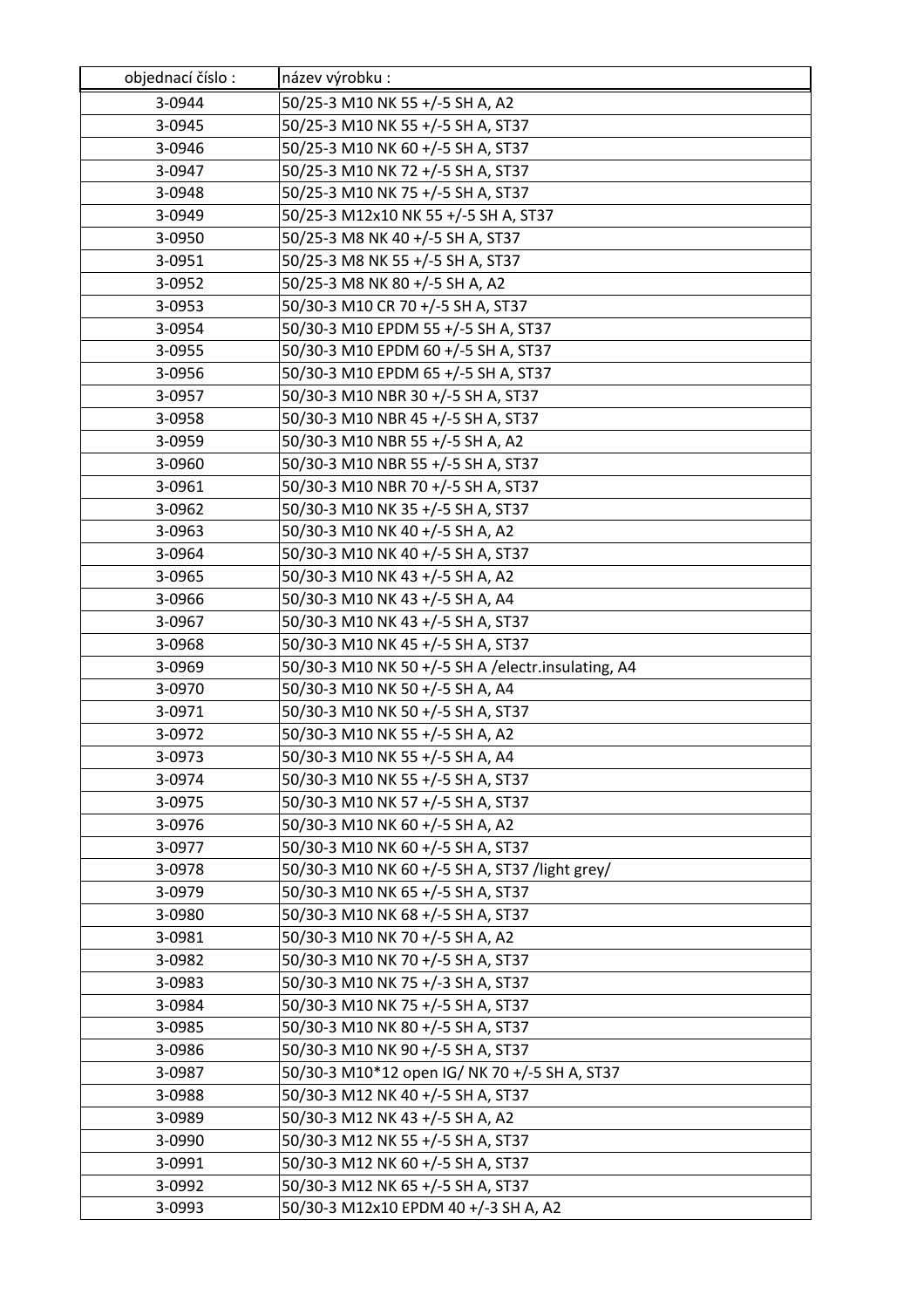| objednací číslo: | název výrobku :                                   |
|------------------|---------------------------------------------------|
| 3-0994           | 50/30-3 M5 NK 45 +/-5 SH A, ST37                  |
| 3-0995           | 50/30-3 M5 NK 80 +/-5 SH A, ST37                  |
| 3-0996           | 50/30-3 M8 NBR 55 +/-5 SH A, ST37                 |
| 3-0997           | 50/30-3 M8 NBR 70 +/-5 SH A, ST37                 |
| 3-0998           | 50/30-3 M8 NK 55 +/-5 SH A, A2                    |
| 3-0999           | 50/30-3 M8 NK 55 +/-5 SH A, ST37                  |
| 3-1000           | 50/30-3 M8 NK 60 +/-5 SH A, ST37                  |
| 3-1001           | 50/30-3 M8 NK 70 +/-5 SH A, ST37                  |
| 3-1002           | 50/30-3 M8 NK 80 +/-5 SH A, ST37                  |
| 3-1003           | 50/30-3 M8 NK 85 +/-5 SH A, ST37                  |
| 3-1004           | 50/30-3 M8 open IG/ NBR 55 +/-5 SH A, ST37        |
| 3-1005           | 50/35-3 M10 CR 60 +/-5 SH A, ST37                 |
| 3-1006           | 50/35-3 M10 EPDM 70 +/-5 SH A, ST37               |
| 3-1007           | 50/35-3 M10 NBR 65 +/-5 SH A, ST37                |
| 3-1008           | 50/35-3 M10 NK 35 +/-5 SH A, ST37                 |
| 3-1009           | 50/35-3 M10 NK 40 +/-5 SH A, ST37                 |
| 3-1010           | 50/35-3 M10 NK 43 +/-5 SH A, ST37                 |
| 3-1011           | 50/35-3 M10 NK 45 +/-5 SH A, ST37                 |
| 3-1012           | 50/35-3 M10 NK 45 +/-5 SH A, /light grey/ST37     |
| 3-1013           | 50/35-3 M10 NK 55 +/-5 SH A /red/ ST37            |
| 3-1014           | 50/35-3 M10 NK 55 +/-5 SH A, A2                   |
| 3-1015           | 50/35-3 M10 NK 55 +/-5 SH A, ST37                 |
| 3-1016           | 50/35-3 M10 NK 60 +/-5 SH A, ST37                 |
| 3-1017           | 50/35-3 M10 NK 65 +/-5 SH A, ST37                 |
| 3-1018           | 50/35-3 M10 NK 70 +/-5 SH A, ST37                 |
| 3-1019           | 50/35-3 M10 NK 75 +/-5 SH A, ST37                 |
| 3-1020           | 50/35-3 M10 NK 85 +/-5 SH A, ST37                 |
| 3-1021           | 50/35-3 M10 NYITOTT/Open IG NK 70 +/-5 SH A, ST37 |
| 3-1022           | 50/35-3 M12 NBR 55 +/-5 SH A, ST37                |
| 3-1023           | 50/35-3 M12 NK 55 +/-5 SH A, ST37                 |
| 3-1024           | 50/35-3 M12 NK 60 +/-5 SH A, ST37                 |
| 3-1025           | 50/35-3 M8 NK 55 +/-5 SH A, ST37                  |
| 3-1026           | 50/36-3 M10 NK 35 +5/-0 SH A, ST37                |
| 3-1027           | 50/36-3 M10 NK 40 +/-5 SH A, ST37                 |
| 3-1028           | 50/36-3 M10 NK 45 +/-5 SH A, ST37                 |
| 3-1029           | 50/36-3 M10 NK 55 +/-5 SH A, ST37                 |
| 3-1030           | 50/36-3 M10 NK 55 +5/-0 SH A, ST37                |
| 3-1031           | 50/36-3 M10 NK 60 +/-5 SH A, A2                   |
| 3-1032           | 50/36-3 M10 NK 60 +/-5 SH A, ST37                 |
| 3-1033           | 50/36-3 M10 NK 65 +/-3 SH A, ST37                 |
| 3-1034           | 50/37-3 M 10 NK 55 St37                           |
| 3-1035           | 50/40-3 M10 NBR 45 +/-5 SH A, ST37                |
| 3-1036           | 50/40-3 M10 NBR 55 +/-5 SH A, ST37                |
| 3-1037           | 50/40-3 M10 NK 35 +/-5 SH A, ST37                 |
| 3-1038           | 50/40-3 M10 NK 40 +/-5 SH A, ST37                 |
| 3-1039           | 50/40-3 M10 NK 40 +0/-5 SH A, ST37                |
| 3-1040           | 50/40-3 M10 NK 43 +/-5 SH A, A4                   |
| 3-1041           | 50/40-3 M10 NK 43 +/-5 SH A, ST37                 |
| 3-1042           | 50/40-3 M10 NK 45 +/-5 SH A, A2                   |
| 3-1043           | 50/40-3 M10 NK 45 +/-5 SH A, ST37                 |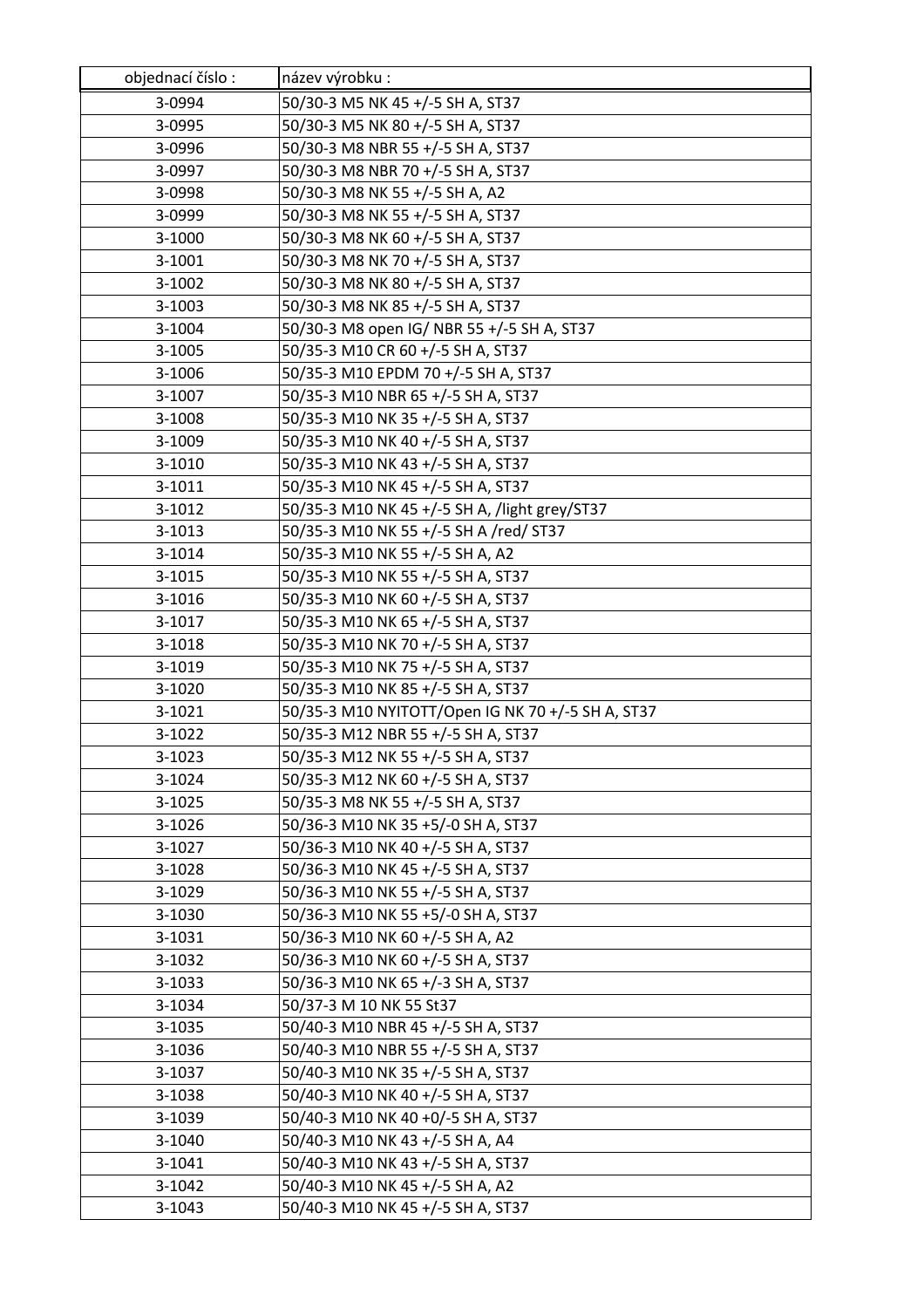| objednací číslo: | název výrobku :                            |
|------------------|--------------------------------------------|
| 3-1044           | 50/40-3 M10 NK 45 +0/-5 SH A, ST37         |
| 3-1045           | 50/40-3 M10 NK 55 +/-5 SH A, A2            |
| 3-1046           | 50/40-3 M10 NK 55 +/-5 SH A, A4            |
| 3-1047           | 50/40-3 M10 NK 55 +/-5 SH A, ST37          |
| 3-1048           | 50/40-3 M10 NK 55 +/-5 SH A, ST37 OPEN IG  |
| 3-1049           | 50/40-3 M10 NK 57 +/-5 SH A, A2            |
| 3-1050           | 50/40-3 M10 NK 57 +/-5 SH A, ST37          |
| 3-1051           | 50/40-3 M10 NK 60 +/-5 SH A, ST37          |
| 3-1052           | 50/40-3 M10 NK 60 +5/-0 SH A, ST37         |
| 3-1053           | 50/40-3 M10 NK 63 +/-5 SH A, ST37          |
| 3-1054           | 50/40-3 M10 NK 65 +/-5 SH A, ST37          |
| 3-1055           | 50/40-3 M10 NK 65 +5/-0 SH A, ST37         |
| 3-1056           | 50/40-3 M10 NK 68 +/-5 SH A, ST37          |
| 3-1057           | 50/40-3 M10 NK 70 +/-5 SH A, A4            |
| 3-1058           | 50/40-3 M10 NK 70 +/-5 SH A, ST37          |
| 3-1059           | 50/40-3 M10 NK 70 +5/-0 SH A, ST37         |
| 3-1060           | 50/40-3 M10 NK 73 +/-5 SH A, ST37          |
| 3-1061           | 50/40-3 M10 NK 75 +/-5 SH A, ST37          |
| 3-1062           | 50/40-3 M10 NK 80 +/-5 SH A, ST37          |
| 3-1063           | 50/40-3 M10 NK 85 +/-5 SH A, ST37          |
| 3-1064           | 50/40-3 M12 EPDM 60 +/-5 SH A /GREY/, St37 |
| 3-1065           | 50/40-3 M12 EPDM 60 +/-5 SH A, ST37        |
| 3-1066           | 50/40-3 M12 EPDM 65 +/-5 SH A, ST37        |
| 3-1067           | 50/40-3 M12 EPDM 75 +/-5 SH A, A2          |
| 3-1068           | 50/40-3 M12 EPDM 85 +/-5 SH A, A2          |
| 3-1069           | 50/40-3 M12 NK 40 +/-5 SH A, ST37          |
| 3-1070           | 50/40-3 M12 NK 43 +/-5 SH A, ST37          |
| 3-1071           | 50/40-3 M12 NK 55 +/-5 SH A, ST37          |
| 3-1072           | 50/40-3 M12 NK 60 +/-5 SH A, ST37          |
| 3-1073           | 50/40-3 M12 NK 70 +/-5 SH A, A2            |
| 3-1074           | 50/40-3 M12 NK 70 +/-5 SH A, ST37          |
| 3-1075           | 50/40-3 M12 NK 75 +/-5 SH A, ST37          |
| 3-1076           | 50/40-3 M8 EPDM 55 +/-5 SH A, A2           |
| 3-1077           | 50/40-3 M8 NBR 68 +/-5 SH A, ST37          |
| 3-1078           | 50/40-3 M8 NK 40 +/-5 SH A, ST37           |
| 3-1079           | 50/40-3 M8 NK 45 +/-5 SH A, ST37           |
| 3-1080           | 50/40-3 M8 NK 55 +/-5 SH A, ST37           |
| 3-1081           | 50/40-3 M8 NK 57 +/-5 SH A, ST37           |
| 3-1082           | 50/42-3 M10 NBR 55 +/-5 SH A, ST37         |
| 3-1083           | 50/42-3 M10 NK 40 +/-5 SH A, ST37          |
| 3-1084           | 50/42-3 M10 NK 50 +/-5 SH A, ST37          |
| 3-1085           | 50/42-3 M10 NK 55 +/-5 SH A, ST37          |
| 3-1086           | 50/42-3 M10 NK 60 +/-5 SH A, ST37          |
| 3-1087           | 50/42-3 M12 NK 55 +/-5 SH A, ST37          |
| 3-1088           | 50/45-3 M10 CR 45 +/-5 SH A, ST37          |
| 3-1089           | 50/45-3 M10 CR 55 +/-5 SH A, A2            |
| 3-1090           | 50/45-3 M10 CR 55 +/-5 SH A, ST37          |
| 3-1091           | 50/45-3 M10 EPDM 55 +/-5 SH A2             |
| 3-1092           | 50/45-3 M10 NBR 40 +/-5 SH A, ST37         |
| 3-1093           | 50/45-3 M10 NBR 43 +/-5 SH A, ST37         |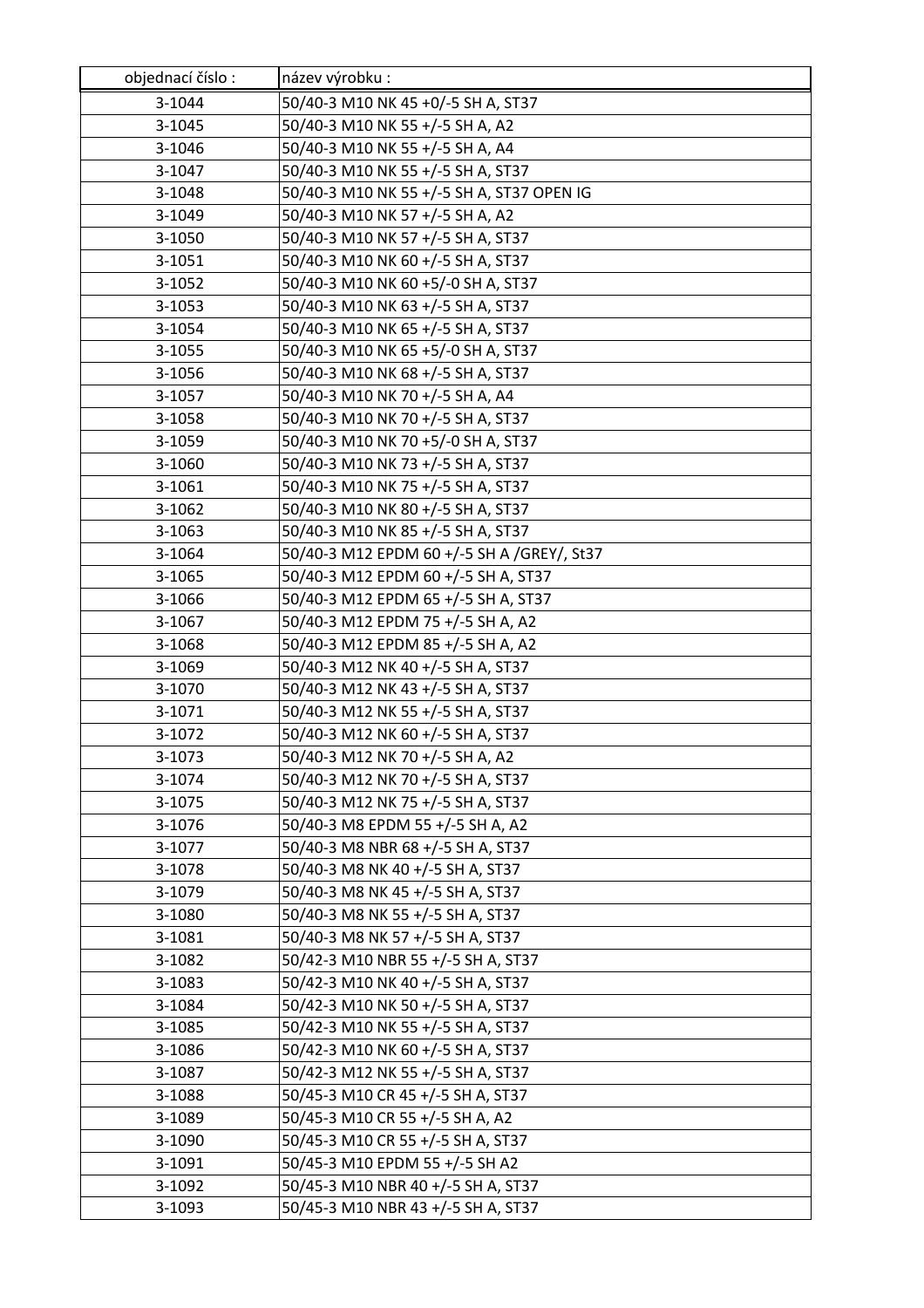| objednací číslo: | název výrobku:                                       |
|------------------|------------------------------------------------------|
| 3-1094           | 50/45-3 M10 NBR 50 +/-5 SH A, ST37                   |
| 3-1095           | 50/45-3 M10 NBR 55 +/-5 SH A, A2                     |
| 3-1096           | 50/45-3 M10 NBR 55 +/-5 SH A, ST37                   |
| 3-1097           | 50/45-3 M10 NBR 55 +5/-0 SH A, ST37                  |
| 3-1098           | 50/45-3 M10 NBR 60 +/-5 SH A, ST37                   |
| 3-1099           | 50/45-3 M10 NBR 65 +/-5 SH A, ST37                   |
| 3-1100           | 50/45-3 M10 NBR 80 +/-5 SH A, ST37                   |
| 3-1101           | 50/45-3 M10 NK 35 +/-5 SH A, ST37                    |
| 3-1102           | 50/45-3 M10 NK 40 +/-5 SH A2 /light grey             |
| 3-1103           | 50/45-3 M10 NK 40 +/-5 SH A, A2                      |
| 3-1104           | 50/45-3 M10 NK 40 +/-5 SH A, ST37                    |
| 3-1105           | 50/45-3 M10 NK 43 +/-5 SH A, A4                      |
| 3-1106           | 50/45-3 M10 NK 43 +/-5 SH A, ST37                    |
| 3-1107           | 50/45-3 M10 NK 45 +/-5 SH A, ST37                    |
| 3-1108           | 50/45-3 M10 NK 50 +/-5 SH A, ST37                    |
| 3-1109           | 50/45-3 M10 NK 55 +/-5 SH A2 /light grey/            |
| 3-1110           | 50/45-3 M10 NK 55 +/-5 SH A /electr. insulating ST37 |
| 3-1111           | 50/45-3 M10 NK 55 +/-5 SH A, A2                      |
| 3-1112           | 50/45-3 M10 NK 55 +/-5 SH A, ST37                    |
| 3-1113           | 50/45-3 M10 NK 60 +/-5 SH A /GREY, St37              |
| 3-1114           | 50/45-3 M10 NK 60 +/-5 SH A, ST37                    |
| 3-1115           | 50/45-3 M10 NK 65 +/-5 SH A, A2                      |
| 3-1116           | 50/45-3 M10 NK 68 +/-5 SH A, ST37                    |
| 3-1117           | 50/45-3 M10 NK 70 +/-5 SH A, A2                      |
| 3-1118           | 50/45-3 M10 NK 70 +/-5 SH A, A4                      |
| 3-1119           | 50/45-3 M10 NK 70 +/-5 SH A, ST37                    |
| 3-1120           | 50/45-3 M10 NK 75 +/-5 SH A, ST37                    |
| 3-1121           | 50/45-3 M10 NK 80 +/-5 SH A, ST37                    |
| 3-1122           | 50/45-3 M10 NK 85 +/-5 SH A, ST37                    |
| 3-1123           | 50/45-3 M10 OPEN IG/ NK 55 +/-5 SH A, ST37           |
| 3-1124           | 50/45-3 M12 NBR 70 +/-5 SH A, A4                     |
| 3-1125           | 50/45-3 M12 NK 40 +/-5 SH A, ST37                    |
| 3-1126           | 50/45-3 M12 NK 43 +/-5 SH A, ST37                    |
| 3-1127           | 50/45-3 M12 NK 44 +/-5 SH A, ST37                    |
| 3-1128           | 50/45-3 M12 NK 45 +/-5 SH A, ST37                    |
| 3-1129           | 50/45-3 M12 NK 55 +/-5 SH A, ST37                    |
| 3-1130           | 50/45-3 M12 NK 70 +/-5 SH A, ST37                    |
| 3-1131           | 50/45-3 M8 NK 55 +/-5 SH A, ST37                     |
| 3-1132           | 50/50-3 M10 EPDM 43 +0/-5 SH A, ST37                 |
| 3-1133           | 50/50-3 M10 EPDM 45 +/-5 SH A, ST37 DT               |
| 3-1134           | 50/50-3 M10 EPDM 50 +/-5 SH A, A2                    |
| 3-1135           | 50/50-3 M10 EPDM 55 +/-5 SH A, A4                    |
| 3-1136           | 50/50-3 M10 EPDM 70 +/-5 SH A, ST37 DT               |
| 3-1137           | 50/50-3 M10 NBR 55 +/-5 SH A, ST37                   |
| 3-1138           | 50/50-3 M10 NK 40 +/-5 SH A, A2                      |
| 3-1139           | 50/50-3 M10 NK 40 +/-5 SH A, ST37                    |
| 3-1140           | 50/50-3 M10 NK 40 +0/-5 SH A, ST37                   |
| 3-1141           | 50/50-3 M10 NK 43 +/-5 SH A, ST37                    |
| 3-1142           | 50/50-3 M10 NK 45 +/-5 SH A, ST37                    |
| 3-1143           | 50/50-3 M10 NK 45 +5/-0 SH A, ST37                   |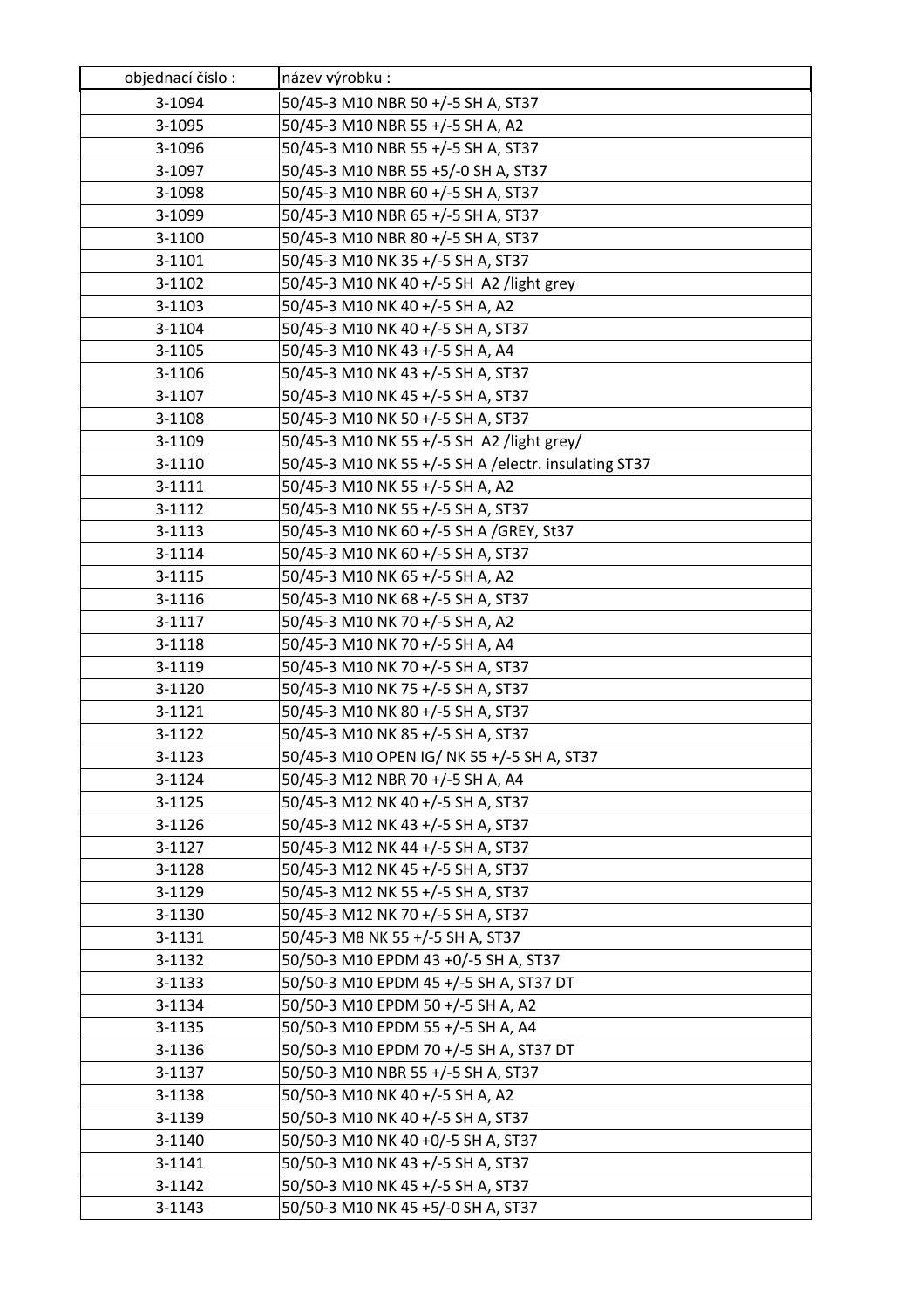| objednací číslo: | název výrobku :                             |
|------------------|---------------------------------------------|
| 3-1144           | 50/50-3 M10 NK 50 +/-5 SH A, ST37           |
| 3-1145           | 50/50-3 M10 NK 50 +0/-5 SH A, ST37          |
| 3-1146           | 50/50-3 M10 NK 55 +/-5 SH A, A2             |
| 3-1147           | 50/50-3 M10 NK 55 +/-5 SH A, A4             |
| 3-1148           | 50/50-3 M10 NK 55 +/-5 SH A, ST37           |
| 3-1149           | 50/50-3 M10 NK 57 +/-5 SH A, ST37           |
| 3-1150           | 50/50-3 M10 NK 60 +/-5 SH A, ST37           |
| 3-1151           | 50/50-3 M10 NK 65 +/-5 SH A, ST37           |
| 3-1152           | 50/50-3 M10 NK 70 +/-5 SH A, ST37           |
| 3-1153           | 50/50-3 M10 NK 75 +/-5 SH A, ST37           |
| 3-1154           | 50/50-3 M10 NK 80 +/-5 SH A, ST37           |
| 3-1155           | 50/50-3 M12 NBR 55 +/-5 SH A, ST37          |
| 3-1156           | 50/50-3 M12 NK 65 +/-5 SH A, ST37           |
| 3-1157           | 50/50-3 M12 NK 70 +/-5 SH A, ST37           |
| 3-1158           | 50/50-3 M12 NK 80 +/-5 SH A4                |
| 3-1159           | 50/50-3 M12*18 NK 80 +/-5 SH A, A2          |
| 3-1160           | 50/50-3 M12*18 NK 80 +/-5 SH A, A4          |
| 3-1161           | 50/50-3 M8 EPDM 55 +/-5 SH A, ST37          |
| 3-1162           | 50/50-3 M8 NK 45 +/-5 SH A, ST37            |
| 3-1163           | 50/50-3 M8 NK 55 +/-5 SH A, ST37            |
| 3-1164           | 50/50-3 M8 NK 65 +/-5 SH A, ST37            |
| 3-1165           | 50/50-3 M8 NK 85 +/-5 SH A, ST37            |
| 3-1166           | 50/55-3 M12 NK 55 +/-5 SH A, ST37           |
| 3-1167           | 50/55-3 M12 NK 60 +/-5 SH A, ST37           |
| 3-1168           | 50/55-3 M12 NK 80 +/-5 SH A, ST37           |
| 3-1169           | 50/55-3 M8 NK 55 +/-5 SH A, ST37            |
| 3-1170           | 50/60-3 M10 NK 55 +/-5 SH A, ST37           |
| 3-1171           | 50/60-3 M12 NK 55 +/-5 SH A, ST37           |
| 3-1172           | 50/70-3 M10 NK 55 +/-5 SH A, ST37           |
| 3-1173           | 50/70-3 M12 NK 35 +5/-0 SH A, ST37          |
| 3-1174           | 50/70-3 M12 NK 55 +/-5 SH A, ST37           |
| 3-1175           | 60/25-3 M12 (x7 deep) NK 60 +/-5 SH A, St37 |
| 3-1176           | 60/25-3 M8 NK 80 +/-5 SH A, A2              |
| 3-1177           | 60/30-3 M10 NBR 70 +/-5 SH A, ST37          |
| 3-1178           | 60/30-3 M10 NK 45 +/-5 SH A, ST37           |
| 3-1179           | 60/30-3 M10 NK 55 +/-5 SH A, A2             |
| 3-1180           | 60/30-3 M10 NK 55 +/-5 SH A, ST37           |
| 3-1181           | 60/30-3 M10 NK 60 +/-5 SH A, ST37           |
| 3-1182           | 60/30-3 M10 NK 70 +/-5 SH A, ST37           |
| 3-1183           | 60/30-3 M12 NBR 70 +/-5 SH A, ST37          |
| 3-1184           | 60/30-3 M12 NK 55 +/-5 SH A, A2             |
| 3-1185           | 60/30-3 M12 NK 55 +/-5 SH A, ST37           |
| 3-1186           | 60/30-3 M12 NK 60 +/-5 SH A, ST37           |
| 3-1187           | 60/30-3 M12 NK 70 +/-5 SH A, A2             |
| 3-1188           | 60/30-3 M12 NK 70 +/-5 SH A, ST37           |
| 3-1189           | 60/30-3 M16 NK 55 +/-5 SH A, ST37           |
| 3-1190           | 60/30-3 M8 NK 55 +/-5 SH A, ST37            |
| 3-1191           | 60/35-3 M10 NK 43 +/-5 SH A, ST37           |
| 3-1192           | 60/35-3 M10 NK 55 +/-5 SH A, ST37           |
| 3-1193           | 60/35-3 M10 NK 55 +/-5 SH A2                |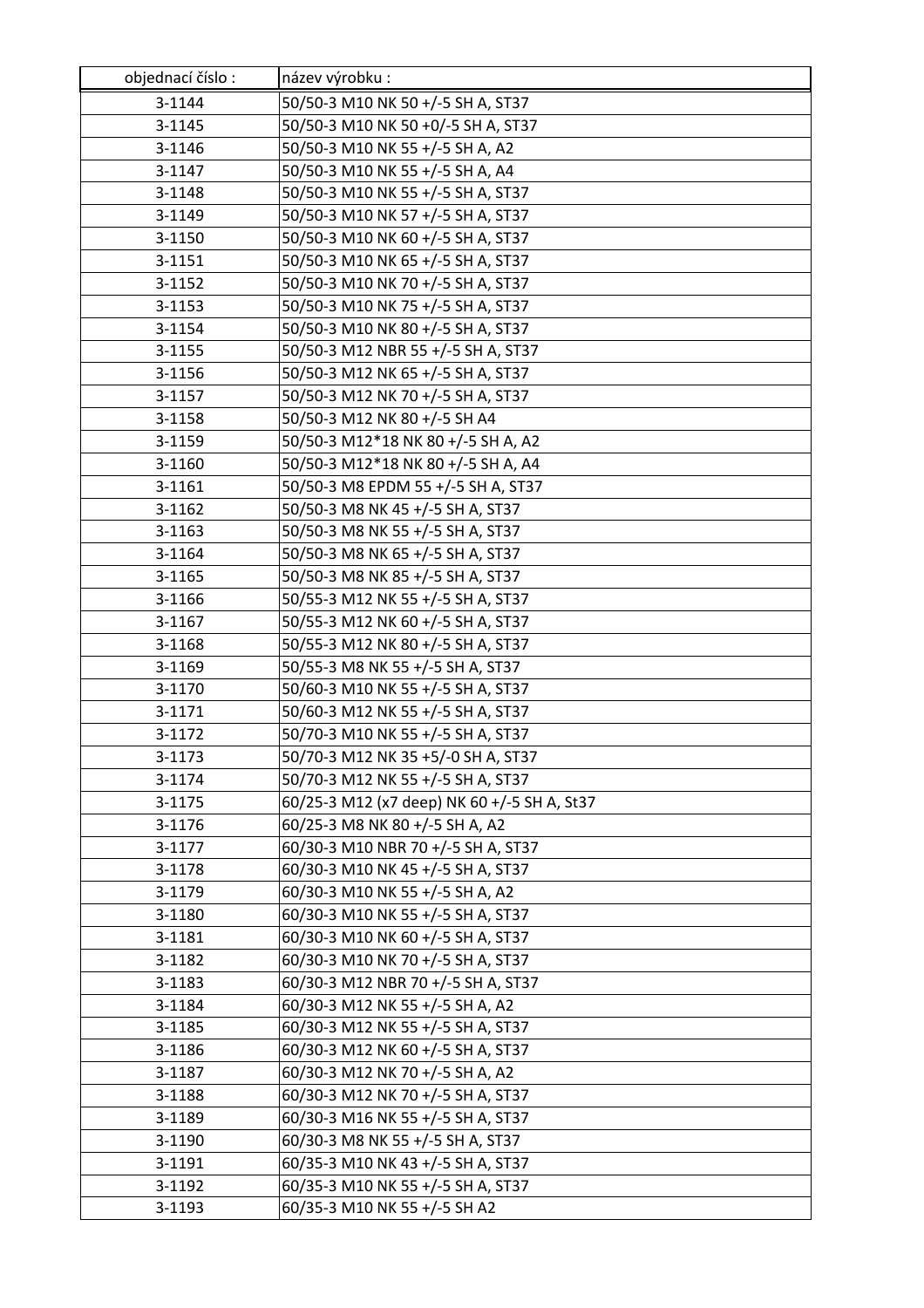| objednací číslo: | název výrobku:                        |
|------------------|---------------------------------------|
| 3-1194           | 60/35-3 M10 NK 57 +/-5 SH A, ST37     |
| 3-1195           | 60/35-3 M10 NK 60 +/-5 SH A, ST37     |
| 3-1196           | 60/35-3 M10 NK 70 +/-5 SH A, ST37     |
| 3-1197           | 60/35-3 M12 NBR 45 +/-5 SH A, ST37    |
| 3-1198           | 60/35-3 M12 NK 45 +/-5 SH A, ST37     |
| 3-1199           | 60/35-3 M12 NK 50 +/-5 SH A, ST37     |
| 3-1200           | 60/35-3 M12 NK 55 +/-5 SH A, ST37     |
| 3-1201           | 60/35-3 M12 NK 60 +/-5 SH A, ST37     |
| 3-1202           | 60/35-3 M12 NK 70 +/-5 SH A, ST37     |
| 3-1203           | 60/36-3 M10 NK 55 +/-5 SH A, ST37     |
| 3-1204           | 60/36-3 M10 NK 57 +/-5 SH A, ST37     |
| 3-1205           | 60/40-3 M10 NK 40 +/-5 SH A, ST37     |
| 3-1206           | 60/40-3 M10 NK 43 +/-5 SH A, ST37     |
| 3-1207           | 60/40-3 M10 NK 43 +/-5 SH A4          |
| 3-1208           | 60/40-3 M10 NK 55 +/-5 SH A, A2       |
| 3-1209           | 60/40-3 M10 NK 55 +/-5 SH A4          |
| 3-1210           | 60/40-3 M10 NK 55 +/-5 SH St37        |
| 3-1211           | 60/40-3 M10 NK 60 +/-5 SH A, ST37     |
| 3-1212           | 60/40-3 M10 NK 70 +/-5 SH A, ST37     |
| 3-1213           | 60/40-3 M10 NK 80 +/-5 SH A, ST37     |
| 3-1214           | 60/40-3 M10 NK 90 +/-5 SH A, ST37     |
| 3-1215           | 60/40-3 M12 NBR 55 +/-5 SH A, ST37    |
| 3-1216           | 60/40-3 M12 NK 40 +/-5 SH A, A2       |
| 3-1217           | 60/40-3 M12 NK 45 +/-5 SH A, ST37     |
| 3-1218           | 60/40-3 M12 NK 55 +/-5 SH A, A2       |
| 3-1219           | 60/40-3 M12 NK 55 +/-5 SH A, ST37     |
| 3-1220           | 60/40-3 M12 NK 57 +/-5 SH A, ST37     |
| 3-1221           | 60/40-3 M12 NK 60 +/-5 SH A, ST37     |
| 3-1222           | 60/40-3 M12 NK 65 +/-5 SH A, ST37     |
| 3-1223           | 60/40-3 M12 NK 68 +/-5 SH A, ST37     |
| 3-1224           | 60/40-3 M12 NK 70 +/-5 SH A, ST37     |
| 3-1225           | 60/40-3 M12 NK 75 +/-5 SH A, ST37     |
| 3-1226           | 60/40-3 M12/M16 NK 55 +/-5 SH A, A2   |
| 3-1227           | 60/40-3 M12/M16 NK 55 +/-5 SH A, ST37 |
| 3-1228           | 60/40-3 M16 NK 55 +/-5 SH A, ST37     |
| 3-1229           | 60/40-3 M16 NK 70 +/-5 SH A, ST37     |
| 3-1230           | 60/43-3 M12 NK 55 +/-5 SH A, ST37     |
| 3-1231           | 60/43-3 M12 NK 68 +/-5 SH A, ST37     |
| 3-1232           | 60/43-3 M12 NK 90 +/-5 SH A, ST37     |
| 3-1233           | 60/43-3 M12 NK 90 +5/-0 SH A, ST37    |
| 3-1234           | 60/43-3 M12 NK 95 +/-5 SH A, ST37     |
| 3-1235           | 60/43-3 M12 NK 95 +3/-3 SH A, ST37    |
| 3-1236           | 60/45-3 M10 NK 55 +/-5 SH A, A4       |
| 3-1237           | 60/45-3 M10 NK 55 +/-5 SH A, ST37     |
| 3-1238           | 60/45-3 M10 NK 65 +/-5 SH A, ST37     |
| 3-1239           | 60/45-3 M10 NK 68 +/-5 SH A, ST37     |
| 3-1240           | 60/45-3 M10 NK 70 +/-5 SH A, ST37     |
| 3-1241           | 60/45-3 M12 NK 55 +/-5 SH A, ST37     |
| 3-1242           | 60/45-3 M12 NK 70 +/-5 SH A, ST37     |
| 3-1243           | 60/50-3 M10 NBR 55 +/-5 SH A, ST37    |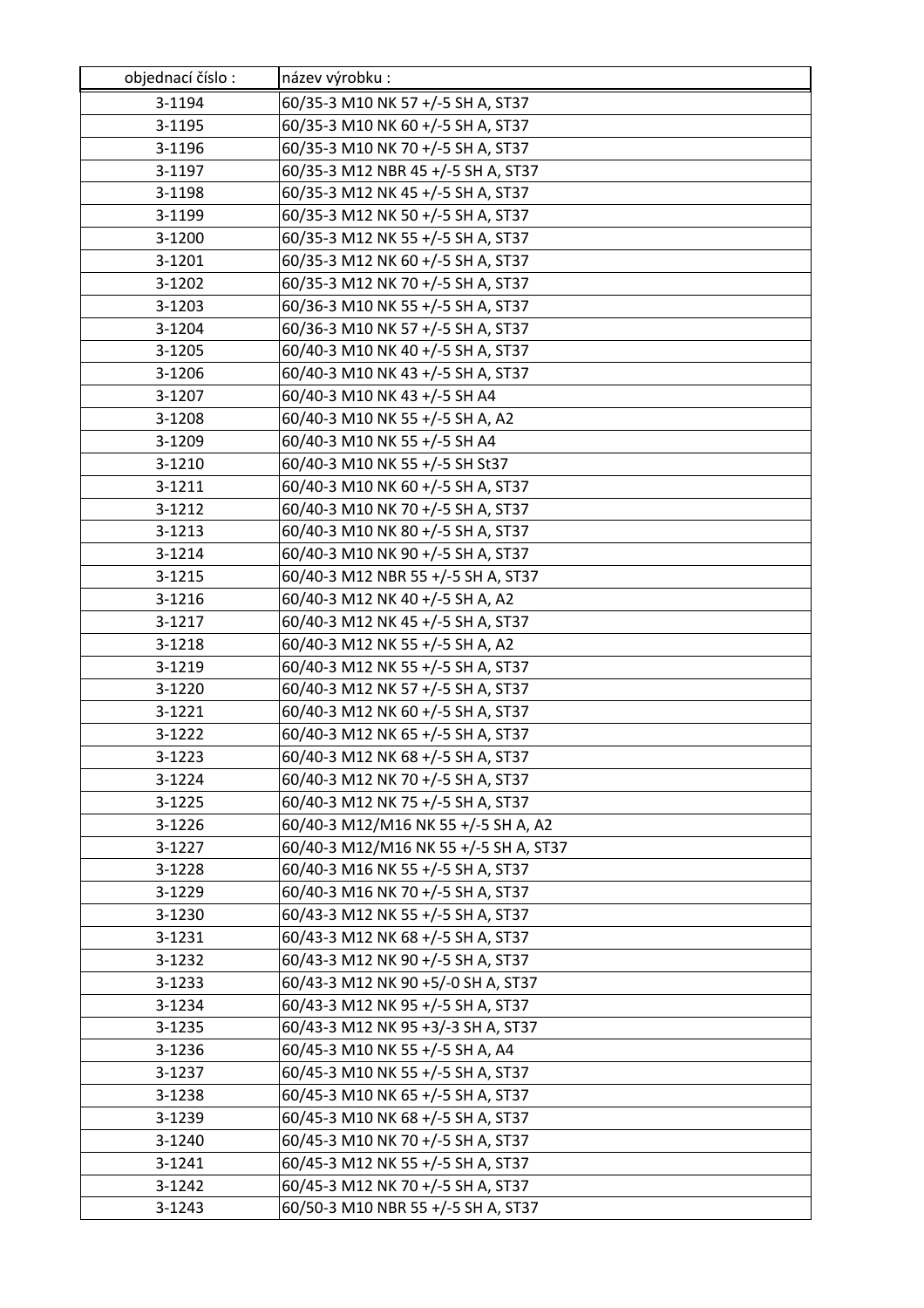| objednací číslo: | název výrobku :                     |
|------------------|-------------------------------------|
| 3-1244           | 60/50-3 M10 NK 40 +/-5 SH A, ST37   |
| 3-1245           | 60/50-3 M10 NK 55 +/-5 SH A, ST37   |
| 3-1246           | 60/50-3 M10 NK 70 +/-5 SH A, ST37   |
| 3-1247           | 60/50-3 M12 NK 40 +/-5 SH A, ST37   |
| 3-1248           | 60/50-3 M12 NK 43 +/-5 SH A, ST37   |
| 3-1249           | 60/50-3 M12 NK 45 +/-5 SH A, ST37   |
| 3-1250           | 60/50-3 M12 NK 55 +/-5 SH A, ST37   |
| 3-1251           | 60/50-3 M12 NK 60 +/-5 SH A, ST37   |
| 3-1252           | 60/50-3 M12 NK 65 +/-5 SH A, ST37   |
| 3-1253           | 60/50-3 M12 NK 80 +/-5 SH A, ST37   |
| 3-1254           | 60/60-3 M10 NK 55 +/-5 SH A, ST37   |
| 3-1255           | 60/60-3 M10 NK 70 +/-5 SH A, ST37   |
| 3-1256           | 60/60-3 M12 NK 45 +/-5 SH A, ST37   |
| 3-1257           | 60/60-3 M12 NK 55 +/-5 SH A, ST37   |
| 3-1258           | 60/60-3 M12 NK 57 +/-5 SH A, ST37   |
| 3-1259           | 60/60-3 M12 NK 65 +/-5 SH A, ST37   |
| 3-1260           | 60/60-3 M12 NK 70 +/-5 SH A, ST37   |
| 3-1261           | 60/60-3 M16 NK 40 +/-5 SH A, ST37   |
| 3-1262           | 60/60-3 M16 NK 55 +/-5 SH A, ST37   |
| 3-1263           | 60/60-3 M16 NK 70 +/-5 SH A, ST37   |
| 3-1264           | 65/35-3 M10 NK 55 +/-5 SH A, ST37   |
| 3-1265           | 65/35-3 M10 NK 60 +/-5 SH A, ST37   |
| 3-1266           | 65/35-3 M12 EPDM 68 +/-5 SH A, ST37 |
| 3-1267           | 65/35-3 M12 NK 35 +5/-0 SH A, ST37  |
| 3-1268           | 65/35-3 M12 NK 40 +/-5 SH A, ST37   |
| 3-1269           | 65/35-3 M12 NK 55 +/-5 SH A, ST37   |
| 3-1270           | 65/35-3 M12 NK 60 +/-5 SH A, ST37   |
| 3-1271           | 70/30-3 M10 NK 55 +/-5 SH A, ST37   |
| 3-1272           | 70/30-3 M10 NK 60 +/-5 SH A, ST37   |
| 3-1273           | 70/30-3 M10 NK 70 +/-5 SH A, ST37   |
| 3-1274           | 70/30-3 M12 NK 70 +/-5 SH A, ST37   |
| 3-1275           | 70/35-3 M10 NK 55 +/-5 SH A, ST37   |
| 3-1276           | 70/35-3 M10 NK 70 +/-5 SH A, ST37   |
| 3-1277           | 70/35-3 M10 NK 70 +5/-0 SH A, ST37  |
| 3-1278           | 70/35-3 M12 NK 50 +/-5 SH A, ST37   |
| 3-1279           | 70/35-3 M12 NK 55 +/-5 SH A, ST37   |
| 3-1280           | 70/35-3 M12 NK 60 +/-5 SH A, ST37   |
| 3-1281           | 70/35-3 M12 NK 70 +/-5 SH A, ST37   |
| 3-1282           | 70/35-3 M12 NK 85 +/-5 SH A, ST37   |
| 3-1283           | 70/40-3 M10 NK 40 +/-5 SH A, ST37   |
| 3-1284           | 70/40-3 M10 NK 55 +/-5 SH A, ST37   |
| 3-1285           | 70/40-3 M10 NK 60 +/-5 SH A, ST37   |
| 3-1286           | 70/40-3 M10 NK 70 +/-5 SH A, ST37   |
| 3-1287           | 70/40-3 M10 NK 80 +/-5 SH A, ST37   |
| 3-1288           | 70/40-3 M12 NK 43 +/-5 SH A, ST37   |
| 3-1289           | 70/40-3 M12 NK 55 +/-5 SH A, ST37   |
| 3-1290           | 70/40-3 M12 NK 68 +/-5 SH A, ST37   |
| 3-1291           | 70/40-3 M12 NK 70 +/-5 SH A, ST37   |
| 3-1292           | 70/40-3 M12 NK 85 +/-5 SH A, ST37   |
| 3-1293           | 70/40-3 M16 NK 55 +/-5 SH A, ST37   |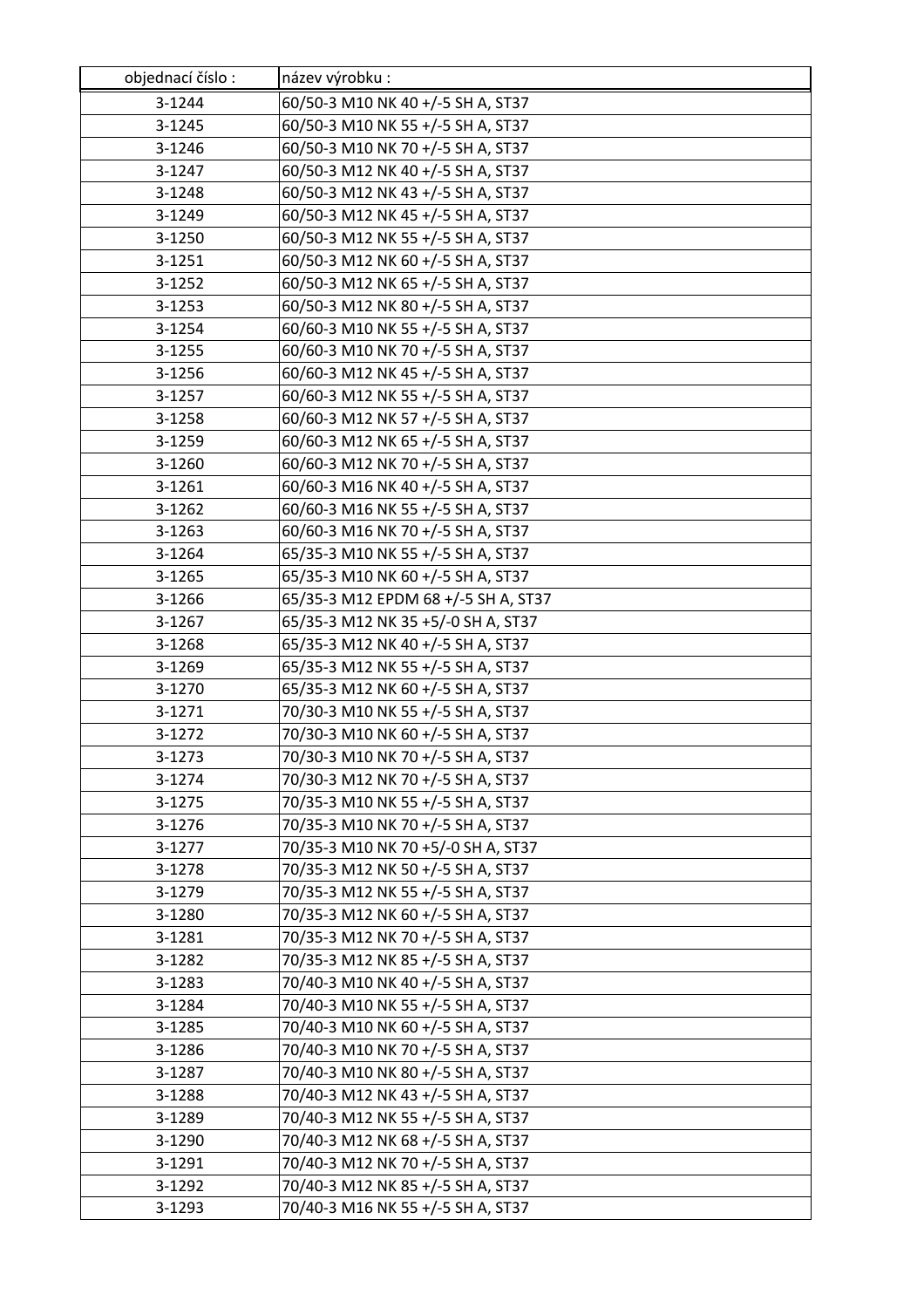| objednací číslo: | název výrobku :                                |
|------------------|------------------------------------------------|
| 3-1295           | 70/45-3 M10 NK 40 +/-5 SH A, ST37              |
| 3-1296           | 70/45-3 M10 NK 43 +/-5 SH A, ST37              |
| 3-1297           | 70/45-3 M10 NK 45 +/-5 SH A, ST37              |
| 3-1298           | 70/45-3 M10 NK 55 +/-5 SH A, A2                |
| 3-1299           | 70/45-3 M10 NK 55 +/-5 SH A, A4                |
| 3-1300           | 70/45-3 M10 NK 55 +/-5 SH A, ST37              |
| 3-1301           | 70/45-3 M10 NK 60 +/-5 SH A, ST37              |
| 3-1302           | 70/45-3 M10 NK 60 +5/-0 SH A, ST37             |
| 3-1303           | 70/45-3 M10 NK 65 +/-5 SH A, A4                |
| 3-1304           | 70/45-3 M10 NK 65 +/-5 SH A, ST37              |
| 3-1305           | 70/45-3 M10 NK 68 +/-5 SH A, ST37              |
| 3-1306           | 70/45-3 M10 NK 70 +/-5 SH A, ST37              |
| 3-1307           | 70/45-3 M10 NK 70 +0/-5 SH A, ST37             |
| 3-1308           | 70/45-3 M10x12 OPEN IG/ NK 55 +/-5 SH A, A2    |
| 3-1309           | 70/45-3 M12 NBR 55 +/-5 SH A, ST37             |
| 3-1310           | 70/45-3 M12 NK 45 +/-5 SH A, ST37              |
| 3-1311           | 70/45-3 M12 NK 55 +/-5 SH A, ST37              |
| 3-1312           | 70/45-3 M12 NK 57 +/-5 SH A, ST37              |
| 3-1313           | 70/45-3 M12 NK 60 +/-5 SH A, ST37              |
| 3-1314           | 70/45-3 M16 EPDM 60 +/-5 SH A, ST37            |
| 3-1315           | 70/45-3 M16 NK 40 +/-5 SH A, ST37              |
| 3-1316           | 70/45-3 M16 NK 45 +/-5 SH A, ST37              |
| 3-1317           | 70/45-3 M16 NK 55 +/-5 SH A, A2                |
| 3-1318           | 70/45-3 M16 NK 55 +/-5 SH A, ST37              |
| 3-1319           | 70/45-3 M16 NK 60 +/-5 SH A, ST37              |
| 3-1320           | 70/45-3 M16 NK 65 +/-5 SH A, ST37              |
| 3-1321           | 70/45-3 M16 NK 70 +/-5 SH A, ST37              |
| 3-1322           | 70/45-3 M16 NK 75 +/-5 SH A, ST37              |
| 3-1323           | 70/45-3 M8 NK 57 +/-5 SH A, ST37               |
| 3-1324           | 70/50-3 M10 NK 40 +/-5 SH A, ST37              |
| 3-1325           | 70/50-3 M10 NK 55 +/-5 /LIGHT GREY/ SH A, ST37 |
| 3-1326           | 70/50-3 M10 NK 55 +/-5 SH A, A2                |
| 3-1327           | 70/50-3 M10 NK 55 +/-5 SH A, ST37              |
| 3-1328           | 70/50-3 M10 NK 55 +/-5 SH A,2 /light grey      |
| 3-1329           | 70/50-3 M10 NK 60 +/-5 SH A, ST37              |
| 3-1330           | 70/50-3 M10 NK 70 +/-5 SH A, ST37              |
| 3-1331           | 70/50-3 M12 NK 35 +/-5 SH A, ST37              |
| 3-1332           | 70/50-3 M12 NK 35+5/-0 SH A, ST37              |
| 3-1333           | 70/50-3 M12 NK 40 +/-5 SH A, ST37              |
| 3-1334           | 70/50-3 M12 NK 45 +/-5 SH A, A2                |
| 3-1335           | 70/50-3 M12 NK 45 +/-5 SH A, ST37              |
| 3-1336           | 70/50-3 M12 NK 55 +/-5 SH A, ST37              |
| 3-1337           | 70/50-3 M12 NK 57 +/-5 SH A, ST37              |
| 3-1338           | 70/50-3 M12 NK 65 +/-5 SH A, ST37              |
| 3-1339           | 70/50-3 M12 NK 70 +/-5 SH A, ST37              |
| 3-1340           | 70/50-3 M16 NK 55 +/-5 SH A4                   |
| 3-1341           | 70/55-3 M10 NK 40 +/-5 SH A, ST37              |
| 3-1342           | 70/55-3 M10 NK 55 +/-5 SH A, ST37              |
| 3-1343           | 70/55-3 M10 NK 65 +/-5 SH A, ST37              |
| 3-1344           | 70/55-3 M12 NK 55 +/-5 SH A, ST37              |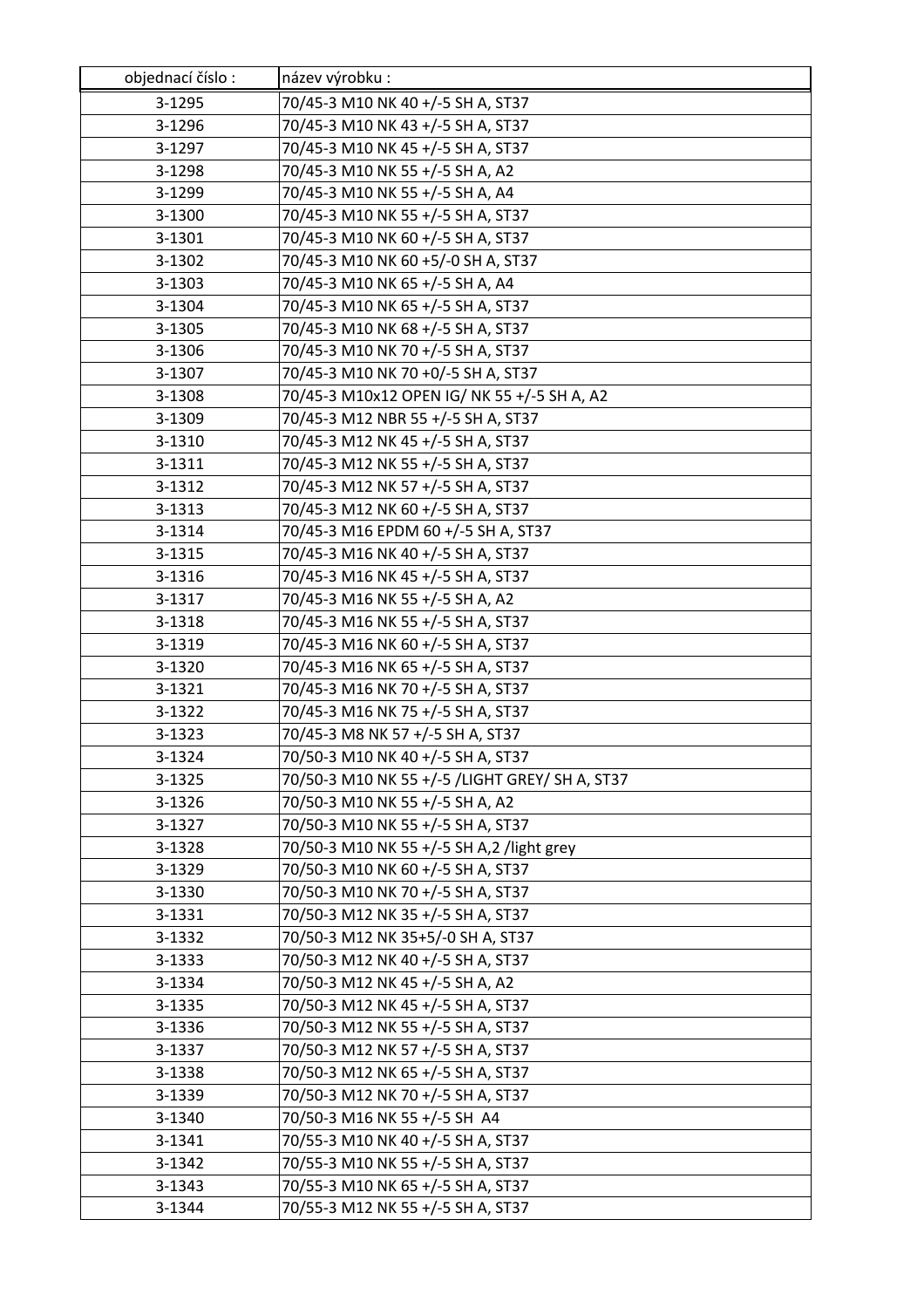| objednací číslo: | název výrobku :                                                             |
|------------------|-----------------------------------------------------------------------------|
| 3-1345           | 70/55-3 M12 NK 57 +/-5 SH A, ST37                                           |
| 3-1346           | 70/60-3 M10 NK 55 +/-5 SH A, ST37                                           |
| 3-1347           | 70/60-3 M12 NK 55 +/-5 SH A, ST37                                           |
| 3-1348           | 70/60-3 M12 NK 57 +/-5 SH A, ST37                                           |
| 3-1349           | 70/60-3 M12 NK 68 +/-5 SH A, ST37                                           |
| 3-1350           | 70/60-3 M12 NK 70 +/-5 SH A, ST37                                           |
| 3-1351           | 70/70-3 M10 NK 55 +/-5 SH A, ST37                                           |
| 3-1352           | 70/70-3 M10 NK 60 +/-5 SH A, ST37                                           |
| 3-1353           | 70/70-3 M10 NK 80 +/-5 SH A, ST37                                           |
| 3-1354           | 70/70-3 M12 NK 40 +/-5 SH A, ST37                                           |
| 3-1355           | 70/70-3 M12 NK 55 +/-5 SH A, ST37                                           |
| 3-1356           | 70/70-3 M12 NK 70 +/-5 SH A, ST37                                           |
| 3-1357           | 70/70-3 M12 NK 80 +/-5 SH A, ST37                                           |
| 3-1358           | 75/30-3 M12 NK 55 +/-5 SH A, ST37                                           |
| 3-1359           | 75/30-3 M12 NK 60 +/-5 SH A, ST37                                           |
| 3-1360           | 75/30-3 M12 NK 65 +/-5 SH A, ST37                                           |
| 3-1361           | 75/30-3 M12 NK 68 +/-5 SH A, ST37                                           |
| 3-1362           | 75/30-3 M12 NK 70 +/-5 SH A, ST37                                           |
| 3-1363           | 75/35-3 M10 NK 55 +/-5 SH A, ST37                                           |
| 3-1364           | 75/35-3 M12 NBR 55 +/-5 SH A, A2                                            |
| 3-1365           | 75/35-3 M12 NBR 70 +/-5 SH A, A2                                            |
| 3-1366           | 75/35-3 M12 NK 35 +/-5 SH A, ST37                                           |
| 3-1367           | 75/35-3 M12 NK 35 +5/-0 SH A, ST37                                          |
| 3-1368           | 75/35-3 M12 NK 40 +/-5 SH A ZÖLD, ST37                                      |
| 3-1369           | 75/35-3 M12 NK 43 +/-5 SH A, ST37                                           |
| 3-1370           | 75/35-3 M12 NK 45 +/-5 SH A /white ST37                                     |
| 3-1371           | 75/35-3 M12 NK 45 +/-5 SH A /light grey/ ST37                               |
| 3-1372           | 75/35-3 M12 NK 45 +/-5 SH A, ST37                                           |
| 3-1373           | 75/35-3 M12 NK 50 +/-5 SH A, ST37                                           |
| 3-1374           | 75/35-3 M12 NK 55 +/-5 SH A KÉK, ST37                                       |
| 3-1375           | 75/35-3 M12 NK 55 +/-5 SH A /red ST37                                       |
| 3-1376           | 75/35-3 M12 NK 55 +/-5 SH A, A2                                             |
| 3-1377           | 75/35-3 M12 NK 55 +/-5 SH A, A4                                             |
| 3-1378           | 75/35-3 M12 NK 55 +/-5 SH A, ST37                                           |
| 3-1379           | 75/35-3 M12 NK 55 +5/-0 SH A, ST37                                          |
| 3-1380           | 75/35-3 M12 NK 60 +/-5 SH A, A2                                             |
| 3-1381           | 75/35-3 M12 NK 60 +/-5 SH A, ST37                                           |
| 3-1382           | 75/35-3 M12 NK 65 +/-5 SH A, ST37                                           |
| 3-1383           | 75/35-3 M12 NK 70 +/-5 SH A, A2                                             |
| 3-1384           | 75/35-3 M12 NK 70 +/-5 SH A, ST37                                           |
| 3-1385           | 75/40-3 M10 NK 55 +/-5 SH A, ST37                                           |
| 3-1386           | 75/40-3 M10 NK 60 +/-5 SH A, ST37                                           |
| 3-1387<br>3-1388 | 75/40-3 M12 8.8 NK 60 +/-5 SH A, ST37<br>75/40-3 M12 NBR 55 +/-5 SH A, ST37 |
| 3-1389           | 75/40-3 M12 NBR 65 +/-5 SH A, ST37                                          |
| 3-1390           | 75/40-3 M12 NBR 65 +5/-0 SH A, ST37                                         |
| 3-1391           | 75/40-3 M12 NK 40 +/-5 SH A, A2                                             |
| 3-1392           | 75/40-3 M12 NK 40 +/-5 SH A, A2                                             |
| 3-1393           | 75/40-3 M12 NK 40 +/-5 SH A, ST37                                           |
| 3-1394           | 75/40-3 M12 NK 43 +/-5 SH A, A4                                             |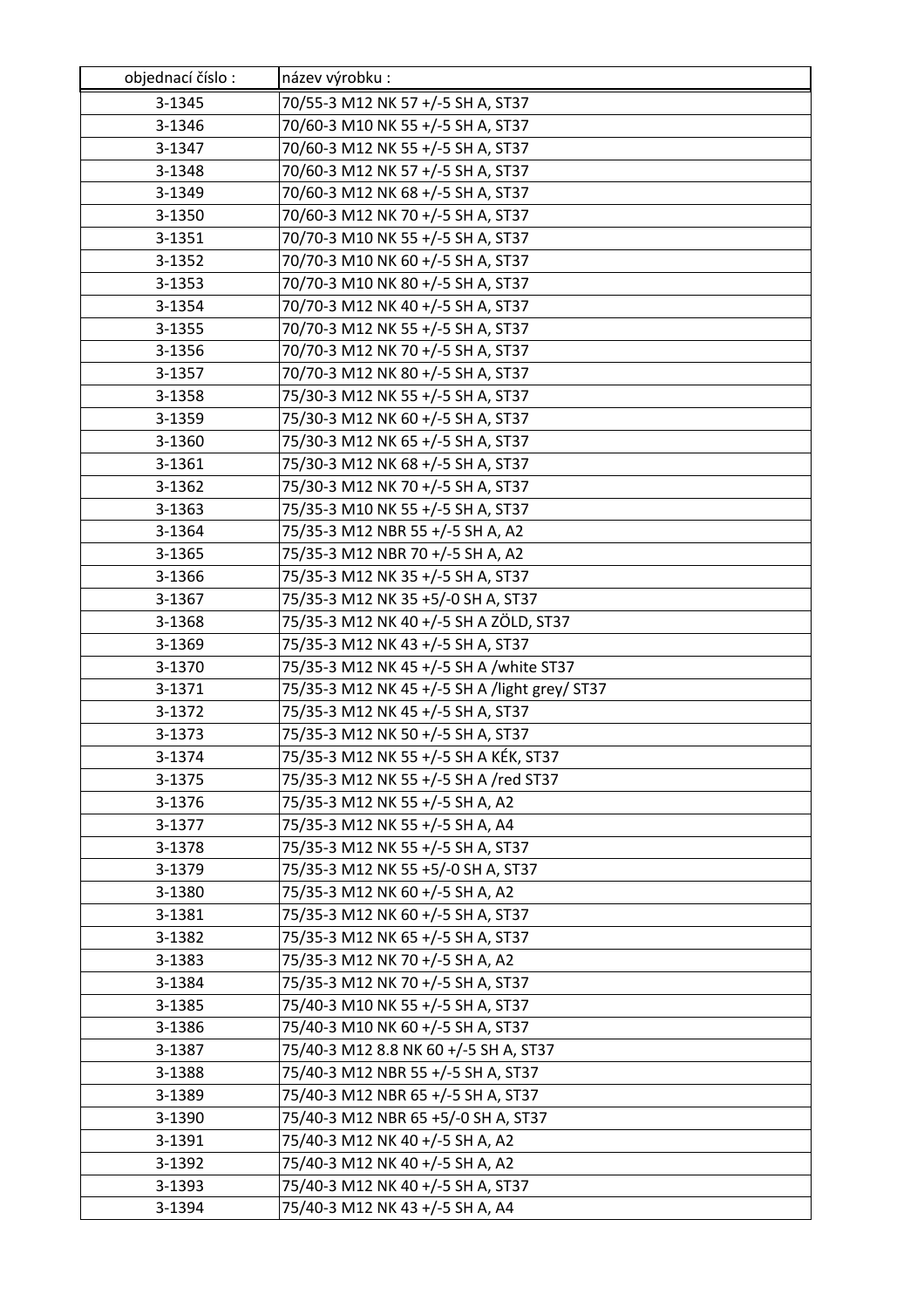| objednací číslo: | název výrobku:                               |
|------------------|----------------------------------------------|
| 3-1395           | 75/40-3 M12 NK 43 +/-5 SH A, ST37            |
| 3-1396           | 75/40-3 M12 NK 45 +/-5 SH A, A2              |
| 3-1397           | 75/40-3 M12 NK 45 +/-5 SH A, ST37            |
| 3-1398           | 75/40-3 M12 NK 50 +/-5 SH A, ST37            |
| 3-1399           | 75/40-3 M12 NK 55 +/-5 SH A /GREY, St37      |
| 3-1400           | 75/40-3 M12 NK 55 +/-5 SH A, A2              |
| 3-1401           | 75/40-3 M12 NK 55 +/-5 SH A, A4              |
| 3-1402           | 75/40-3 M12 NK 55 +/-5 SH A, ST37            |
| 3-1403           | 75/40-3 M12 NK 55 +5/-0 SH A, ST37           |
| 3-1404           | 75/40-3 M12 NK 57 +/-5 SH A, ST37            |
| 3-1405           | 75/40-3 M12 NK 60 +/-5 SH A, ST37            |
| 3-1406           | 75/40-3 M12 NK 60 +1/-3 SH A, ST37           |
| 3-1407           | 75/40-3 M12 NK 65 +/-5 SH A, ST37            |
| 3-1408           | 75/40-3 M12 NK 68 +/-5 SH A, ST37            |
| 3-1409           | 75/40-3 M12 NK 70 +/-5 SH A, ST37            |
| 3-1410           | 75/40-3 M12 NK 70 +/-5 SH A4                 |
| 3-1411           | 75/40-3 M12 NK 75 +/-5 SH A, ST37            |
| 3-1412           | 75/40-3 M12 NK 75 +1/-3 SH A, ST37           |
| 3-1413           | 75/40-3 M12 NK 80 +/-5 SH A, ST37            |
| 3-1414           | 75/40-3 M12*14 NK 55 +/-5 SH A, A2 /welded   |
| 3-1415           | 75/40-3 M16 NK 55 +/-5 SH A, ST37            |
| 3-1416           | 75/40-3 M16 NK 60 +/-5 SH A, A2              |
| 3-1417           | 75/40-3 M16 NK 75 +/-5 SH A, ST37            |
| 3-1418           | 75/40-3 M16 NK 80 +/-5 SH A, A2              |
| 3-1419           | 75/40-3 M16 NK 80 +/-5 SH A, A4              |
| 3-1420           | 75/40-3 M8x13 OPEN IG/ NK 57 +/-5 SH A, ST37 |
| 3-1421           | 75/45-3 M10 EPDM 55 +/-5 SH A, ST37          |
| 3-1422           | 75/45-3 M10 NK 55 +/-5 SH A, A2              |
| 3-1423           | 75/45-3 M10 NK 55 +/-5 SH A, ST37            |
| 3-1424           | 75/45-3 M10 NK 70 +/-5 SH A, ST37            |
| 3-1425           | 75/45-3 M12 CR 70 +/-5 SH A, ST37            |
| 3-1426           | 75/45-3 M12 EPDM 70 +/-5 SH A, ST37          |
| 3-1427           | 75/45-3 M12 NK 40 +/-5 SH A, ST37            |
| 3-1428           | 75/45-3 M12 NK 45 +/-5 SH A, ST37            |
| 3-1429           | 75/45-3 M12 NK 55 +/-5 SH A, A2              |
| 3-1430           | 75/45-3 M12 NK 55 +/-5 SH A, ST37            |
| 3-1431           | 75/45-3 M12 NK 57 +/-5 SH A, ST37            |
| 3-1432           | 75/45-3 M12 NK 60 +/-5 SH A, ST37            |
| 3-1433           | 75/45-3 M12 NK 70 +/-5 SH A, ST37            |
| 3-1434           | 75/45-3 M12 NK 75 +/-5 SH A, ST37            |
| 3-1435           | 75/45-3 M12 NK 80 +/-5 SH A, ST37            |
| 3-1436           | 75/50-3 M10 NK 40 +/-5 SH A, ST37            |
| 3-1437           | 75/50-3 M10 NK 45 +/-5 SH A, ST37            |
| 3-1438           | 75/50-3 M10 NK 45 +5/-0 SH A, ST37           |
| 3-1439           | 75/50-3 M10 NK 50 +/-5 SH A, ST37            |
| 3-1440           | 75/50-3 M10 NK 50 +0/-5 SH A, ST37           |
| 3-1441           | 75/50-3 M10 NK 55 +/-5 SH A, ST37            |
| 3-1442           | 75/50-3 M10 NK 60 +/-5 SH A, ST37            |
| 3-1443           | 75/50-3 M10 NK 70 +/-5 SH A, ST37            |
| 3-1444           | 75/50-3 M12 CR 55 +/-5 SH A, ST37            |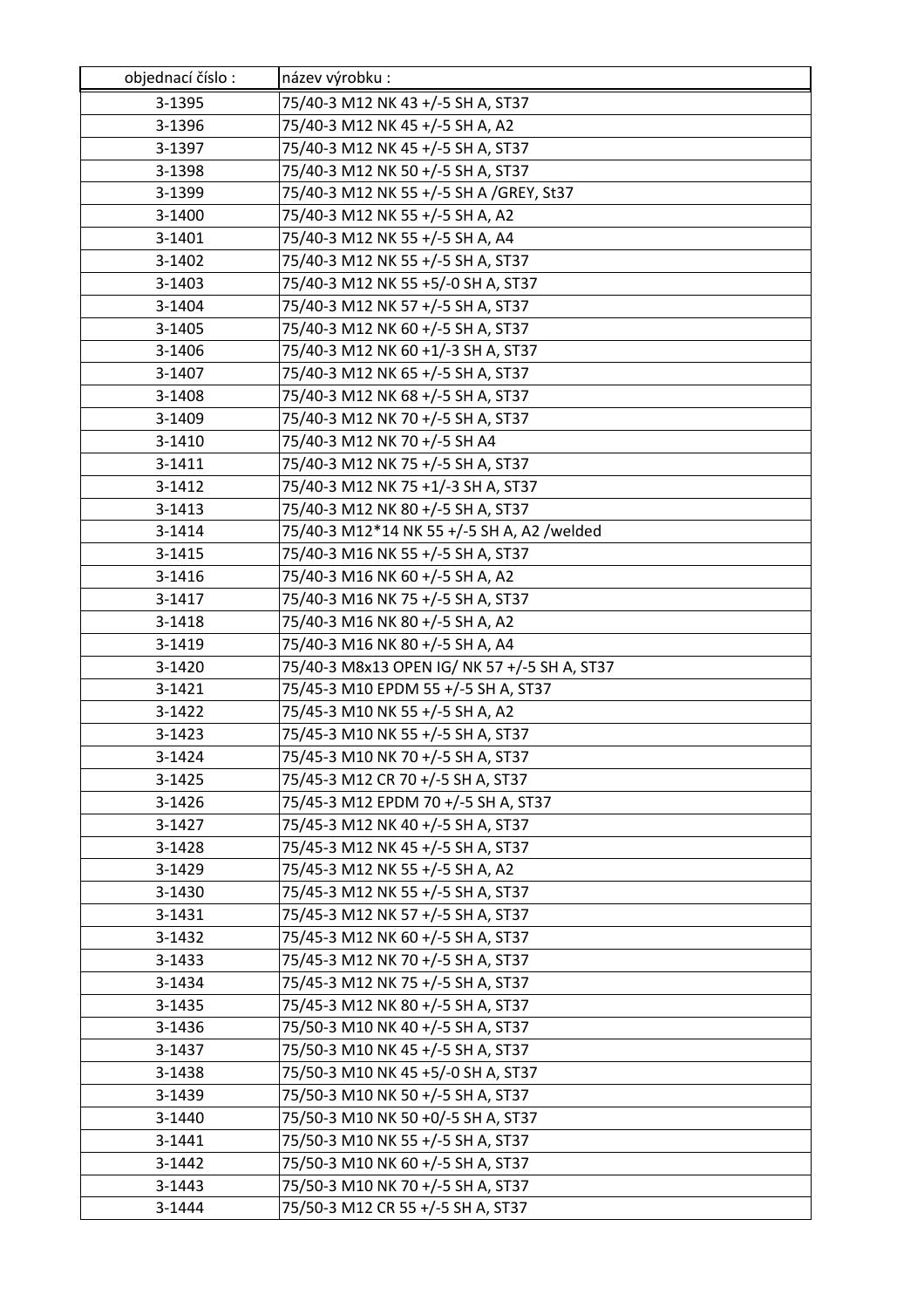| objednací číslo: | název výrobku :                                  |
|------------------|--------------------------------------------------|
| 3-1445           | 75/50-3 M12 NBR 50 +/-5 SH A, ST37               |
| 3-1446           | 75/50-3 M12 NBR 70 +/-5 SH A, ST37               |
| 3-1447           | 75/50-3 M12 NK 40 +/-5 SH A, ST37                |
| 3-1448           | 75/50-3 M12 NK 43 +/-5 SH A, ST37                |
| 3-1449           | 75/50-3 M12 NK 45 +/-5 SH A, ST37                |
| 3-1450           | 75/50-3 M12 NK 55 +/-5 SH A /GREY/, St37         |
| 3-1451           | 75/50-3 M12 NK 55 +/-5 SH A, A2                  |
| 3-1452           | 75/50-3 M12 NK 55 +/-5 SH A, A4                  |
| 3-1453           | 75/50-3 M12 NK 55 +/-5 SH A, ST37                |
| 3-1454           | 75/50-3 M12 NK 57 +/-5 SH A, ST37                |
| 3-1455           | 75/50-3 M12 NK 60 +/-5 SH A, ST37                |
| 3-1456           | 75/50-3 M12 NK 60 +/-5 SH A, ST37 Elektr.leitend |
| 3-1457           | 75/50-3 M12 NK 65 +/-5 SH A, ST37                |
| 3-1458           | 75/50-3 M12 NK 68 +/-5 SH A, ST37                |
| 3-1459           | 75/50-3 M12 NK 70 +/-5 SH A, ST37                |
| 3-1460           | 75/50-3 M12 NK 70 +/-5 SH A, ST37 Elektr.leitend |
| 3-1461           | 75/50-3 M12 NK 75 +/-5 SH A, ST37                |
| 3-1462           | 75/50-3 M12 NK 80 +/-5 SH A, ST37                |
| 3-1463           | 75/50-3 M12 NK 85 +/-5 SH A, ST37                |
| 3-1464           | 75/50-3 M12 NK 90 +/-5 SH A, ST37                |
| 3-1465           | 75/50-3 M16 NK 50 +/-5 SH A, ST37                |
| 3-1466           | 75/50-3 M16 NK 55 +/-5 SH A, A2                  |
| 3-1467           | 75/50-3 M16 NK 55 +/-5 SH A, ST37                |
| 3-1468           | 75/50-3 M16 NK 60 +/-5 SH A, ST37                |
| 3-1469           | 75/50-3 M16 NK 70 +/-5 SH A, ST37                |
| 3-1470           | 75/55-3 M10 NK 55 +/-5 SH A, ST37                |
| 3-1471           | 75/55-3 M12 CR 40 +/-5 SH A, A2                  |
| 3-1472           | 75/55-3 M12 CR 55 +/-5 SH A, A2                  |
| 3-1473           | 75/55-3 M12 CR 55 +/-5 SH A, ST37                |
| 3-1474           | 75/55-3 M12 CR 65 +/-5 SH A, A2                  |
| 3-1475           | 75/55-3 M12 CR 70 +/-5 SH A, A2                  |
| 3-1476           | 75/55-3 M12 NBR 43 +/-5 SH A, ST37               |
| 3-1477           | 75/55-3 M12 NBR 55 +/-5 SH A, ST37               |
| 3-1478           | 75/55-3 M12 NBR 75 +/-5 SH A, ST37               |
| 3-1479           | 75/55-3 M12 NK 40 +/-5 SH A, A2                  |
| 3-1480           | 75/55-3 M12 NK 40 +/-5 SH A, A4 FDA              |
| 3-1481           | 75/55-3 M12 NK 40 +/-5 SH A, ST37                |
| 3-1482           | 75/55-3 M12 NK 43 +/-5 SH A, A4                  |
| 3-1483           | 75/55-3 M12 NK 43 +/-5 SH A, ST37                |
| 3-1484           | 75/55-3 M12 NK 45 +/-5 SH A, ST37                |
| 3-1485           | 75/55-3 M12 NK 50 +/-5 SH A, ST37                |
| 3-1486           | 75/55-3 M12 NK 55 +/-5 SH A, A2                  |
| 3-1487           | 75/55-3 M12 NK 55 +/-5 SH A, A2 light grey       |
| 3-1488           | 75/55-3 M12 NK 55 +/-5 SH A, A4                  |
| 3-1489           | 75/55-3 M12 NK 55 +/-5 SH A, ST37                |
| 3-1490           | 75/55-3 M12 NK 55 +5/-0 SH A, ST37               |
| 3-1491           | 75/55-3 M12 NK 57 +/-5 SH A, ST37                |
| 3-1492           | 75/55-3 M12 NK 60 +/-5 SH A, ST37                |
| 3-1493           | 75/55-3 M12 NK 65 +/-5 SH A, A2                  |
| 3-1494           | 75/55-3 M12 NK 65 +/-5 SH A, ST37                |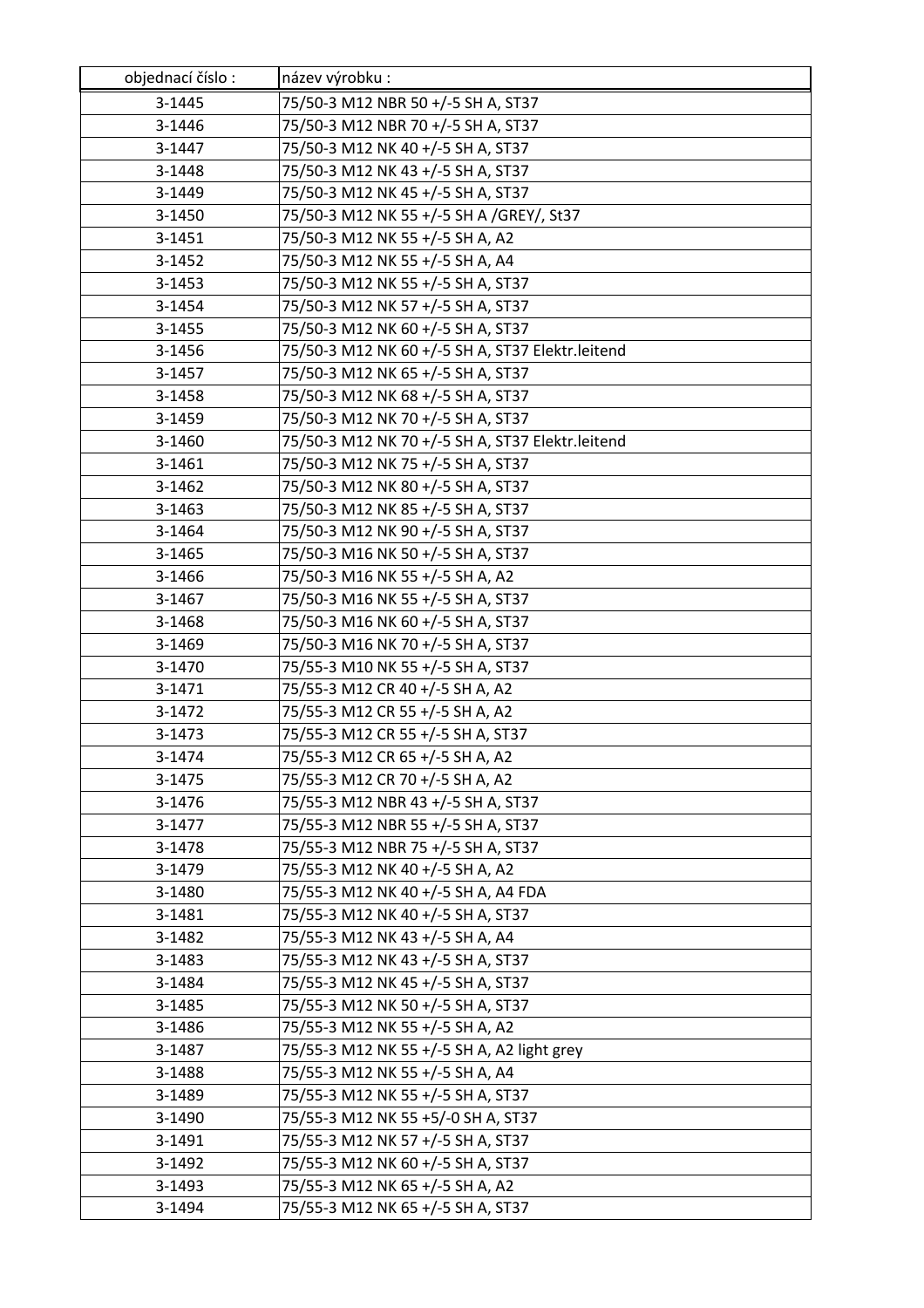| objednací číslo: | název výrobku :                         |
|------------------|-----------------------------------------|
| 3-1495           | 75/55-3 M12 NK 70 +/-5 SH A /GREY, St37 |
| 3-1496           | 75/55-3 M12 NK 70 +/-5 SH A, ST37       |
| 3-1497           | 75/55-3 M12 NK 75 +/-5 SH A, ST37       |
| 3-1498           | 75/55-3 M14 NBR 55 +/-5 SH A, ST37      |
| 3-1499           | 75/55-3 M14 NK 55 +/-5 SH A, ST37       |
| 3-1500           | 75/55-3 M16 NK 45 +/-5 SH A, ST37       |
| 3-1501           | 75/55-3 M16 NK 55 +/-5 SH A, ST37       |
| 3-1502           | 75/55-3 M16 NK 60 +/-5 SH A, ST37       |
| 3-1503           | 75/55-3 M16 NK 65 +/-5 SH A, ST37       |
| 3-1504           | 75/55-3 M16 NK 65 +3/-0 SH A, ST37      |
| 3-1505           | 75/55-3 M16 NK 65 +3/-3 SH A, ST37      |
| 3-1506           | 75/55-3 M16 NK 68 +/-5 SH A, ST37       |
| 3-1507           | 75/55-3 M16 NK 70 +/-5 SH A, ST37       |
| 3-1508           | 75/55-3 M16 NK 70 +5/-0 SH A, ST37      |
| 3-1509           | 75/55-3 M16 NK 73 +/-5 SH A, ST37       |
| 3-1510           | 75/55-3 M16 NK 75 +/-5 SH A, ST37       |
| 3-1511           | 75/55-3 M16/M20 NK 60 +/-5 SH A, ST37   |
| 3-1512           | 75/60-3 M10 NK 60 +/-5 SH A, ST37       |
| 3-1513           | 75/60-3 M12 NK 40 +/-5 SH A, ST37       |
| 3-1514           | 75/60-3 M12 NK 45 +/-5 SH A, ST37       |
| 3-1515           | 75/60-3 M12 NK 55 +/-5 SH A, ST37       |
| 3-1516           | 75/60-3 M12 NK 60 +/-5 SH A, ST37       |
| 3-1517           | 75/60-3 M12 NK 70 +/-5 SH A, ST37       |
| 3-1518           | 75/60-3 M12/M20 NK 55 +/-5 SH A, ST37   |
| 3-1519           | 75/60-3 M16 NK 55 +/-5 SH A, ST37       |
| 3-1520           | 75/60-3 M16 NK 75 +/-5 SH A, ST37       |
| 3-1521           | 75/65-3 M12 NK 55 +/-5 SH A, ST37       |
| 3-1522           | 75/70-3 M12 NK 43 +/-5 SH A, ST37       |
| 3-1523           | 75/70-3 M12 NK 45 +/-5 SH A, ST37       |
| 3-1524           | 75/70-3 M12 NK 55 +/-5 SH A, ST37       |
| 3-1525           | 75/70-3 M12 NK 60 +/-5 SH A, ST37       |
| 3-1526           | 75/70-3 M12 NK 70 +/-5 SH A, ST37       |
| 3-1527           | 75/70-3 M12 NK 85 +/-5 SH A, ST37       |
| 3-1528           | 75/70-3 M14x20 NK 55 +/-5 SH A, ST37    |
| 3-1529           | 75/100-3 M12 NK 60 +/-5 SH A, ST37      |
| 3-1530           | 80/30-3 M12 NK 55 +/-5 SH A, ST37       |
| 3-1531           | 80/30-3 M14 NK 55 +/-5 SH A, ST37       |
| 3-1532           | 80/50-3 M12 NK 40 +/-5 SH A, ST37       |
| 3-1533           | 80/50-3 M12 NK 55 +/-5 SH A, ST37       |
| 3-1534           | 80/55-3 M10 NK 55 +/-5 SH A, ST37       |
| 3-1535           | 80/60-3 M12 NK 40 +/-5 SH A, ST37       |
| 3-1536           | 80/60-3 M12 NK 55 +/-5 SH A, ST37       |
| 3-1537           | 80/60-3 M14 NK 55 +/-5 SH A, ST37       |
| 3-1538           | 80/60-3 M14 NK 70 +/-5 SH A, ST37       |
| 3-1539           | 80/70-3 M12 NK 55 +/-5 SH A, ST37       |
| 3-1540           | 80/80-3 M16 NK 40 +/-5 SH A, ST37       |
| 3-1541           | 80/80-3 M16 NK 55 +/-5 SH A, ST37       |
| 3-1542           | 80/100-3 M16 NK 55 +/-5 SH A, ST37      |
| 3-1543           | 90/55-3 M16 NK 50 +/-5 SH A, ST37       |
| 3-1544           | 90/55-3 M16 NK 55 +/-5 SH A, ST37       |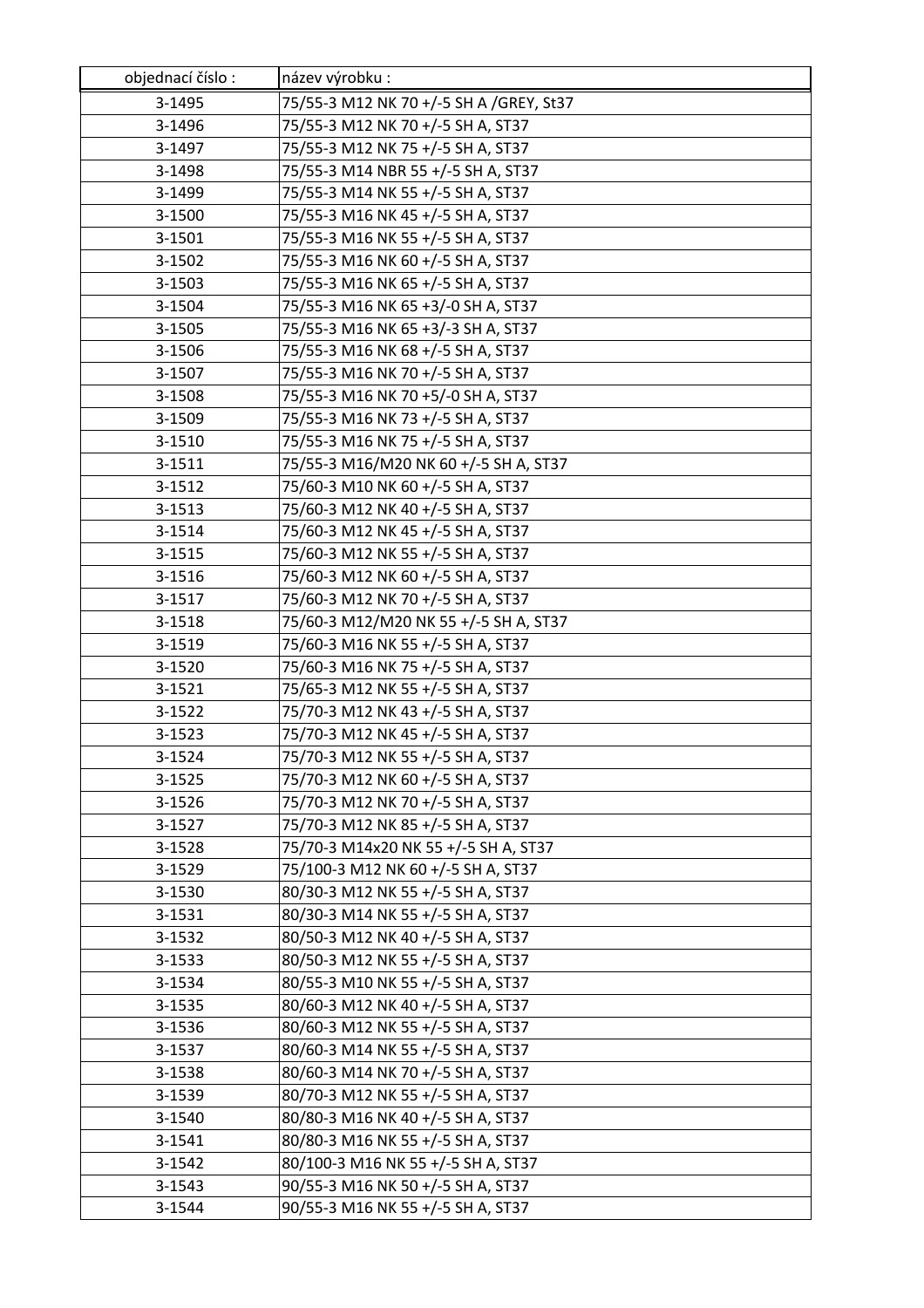| objednací číslo: | název výrobku:                                  |
|------------------|-------------------------------------------------|
| 3-1545           | 90/60-3 M12 NK 55 +/-5 SH A, ST37               |
| 3-1546           | 90/60-3 M12 NK 60 +/-5 SH A, ST37               |
| 3-1547           | 90/60-3 M14 NK 55 +/-5 SH A, ST37               |
| 3-1548           | 100/35-3 M12 NK 55 +/-5 SH A, ST37              |
| 3-1549           | 100/35-3 M12 NK 68 +/-5 SH A, ST37              |
| 3-1550           | 100/35-3 M12 NK 75 +/-5 SH A, ST37              |
| 3-1551           | 100/35-3 M16 NK 55 +/-5 SH A, ST37              |
| 3-1552           | 100/35-3 M16 NK 60 +/-5 SH A, A2                |
| 3-1553           | 100/40-3 M12 NK 70 +/-5 SH A, ST37              |
| 3-1554           | 100/40-3 M12 NK 75 +/-5 SH A, ST37              |
| 3-1555           | 100/40-3 M16 NK 40 +/-5 SH A, ST37              |
| 3-1556           | 100/40-3 M16 NK 43 +/-5 SH A, ST37              |
| 3-1557           | 100/40-3 M16 NK 45 +/-5 SH A, ST37              |
| 3-1558           | 100/40-3 M16 NK 50 +/-5 SH A, ST37              |
| 3-1559           | 100/40-3 M16 NK 55 +/-5 SH A, A2                |
| 3-1560           | 100/40-3 M16 NK 55 +/-5 SH A, ST37              |
| 3-1561           | 100/40-3 M16 NK 57 +/-5 SH A, ST37              |
| 3-1562           | 100/40-3 M16 NK 60 +/-5 SH A, ST37              |
| 3-1563           | 100/40-3 M16 NK 65 +/-5 SH A, ST37              |
| 3-1564           | 100/40-3 M16 NK 70 +/-5 SH A, A4                |
| 3-1565           | 100/40-3 M16 NK 70 +/-5 SH A, ST37              |
| 3-1566           | 100/40-3 M16 NK 75 +/-5 SH A, ST37              |
| 3-1567           | 100/40-3 M16 NK 80 +/-5 SH A, ST37              |
| 3-1568           | 100/45-3 M12 NK 55 +/-5 SH A, ST37              |
| 3-1569           | 100/45-3 M16 NK 45 +/-5 SH A, ST37              |
| 3-1570           | 100/45-3 M16 NK 55 +/-5 SH A, ST37              |
| 3-1571           | 100/45-3 M16 NK 85 +/-5 SH A, ST37              |
| 3-1572           | 100/48-3 M16 NK 55 +/-5 SH A, ST37              |
| 3-1573           | 100/50-3 M12 NBR 55 +/-5 SH A, ST37             |
| 3-1574           | 100/50-3 M12 NK 40 +/-5 SH A, ST37              |
| 3-1575           | 100/50-3 M12 NK 43 +/-5 SH A, ST37              |
| 3-1576           | 100/50-3 M12 NK 55 +/-5 SH A, ST37              |
| 3-1577           | 100/50-3 M12 NK 55 +/-5 SH A2 /light grey       |
| 3-1578           | 100/50-3 M12 NK 60 +/-5 SH A, ST37              |
| 3-1579           | 100/50-3 M12 NK 65 +/-5 SH A, ST37              |
| 3-1580           | 100/50-3 M12 NK 70 +/-5 SH A, ST37              |
| 3-1581           | 100/50-3 M12 NK 75 +/-5 SH A, ST37              |
| 3-1582           | 100/50-3 M12 NK 80 +/-5 SH A, ST37              |
| 3-1583           | 100/50-3 M12 NK 85 +/-5 SH A, ST37              |
| 3-1584           | 100/50-3 M16 NK 40 +/-5 SH A, ST37              |
| 3-1585           | 100/50-3 M16 NK 55 +/-5 SH A, ST37              |
| 3-1586           | 100/50-3 M16 NK 57 +/-5 SH A, ST37              |
| 3-1587           | 100/50-3 M16 NK 60 +/-5 SH A, ST37              |
| 3-1588           | 100/50-3 M16 NK 65 +/-5 SH A, ST37              |
| 3-1589           | 100/50-3 M16 NK 70 +/-5 SH A, ST37              |
| 3-1590           | 100/50-3 M16 NK 70 +/-5 SH A /light grey/, ST37 |
| 3-1591           | 100/50-3 M16 NK 70 +/-5 SH A, ST37              |
| 3-1592           | 100/50-3 M16 NK 75 +/-5 SH A /light grey/, ST37 |
| 3-1593           | 100/50-3 M16 NK 75 +/-5 SH A, ST37              |
| 3-1594           | 100/50-3 M16 NK 80 +/-5 SH A, ST37              |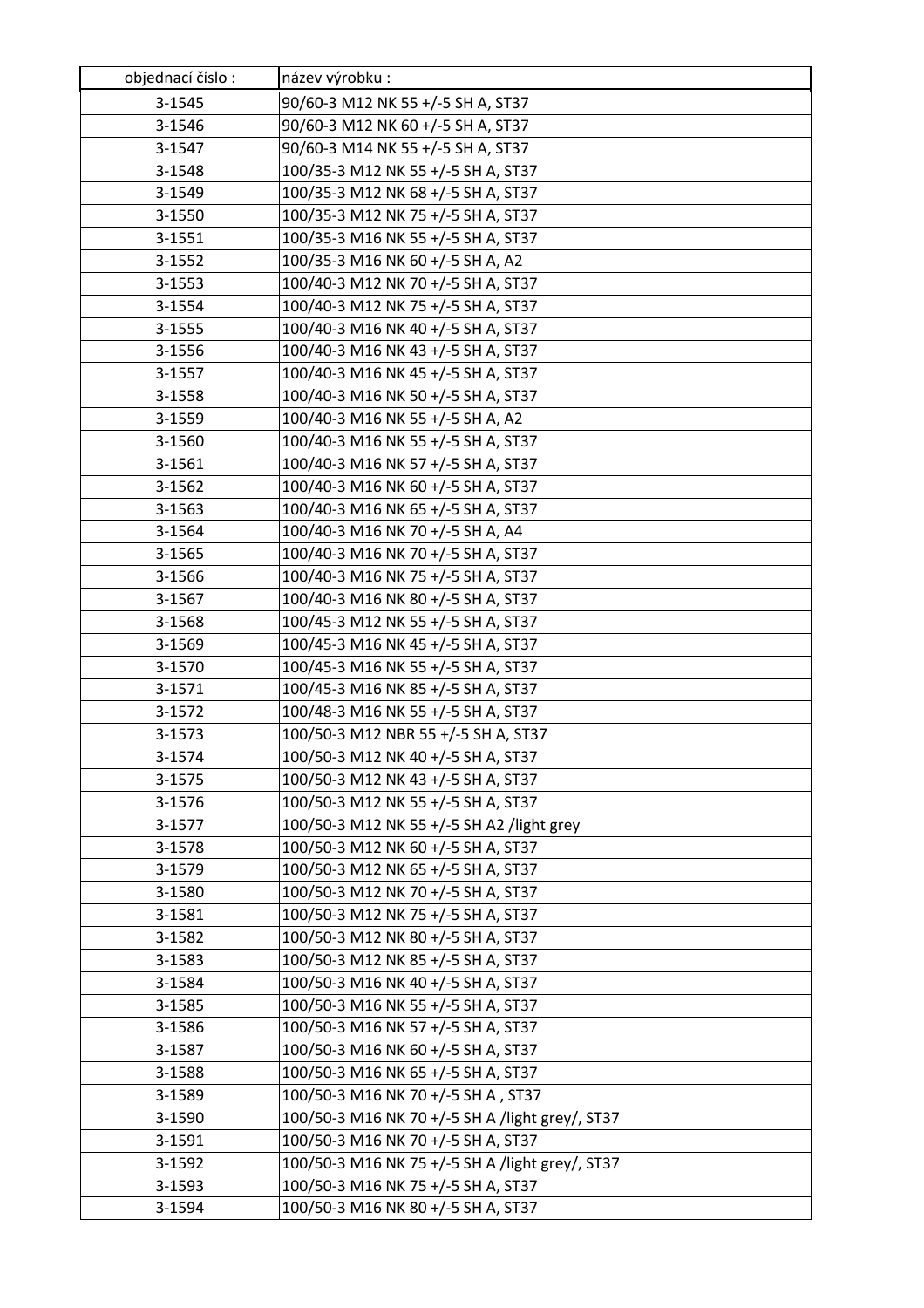| objednací číslo: | název výrobku:                                                           |
|------------------|--------------------------------------------------------------------------|
| 3-1595           | 100/50-3 M16 NK 90 +/-5 SH A, ST37                                       |
| 3-1596           | 100/50-3 M16 NK 90 +3/-3 SH A /grey, ST37                                |
| 3-1597           | 100/55-3 M10 NK 55 +/-5 SH A, ST37                                       |
| 3-1598           | 100/55-3 M12 NBR 55 +/-5 SH A, ST37                                      |
| 3-1599           | 100/55-3 M12 NK 40 +/-5 SH A, ST37                                       |
| 3-1600           | 100/55-3 M12 NK 45 +/-5 SH A, ST37                                       |
| 3-1601           | 100/55-3 M12 NK 55 +/-5 SH A, ST37                                       |
| 3-1602           | 100/55-3 M12 NK 57 +/-5 SH A, ST37                                       |
| 3-1603           | 100/55-3 M12 NK 65 +/-5 SH A, ST37                                       |
| 3-1604           | 100/55-3 M14 NK 55 +/-5 SH A, ST37                                       |
| 3-1605           | 100/55-3 M16 CR 45 +/-5 SH A, ST37                                       |
| 3-1606           | 100/55-3 M16 CR 55 +/-5 SH A, A2                                         |
| 3-1607           | 100/55-3 M16 NBR 70 +/-5 SH A, ST37                                      |
| 3-1608           | 100/55-3 M16 NBR 75 +/-5 SH A, ST37                                      |
| 3-1609           | 100/55-3 M16 NBR 75 +3/-3 SH A, ST37                                     |
| 3-1610           | 100/55-3 M16 NBR 75 +5/-0 SH A, ST37                                     |
| 3-1611           | 100/55-3 M16 NK 40 +/-5 SH A, A2                                         |
| 3-1612           | 100/55-3 M16 NK 40 +/-5 SH A, ST37                                       |
| 3-1613           | 100/55-3 M16 NK 40 +5/-0 SH A, ST37                                      |
| 3-1614           | 100/55-3 M16 NK 43 +/-5 SH A, ST37                                       |
| 3-1615           | 100/55-3 M16 NK 45 +/-5 SH A, ST37                                       |
| 3-1616           | 100/55-3 M16 NK 50 +/-5 SH A, ST37                                       |
| 3-1617           | 100/55-3 M16 NK 55 +/-5 SH A /GREY, St37                                 |
| 3-1618           | 100/55-3 M16 NK 55 +/-5 SH A, A2                                         |
| 3-1619           | 100/55-3 M16 NK 55 +/-5 SH A, A4                                         |
| 3-1620           | 100/55-3 M16 NK 55 +/-5 SH A, ST37                                       |
| 3-1621           | 100/55-3 M16 NK 55 +5/-0 SH A, ST37                                      |
| 3-1622           | 100/55-3 M16 NK 57 +/-5 SH A, A2                                         |
| 3-1623           | 100/55-3 M16 NK 57 +/-5 SH A, ST37                                       |
| 3-1624           | 100/55-3 M16 NK 60 +/-5 SH A, ST37                                       |
| 3-1625           | 100/55-3 M16 NK 60 +0/-5 SH A, ST37                                      |
| 3-1626           | 100/55-3 M16 NK 65 +/-5 SH A, A2                                         |
| 3-1627           | 100/55-3 M16 NK 65 +/-5 SH A, ST37                                       |
| 3-1628           | 100/55-3 M16 NK 68 +/-5 SH A, ST37                                       |
| 3-1629           | 100/55-3 M16 NK 68 +1/-1 SH A, ST37                                      |
| 3-1630           | 100/55-3 M16 NK 70 +/-5 SH A, A4                                         |
| 3-1631           | 100/55-3 M16 NK 70 +/-5 SH A, ST37                                       |
| 3-1632           | 100/55-3 M16 NK 70 +5/-0 SH A, ST37                                      |
| 3-1633           | 100/55-3 M16 NK 75 +/-5 SH A / electrically insulating, ST37             |
| 3-1634           | 100/55-3 M16 NK 75 +/-5 SH A, ST37                                       |
| 3-1635           | 100/55-3 M16 NK 75 +5/-0 SH A, ST37                                      |
| 3-1636           | 100/55-3 M16 NK 80 +/-5 SH A, ST37                                       |
| 3-1637           | 100/55-3 M16 NK 85 +/-5 SH A, ST37<br>100/55-3 M16 NK 90 +/-5 SH A, ST37 |
| 3-1638           |                                                                          |
| 3-1639           | 100/55-3 M20 NK 55 +/-5 SH A, ST37                                       |
| 3-1640           | 100/60-3 M12 NK 55 +/-5 SH A, ST37                                       |
| 3-1641           | 100/60-3 M12 NK 65 +/-5 SH A, ST37                                       |
| 3-1642           | 100/60-3 M16 NBR 45 +/-5 SH A, ST37                                      |
| 3-1643<br>3-1644 | 100/60-3 M16 NBR 55 +/-5 SH A, ST37                                      |
|                  | 100/60-3 M16 NK 40 +/-5 SH A, ST37                                       |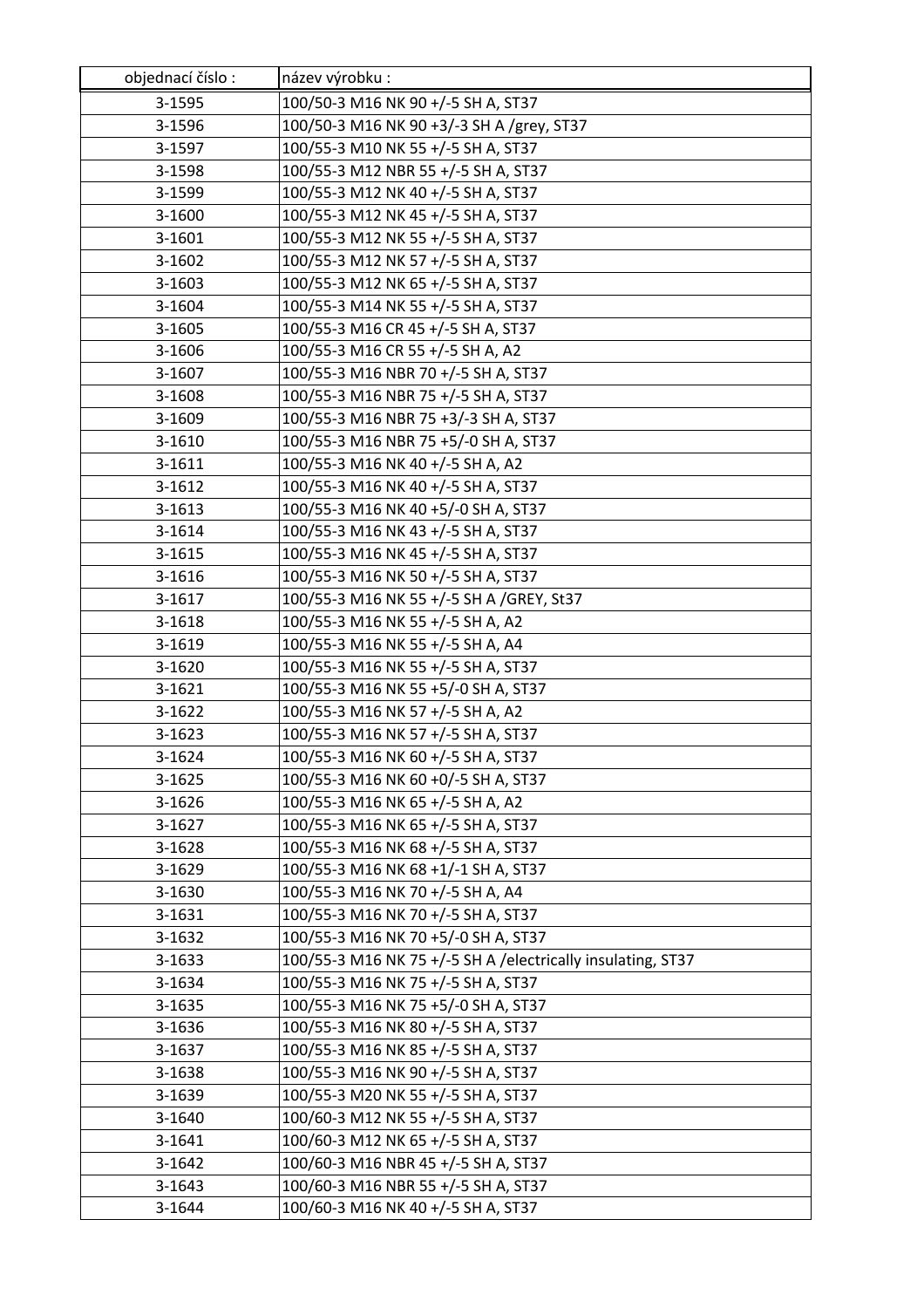| objednací číslo: | název výrobku :                                    |
|------------------|----------------------------------------------------|
| 3-1645           | 100/60-3 M16 NK 43 +/-5 SH A, ST37                 |
| 3-1646           | 100/60-3 M16 NK 45 +/-5 SH A, ST37                 |
| 3-1647           | 100/60-3 M16 NK 55 +/-5 SH A4                      |
| 3-1648           | 100/60-3 M16 NK 55 +/-5 SH A, A2                   |
| 3-1649           | 100/60-3 M16 NK 55 +/-5 SH A, ST37                 |
| 3-1650           | 100/60-3 M16 NK 57 +/-5 SH A, ST37                 |
| 3-1651           | 100/60-3 M16 NK 60 +/-5 SH A4                      |
| 3-1652           | 100/60-3 M16 NK 60 +/-5 SH A, ST37                 |
| 3-1653           | 100/60-3 M16 NK 63 +/-5 SH A, ST37                 |
| 3-1654           | 100/60-3 M16 NK 65 +/-5 SH A, ST37                 |
| 3-1655           | 100/60-3 M16 NK 65 +3/-0 SH A, ST37                |
| 3-1656           | 100/60-3 M16 NK 65 +3/-3 SH A, ST37                |
| 3-1657           | 100/60-3 M16 NK 65 +5/-0 SH A, ST37                |
| 3-1658           | 100/60-3 M16 NK 68 +/-5 SH A, ST37                 |
| 3-1659           | 100/60-3 M16 NK 68 +5/-0 SH A, ST37                |
| 3-1660           | 100/60-3 M16 NK 70 +/-5 SH A, ST37                 |
| 3-1661           | 100/60-3 M16 NK 70 +2/-0 SH A, ST37                |
| 3-1662           | 100/60-3 M16 NK 70 +3/-0 SH A, ST37                |
| 3-1663           | 100/60-3 M16 NK 70 +5/-0 SH A, ST37                |
| 3-1664           | 100/60-3 M16 NK 70 +5/-0 SH A, ST37 Elektr.leitend |
| 3-1665           | 100/60-3 M16 NK 73 +/-5 SH A, ST37                 |
| 3-1666           | 100/60-3 M16 NK 75 +/-5 SH A, ST37                 |
| 3-1667           | 100/60-3 M16 NK 80 +/-5 SH A, ST37                 |
| 3-1668           | 100/60-3 M16 NK 80 +5/-0 SH A, ST37                |
| 3-1669           | 100/60-3 M16 NK 90 +/-5 SH A, ST37                 |
| 3-1670           | 100/60-3 M16 NK 90 +3/-3 SH A, ST37                |
| 3-1671           | 100/60-3 M20 NK 55 +/-5 SH A, ST37                 |
| 3-1672           | 100/65-3 M10 NK 55 +/-5 SH A, ST37                 |
| 3-1673           | 100/65-3 M12 NK 43 +/-5 SH A, ST37                 |
| 3-1674           | 100/65-3 M12 NK 55 +/-5 SH A, ST37                 |
| 3-1675           | 100/65-3 M16 NK 55 +/-5 SH A, ST37                 |
| 3-1676           | 100/65-3 M16 NK 65 +/-5 SH A, ST37                 |
| 3-1677           | 100/70-3 M12 NK 70 +/-5 SH A, ST37                 |
| 3-1678           | 100/70-3 M16 NK 40 +/-5 SH A, ST37                 |
| 3-1679           | 100/70-3 M16 NK 55 +/-5 SH A, ST37                 |
| 3-1680           | 100/70-3 M16 NK 57 +/-5 SH A, ST37                 |
| 3-1681           | 100/70-3 M16 NK 65 +/-5 SH A, ST37                 |
| 3-1682           | 100/70-3 M16 NK 70 +/-5 SH A, ST37                 |
| 3-1683           | 100/74-3 M 16x22 nyitott NK 60 +/-5                |
| 3-1684           | 100/75-3 M12 NK 55 +/-3 SH A, ST37                 |
| 3-1685           | 100/75-3 M16 NBR 55 +/-5 SH A, ST37                |
| 3-1686           | 100/75-3 M16 NK 35 +/-5 SH A, ST37                 |
| 3-1687           | 100/75-3 M16 NK 40 +/-5 SH A, ST37                 |
| 3-1688           | 100/75-3 M16 NK 43 +/-5 SH A, ST37                 |
| 3-1689           | 100/75-3 M16 NK 45 +/-5 SH A, ST37                 |
| 3-1690           | 100/75-3 M16 NK 50 +/-5 SH A, ST37                 |
| 3-1691           | 100/75-3 M16 NK 55 +/-3 SH A, ST37                 |
| 3-1692           | 100/75-3 M16 NK 55 +/-5 SH A, A2                   |
| 3-1693           | 100/75-3 M16 NK 55 +/-5 SH A, ST37                 |
| 3-1694           | 100/75-3 M16 NK 57 +/-5 SH A, ST37                 |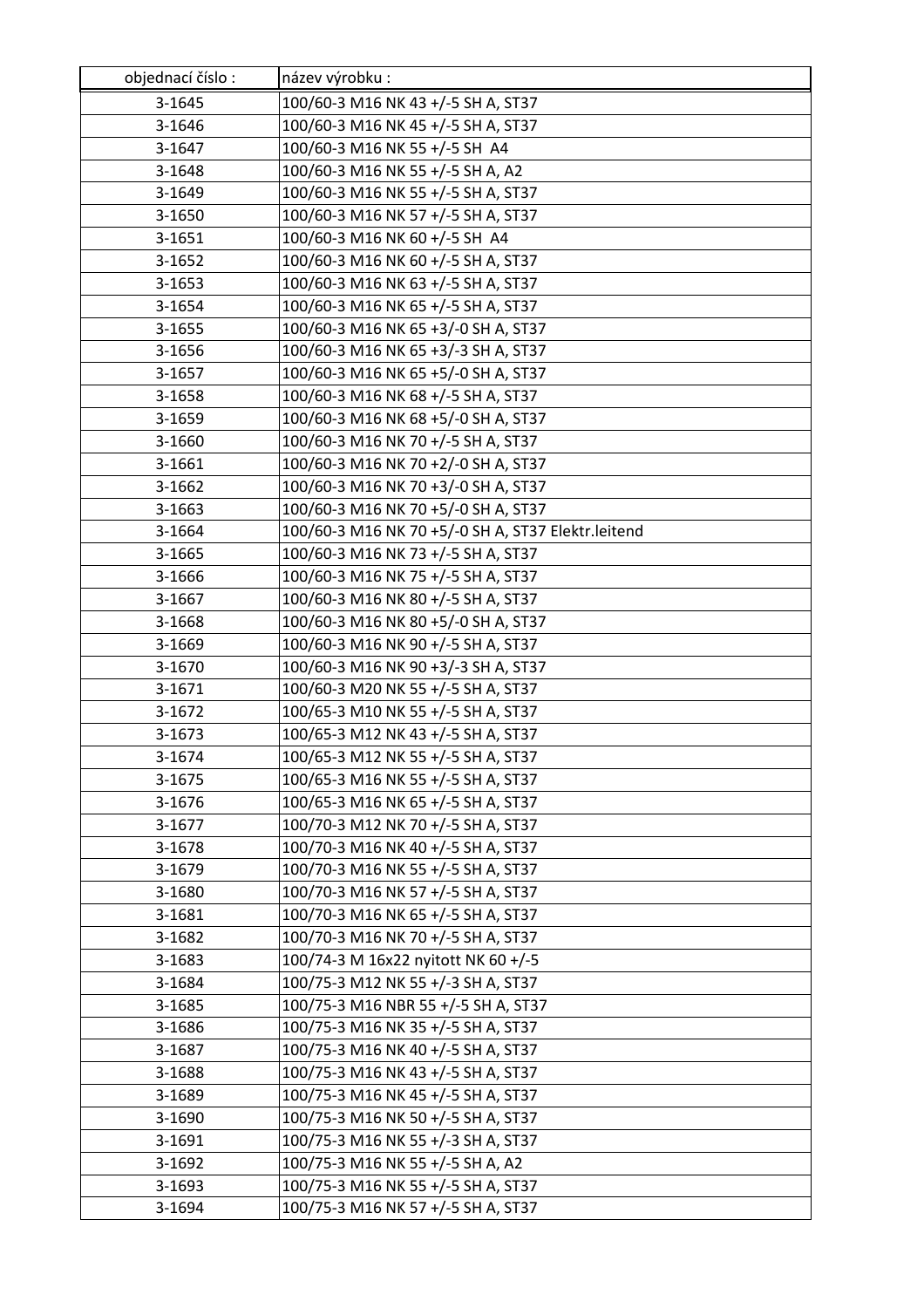| objednací číslo: | název výrobku :                                                |
|------------------|----------------------------------------------------------------|
| 3-1695           | 100/75-3 M16 NK 60 +/-5 SH A, ST37                             |
| 3-1696           | 100/75-3 M16 NK 65 +/-3 SH A, ST37                             |
| 3-1697           | 100/75-3 M16 NK 65 +/-5 SH A, ST37                             |
| 3-1698           | 100/75-3 M16 NK 68 +/-5 SH A, ST37                             |
| 3-1699           | 100/75-3 M16 NK 70 +/-5 SH A, ST37                             |
| 3-1700           | 100/75-3 M16 NK 75 +/-5 SH A, ST37                             |
| 3-1701           | 100/75-3 M16 NK 80 +/-5 SH A, ST37                             |
| 3-1702           | 100/75-3 M16 NK 80 +5/-0 SH A, ST37                            |
| 3-1703           | 100/75-3 M16 NK 85 +/-5 SH A, ST37                             |
| 3-1704           | 100/75-3 M16 NYITOTT NK 45 +/-5 SH A, ST37                     |
| 3-1705           | 100/75-3 M16*22 NBR 60 +/-5 SH A, ST37                         |
| 3-1706           | 100/75-3 M20 NK 55 +/-5 ST37                                   |
| 3-1707           | 100/75-3 M20 NK 68 +/-5 ST37                                   |
| 3-1708           | 100/80-3 M12NK 40 +/-5 SH A, ST37                              |
| 3-1709           | 100/80-3 M16 NK 55 +/-5 SH A, ST37                             |
| 3-1710           | 100/100-3 M12 NK 55 +/-5 SH A, ST37                            |
| 3-1711           | 100/100-3 M16 EPDM 70 +/-5 SH A, A2                            |
| 3-1712           | 100/100-3 M16 NBR 40 +/-5 SH A, ST37                           |
| 3-1713           | 100/100-3 M16 NBR 55 +/-5 SH A, ST37                           |
| 3-1714           | 100/100-3 M16 NK 30 +/-5 SH A2                                 |
| 3-1715           | 100/100-3 M16 NK 40 +/-5 SH A4                                 |
| 3-1716           | 100/100-3 M16 NK 45 +/-5 SH A, ST37                            |
| 3-1717           | 100/100-3 M16 NK 55 +/-5 SH A, ST37                            |
| 3-1718           | 100/100-3 M16 NK 55 +/-5 SH A2                                 |
| 3-1719           | 100/100-3 M16 NK 60 +/-5 SH A, ST37                            |
| 3-1720           | 100/100-3 M16 NK 68 +/-5 SH A, ST37                            |
| 3-1721           | 100/100-3 M16 NK 75 +/-5 SH A, ST37                            |
| 3-1722           | 125/40-3 M 12 NK55+/-5 St37                                    |
| 3-1723           | 125/55-3 M16 NK 40 +/-5 SH A, ST37                             |
| 3-1724           | 125/55-3 M16 NK 45 +/-5 SH A, ST37                             |
| 3-1725           | 125/55-3 M16 NK 55 +/-5 SH A, ST37                             |
| 3-1726           | 125/55-3 M16 NK 60 +/-5 SH Lv6 mm/ Gewindefestigkeit 8.8 S=6mm |
| 3-1727           | 125/55-3 M16 NK 70 +/-5 SH A, ST37                             |
| 3-1728           | 125/55-3 M16 NK 80 +/-5 SH A, ST37                             |
| 3-1729           | 125/75-3 M16 NK 55 +/-5 SH A, ST37                             |
| 3-1730           | 125/100-3 M16 NK 45 +/-5 SH A, ST37                            |
| 3-1731           | 125/100-3 M16 NK 55 +/-5 SH A, ST37                            |
| 3-1732           | 140/48-3 M20 NK 40 +/-5 SH A, ST37                             |
| 3-1733           | 140/48-3 M20 NK 60 +/-5 SH A, ST37                             |
| 3-1734           | 140/60-3 M20 NK 55 +/-5 SH A, ST37                             |
| 3-1735           | 150/100-3 M16 NK 40 +/-5 SH A, ST37                            |
| 3-1736           | 150/45-3 M16 NK 45 +/-5 SH A, ST37                             |
| 3-1737           | 150/45-3 M16 NK 55 +/-5 SH A, ST37                             |
| 3-1738           | 150/45-3 M16 NK 70 +/-5 SH A, ST37                             |
| 3-1739           | 150/50-3 M16 NBR 40 +/-5 SH A, ST37                            |
| 3-1740           | 150/50-3 M16 NK 55 +/-5 SH A, ST37                             |
| 3-1741           | 150/50-3 M16 NK 60 +/-5 SH A, ST37                             |
| 3-1742           | 150/50-3 M16 NK 65 +/-5 SH A, ST37                             |
| 3-1743           | 150/50-3 M16 NK 75 +/-5 SH A, ST37                             |
| 3-1744           | 150/50-3 M20 NK 55 +/-5 SH A, A2                               |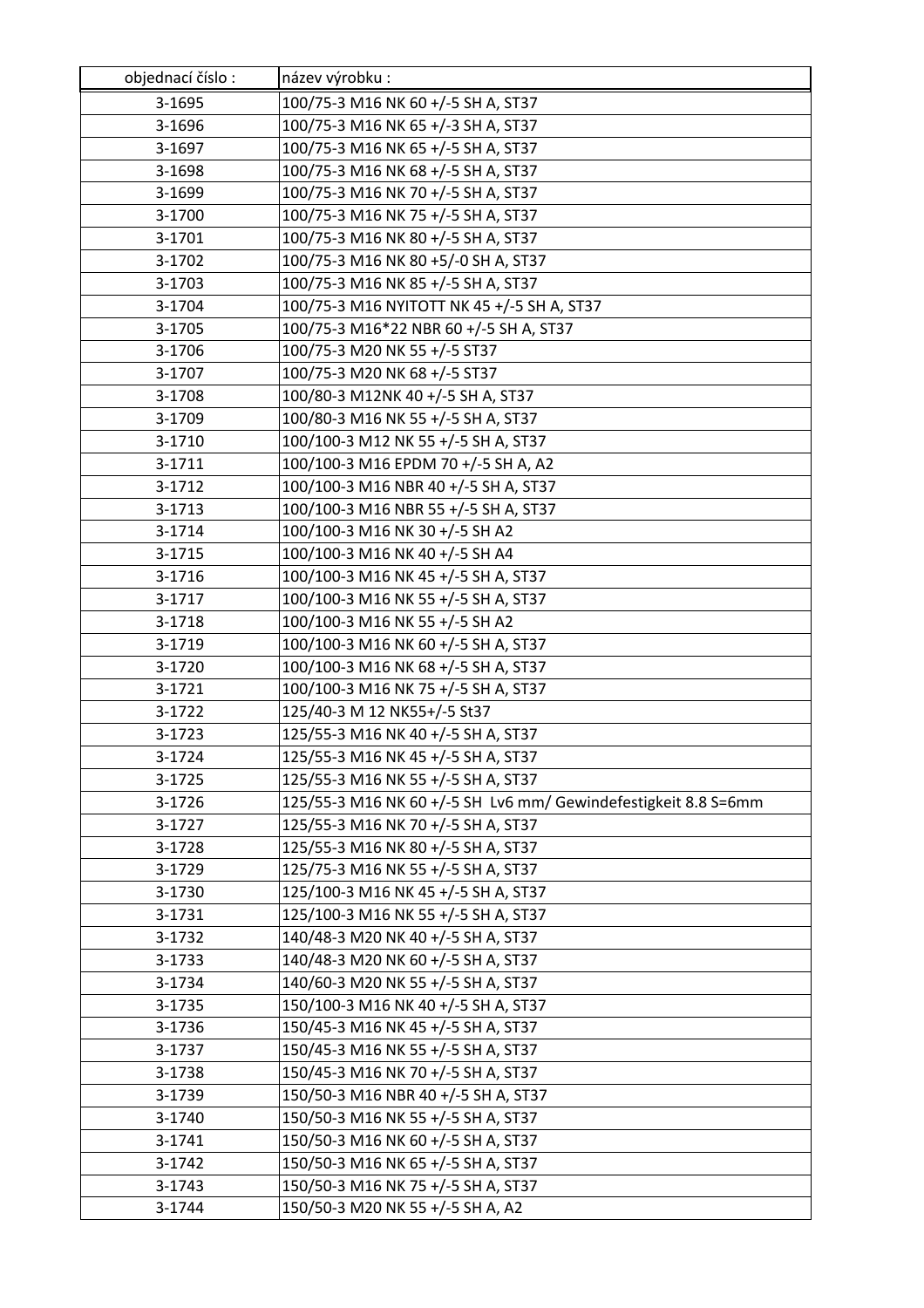| objednací číslo: | název výrobku:                            |
|------------------|-------------------------------------------|
| 3-1745           | 150/50-3 M20 NK 55 +/-5 SH A, ST37        |
| 3-1746           | 150/50-3 M20 NK 60 +/-5 SH A, A2          |
| 3-1747           | 150/50-3 M20 NK 60 +/-5 SH A, ST37        |
| 3-1748           | 150/55-3 M12 NK 55 +/-5 SH A, ST37        |
| 3-1749           | 150/55-3 M16 NBR 55 +/-5 SH A, A2         |
| 3-1750           | 150/55-3 M16 NK 40 +/-5 SH A, ST37        |
| 3-1751           | 150/55-3 M16 NK 45 +/-5 SH A, ST37        |
| 3-1752           | 150/55-3 M16 NK 55 +/-5 SH A, A2          |
| 3-1753           | 150/55-3 M16 NK 55 +/-5 SH A, ST37        |
| 3-1754           | 150/55-3 M16 NK 60 +/-5 SH A, A2          |
| 3-1755           | 150/55-3 M16 NK 60 +/-5 SH A, ST37        |
| 3-1756           | 150/55-3 M16 NK 65 +/-5 SH A, ST37        |
| 3-1757           | 150/55-3 M16x17 NK 55 +/-5 SH A, ST37     |
| 3-1758           | 150/55-3 M20 NK 55 +/-5 SH A, A2          |
| 3-1759           | 150/55-3 M20 NK 55 +/-5 SH A, ST37        |
| 3-1760           | 150/55-3 M20 NK 70 +/-5 SH A, ST37        |
| 3-1761           | 150/55-3 M20 NK 75 +/-5 SH A, ST37        |
| 3-1762           | 150/55-3 M20 S=8 MM NK 70 +/-5 SH A, ST37 |
| 3-1763           | 150/60-3 M16 EPDM 55 +/-5 SH A, ST37      |
| 3-1764           | 150/60-3 M16 NBR 60 +/-5 SH A, ST37       |
| 3-1765           | 150/60-3 M16 NBR 70 +/-5 SH A, ST37       |
| 3-1766           | 150/60-3 M16 NK 40 +/-5 SH A4             |
| 3-1767           | 150/60-3 M16 NK 55 +/-5 SH A, ST37        |
| 3-1768           | 150/60-3 M16 NK 60 +/-5 SH A, ST37        |
| 3-1769           | 150/60-3 M16 NK 70 +/-5 SH A, ST37        |
| 3-1770           | 150/60-3 M20 EPDM 40 +5/-0 SH A, ST37     |
| 3-1771           | 150/60-3 M20 NK 55 +/-5 SH A, ST37        |
| 3-1772           | 150/60-3 M30x20 NK 40+/-5 SH A, ST37      |
| 3-1773           | 150/60-3 M30x20 NK 55+/-5 SH A, ST37      |
| 3-1774           | 150/60-3 M30x20 NK 70+/-5 SH A, ST37      |
| 3-1775           | 150/65-3 M16 NK 55 +/-5 SH A, ST37        |
| 3-1776           | 150/75-3 M16 EPDM 55 +/-5 SH A, ST37      |
| 3-1777           | 150/75-3 M16 NBR 40 +/-5 SH A, ST37       |
| 3-1778           | 150/75-3 M16 NBR 55 +/-5 SH A, ST37       |
| 3-1779           | 150/75-3 M16 NBR 85 +/-5 SH A, ST37       |
| 3-1780           | 150/75-3 M16 NK 40 +/-5 SH A, ST37        |
| 3-1781           | 150/75-3 M16 NK 45 +/-5 SH A, ST37        |
| 3-1782           | 150/75-3 M16 NK 55 +/-5 SH A, ST37        |
| 3-1783           | 150/75-3 M16 NK 60 +/-5 SH A, A2          |
| 3-1784           | 150/75-3 M16 NK 60 +/-5 SH A, ST37        |
| 3-1785           | 150/75-3 M16 NK 65 +/-5 SH A, ST37        |
| 3-1786           | 150/75-3 M16 NK 70 +/-5 SH A, ST37        |
| 3-1787           | 150/75-3 M16 NK 85 +/-5 SH A, ST37        |
| 3-1788           | 150/75-3 M20 CR 55 +/-5 SH A, ST37        |
| 3-1789           | 150/75-3 M20 NBR 65 +/-5 SH A, ST37       |
| 3-1790           | 150/75-3 M20 NK 40 +/-5 SH A, ST37        |
| 3-1791           | 150/75-3 M20 NK 45 +/-5 SH A, ST37        |
| 3-1792           | 150/75-3 M20 NK 55 +/-5 SH A, ST37        |
| 3-1793           | 150/75-3 M20 NK 60 +/-5 SH A, ST37        |
| 3-1794           | 150/75-3 M20 NK 65 +/-5 SH A, ST37        |